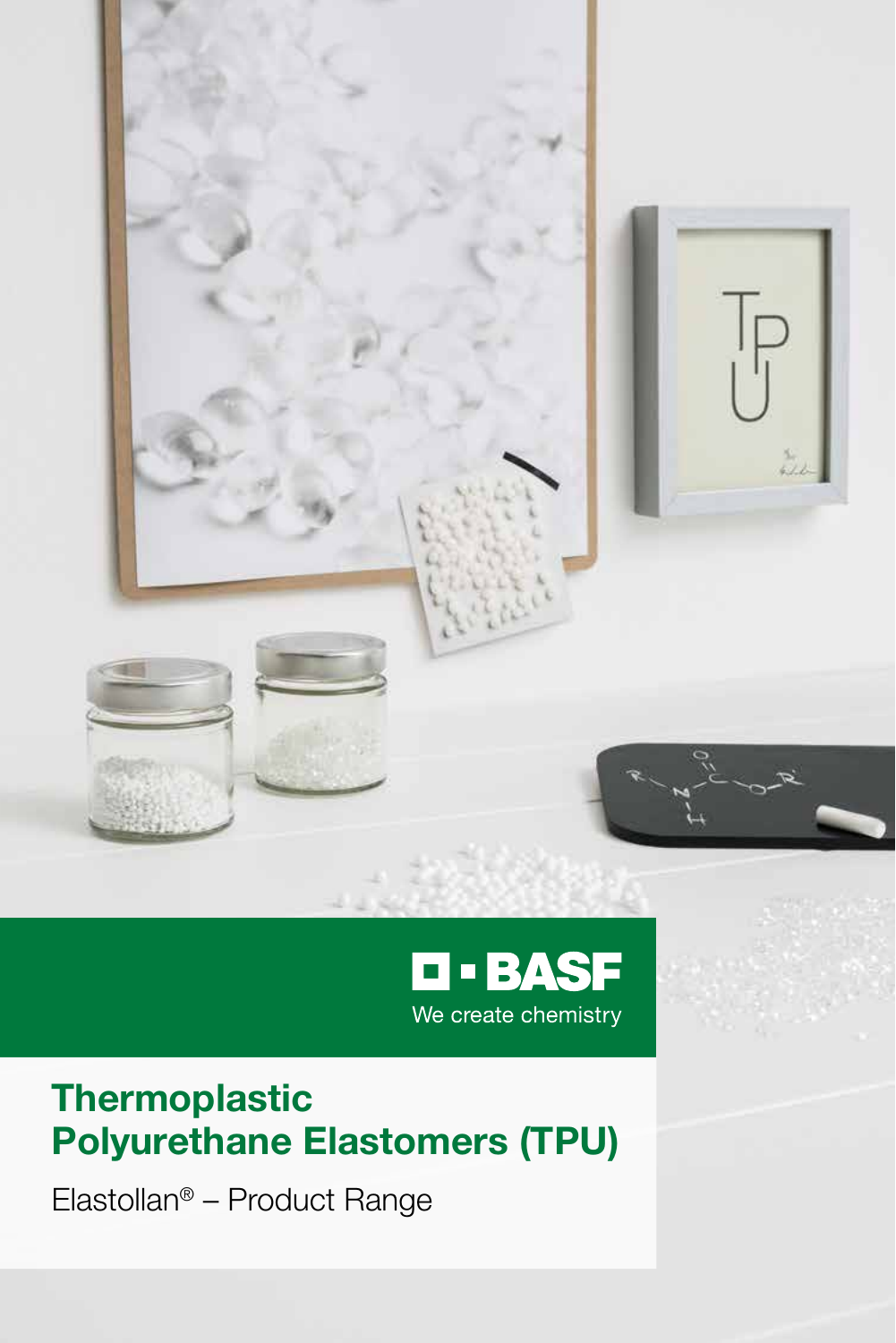

Elastollan® is the brand name for thermoplastic polyurethane (TPU) from BASF. It stands for maximum reliability, consistent product quality and cost efficiency. Elastollan® can be extruded into hoses, cable sheathing, belts, films and profiles, and can also be processed using blow molding and injection molding technologies. Over the last few decades, the numerous benefits of Elastollan® in all its forms – aromatic or aliphatic, very soft or glass fiber-reinforced, flame retardant or highly transparent – have been clearly demonstrated across every sector of industry.

This extensive product portfolio, which makes use of a variety of raw materials and formulations, is the starting point for successfully bringing innovative customer projects to fruition.

We thrive on creative ideas and complex challenges – come and talk to us!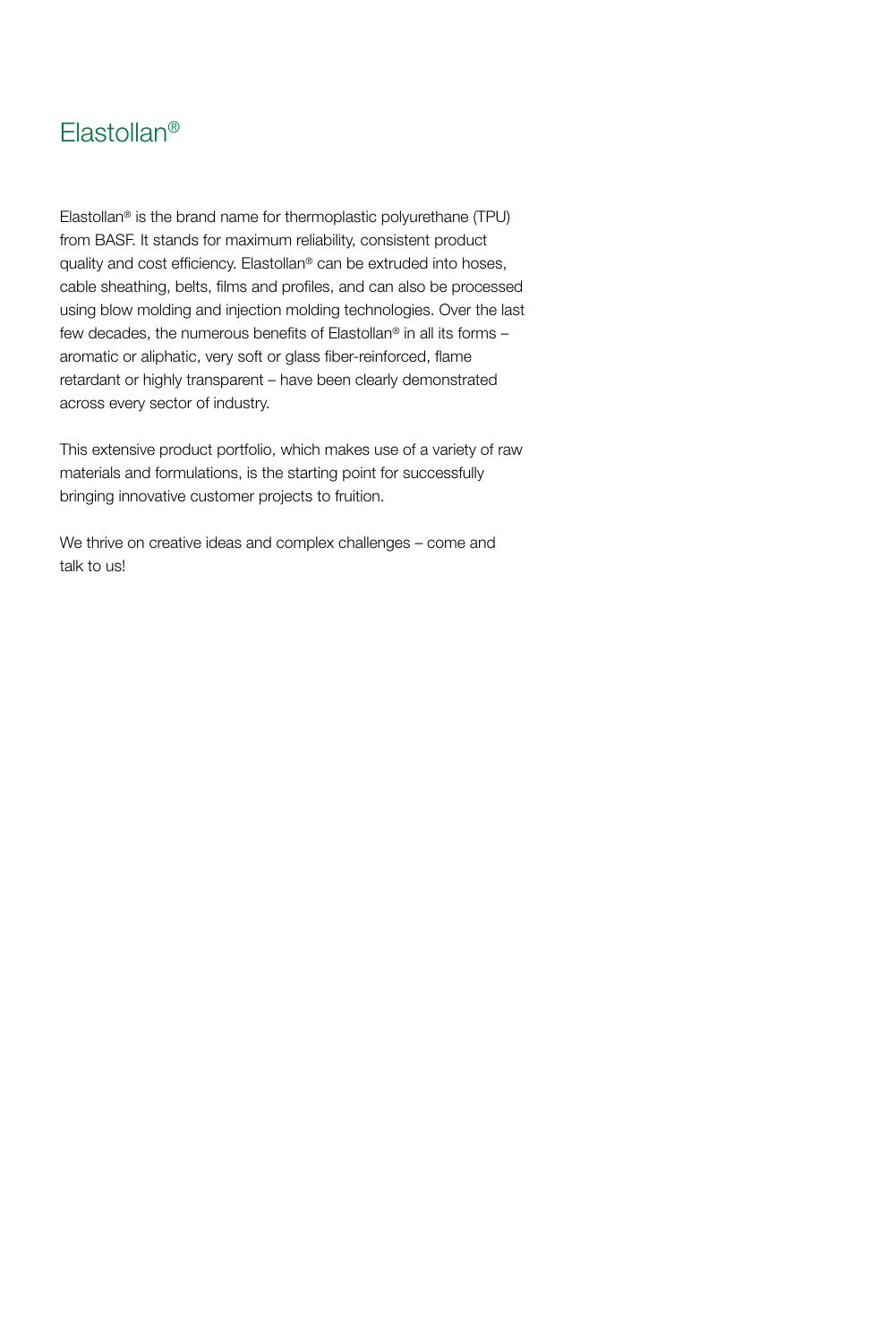#### Elastollan ®

| Nomenclature and Portfolio                | 04 |
|-------------------------------------------|----|
| 11 Series                                 | 06 |
| 12 Series                                 | 08 |
| <b>FHF Series</b>                         | 10 |
| <b>HFFR / FR Series</b>                   | 12 |
| C Series                                  | 14 |
| <b>B</b> Series                           | 16 |
| 500 Series                                | 18 |
| 800 Series                                | 19 |
| A Series                                  | 20 |
| L Series                                  | 21 |
| <b>Soft Series</b>                        | 22 |
| <b>HPM Series (aliphatic)</b>             | 24 |
| <b>HPM Series (aromatic)</b>              | 26 |
| <b>R</b> Series                           | 28 |
| <b>Food Contact Series</b>                | 30 |
| <b>Special Products</b>                   | 32 |
| Special Products - Infinergy <sup>®</sup> | 34 |
| <b>Bondura Series</b>                     | 36 |
| <b>Hotbond Series</b>                     | 38 |
|                                           |    |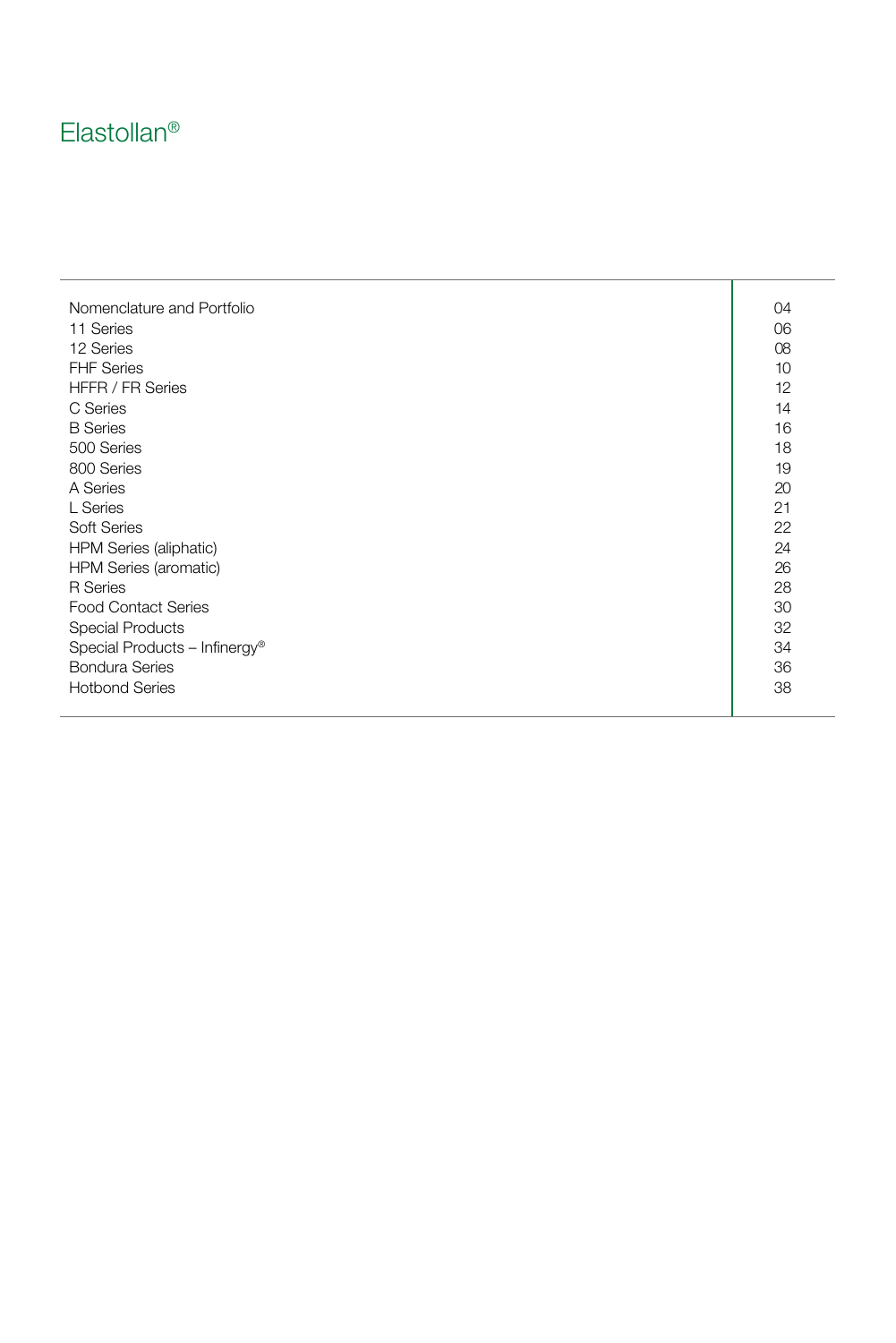# Nomenclature

#### Elastollan® 11 85 A 10 W 000

| Elastollan <sup>®</sup><br>The registered             | <b>Series</b><br>The letter or num-      | <b>Shore Hardness</b>                 | <b>Granule Shape</b>                  | Lubricant                                        | <b>Additives</b>                                     | <b>Additives</b> |
|-------------------------------------------------------|------------------------------------------|---------------------------------------|---------------------------------------|--------------------------------------------------|------------------------------------------------------|------------------|
| trade mark of<br><b>BASF</b> for<br>thermoplastic     | ber characterizes<br>the polyol base     | <b>Shore hardness</b><br>$A(35 - 98)$ | $1$ = cylindrical or<br>lentil-shaped | $0, 1 =$ no added<br><b>lubricants</b>           | $CS =$ compression $000 =$ natural<br>set            |                  |
| polyurethane                                          | B, C, Soft, 5, 7,<br>$8, 9 =$            | <b>Shore hardness</b><br>$D(47 - 83)$ | $5 =$ diced granules                  | 2, 3, 5, $9 = \text{added}$<br><b>lubricants</b> | $ESD =$ electronic<br>sensitive devices              |                  |
| Elastollan <sup>®</sup><br>A and L                    | polyester base                           |                                       |                                       |                                                  | $FC = food contact$                                  |                  |
| stand for aliphatic<br>thermoplastic<br>polyurethanes | 10, 11, 12, 13, 15<br>$=$ polyether base |                                       |                                       |                                                  | $FH$ F/HFFR/FR $=$<br>flame retardant.               |                  |
|                                                       | $R =$ glass fiber-                       |                                       |                                       |                                                  | halogen-free                                         |                  |
| Infinergy <sup>®</sup><br><b>Hotbond</b>              | reinforced<br>$SP = 1$                   |                                       |                                       |                                                  | $HPM = high per$<br>formance material                |                  |
|                                                       | product                                  |                                       |                                       |                                                  |                                                      |                  |
| <b>Bondura</b>                                        |                                          |                                       |                                       |                                                  | $M =$ mat surface                                    |                  |
|                                                       | $EXP =$ experimen-<br>tal grade          |                                       |                                       |                                                  | $N =$ non-stabilized                                 |                  |
|                                                       |                                          |                                       |                                       |                                                  | $P/W =$ contains<br>plasticizers                     |                  |
|                                                       |                                          |                                       |                                       |                                                  | $Q =$ compounds                                      |                  |
|                                                       |                                          |                                       |                                       |                                                  | $T$ = approved for<br>drinking water<br>applications |                  |
|                                                       |                                          |                                       |                                       |                                                  | $TSG = TPU$ for<br>expansion                         |                  |
|                                                       |                                          |                                       |                                       |                                                  | $U = UV$ -stabilized                                 |                  |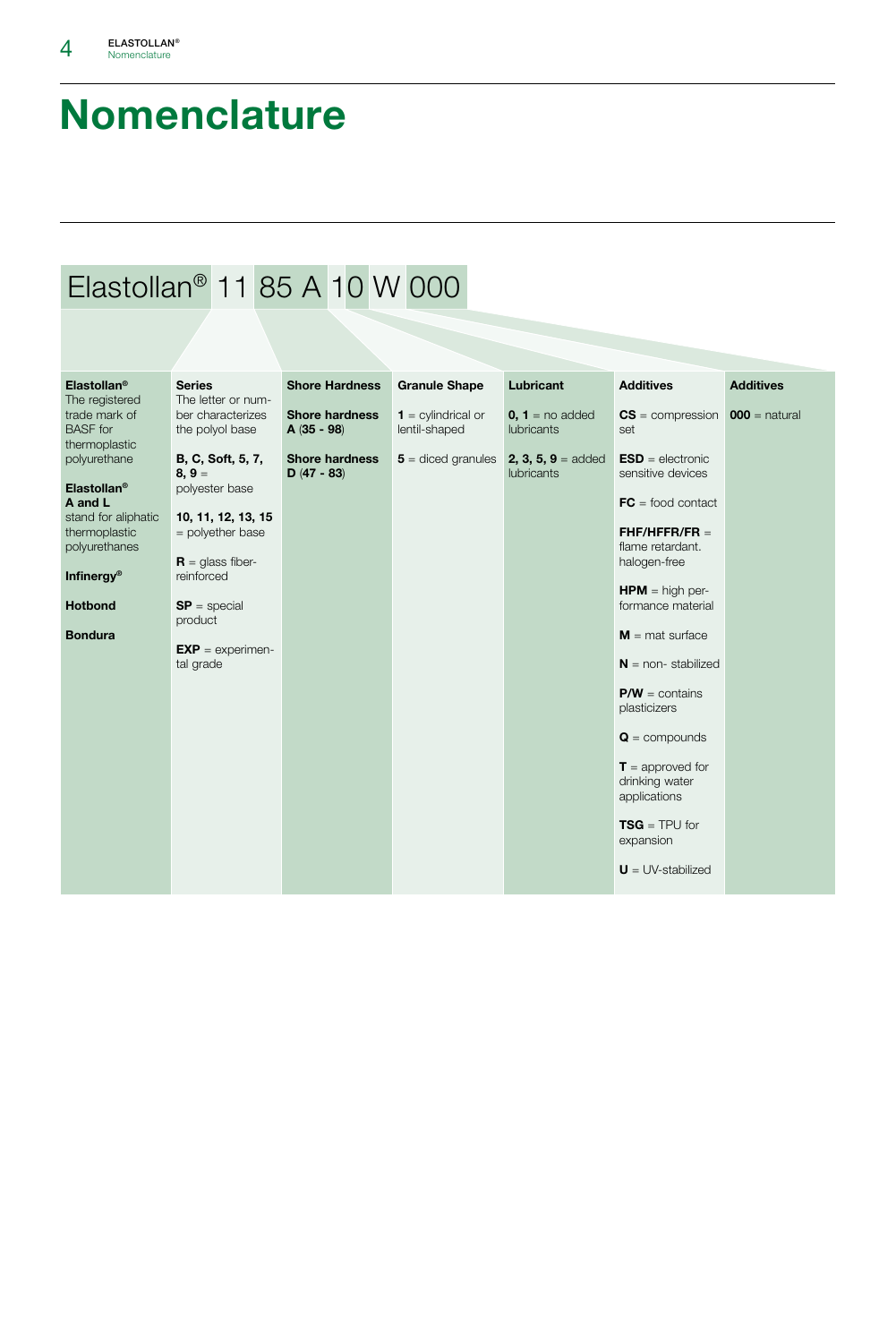# Portfolio

| <b>Product Range</b> | Chemistry                   | <b>Shore Hardness</b>            | <b>Range Properties</b>                                                                                                                                 |
|----------------------|-----------------------------|----------------------------------|---------------------------------------------------------------------------------------------------------------------------------------------------------|
| 11                   | Ether                       | 70 A - 75 D                      | Excellent hydrolysis resistance, cold flexibility, resistance to<br>microorganisms                                                                      |
| 11 FHF, HFFR, FR     | Ether flame<br>retardant    | 75 A - 54 D                      | Non-halogen-based flame retardant, outstanding mechanical properties,<br>excellent hydrolysis resistance, resistance to microorganisms                  |
| 12                   | Ether                       | 85 A - 83 D                      | Highly transparent, excellent hydrolysis resistance, cold flexibility,<br>resistance to microorganisms                                                  |
| 12 FHF               | Ether flame<br>retardant    | 70 D - 80 D                      | Non-halogen-based flame retardant, outstanding mechanical properties,<br>high rigidity, excellent hydrolysis resistance, resistance to microorganisms   |
| 13                   | Ether                       | 85 A - 90 A                      | Water-vapor permeable, good tear propagation strength, very good<br>mechanical properties                                                               |
| С                    | Ester                       | 80 A - 75 D                      | Excellent mechanical properties, very good damping behavior,<br>good rebound, very good wear resistance                                                 |
| B                    | Ester                       | 80 A - 65 D                      | Very good mechanical properties, good cold flexibility, good wear<br>resistance                                                                         |
| 500                  | Ester                       | 85 A - 65 D                      | Good mechanical properties, good abrasion resistance                                                                                                    |
| 600                  | Ester                       | 70 A - 50 D                      | Transparent, good damping behavior and rebound                                                                                                          |
| 700                  | Ester                       | 70 A - 65 D                      | Very good hydrolysis resistance, high wear resistance, very low<br>compression set, very good mechanical properties                                     |
| 800                  | Ester                       | 75 A - 95 A                      | Very good transparency, good abrasion resistance                                                                                                        |
| Α                    | Ether or ester<br>aliphatic | 65 A - 55 D                      | Color-fast, non-yellowing, hydrolysis-resistant (ether)                                                                                                 |
| L                    | Ether or ester<br>aliphatic | 75 A - 80 D                      | Transparent, long-term UV-stability                                                                                                                     |
| Soft                 | Ester or ether              | 35 A - 65 A                      | Very good wet grip, very flexible, very soft in part, highly transparent in<br>part, ESD grades with very good volume resistivity                       |
| <b>HPM</b>           | Ester                       | 60 A - 55 D                      | Very good damping behavior and rebound, high temperature resistance,<br>improved setting behavior, good demolding properties, color-fast,<br>soft touch |
| CS                   | Ester                       | 70 A - 65 D                      | Very good compression set, extremely low creep behavior                                                                                                 |
| R                    | Ester-reinforced            | E-modulus<br>1000 - 17000 MPa    | Glass fiber-reinforced, very high stiffness, low thermal expansion<br>coefficient, low shrinkage, very good impact resistance                           |
| Food Contact (FC)    | Ester or ether              | 70 A - 75 D                      | Basic suitability for food contact applications in FDA and EU-regulated<br>markets (see Food Contact Information)                                       |
| Hotbond              | Ester                       | See tech. product<br>information | Excellent adhesive properties, good solubility with a broad viscosity range                                                                             |
| Bondura              | Ester                       | See tech. product<br>information | Excellent adhesive properties, low activation temperature, good solubility<br>with a broad viscosity range                                              |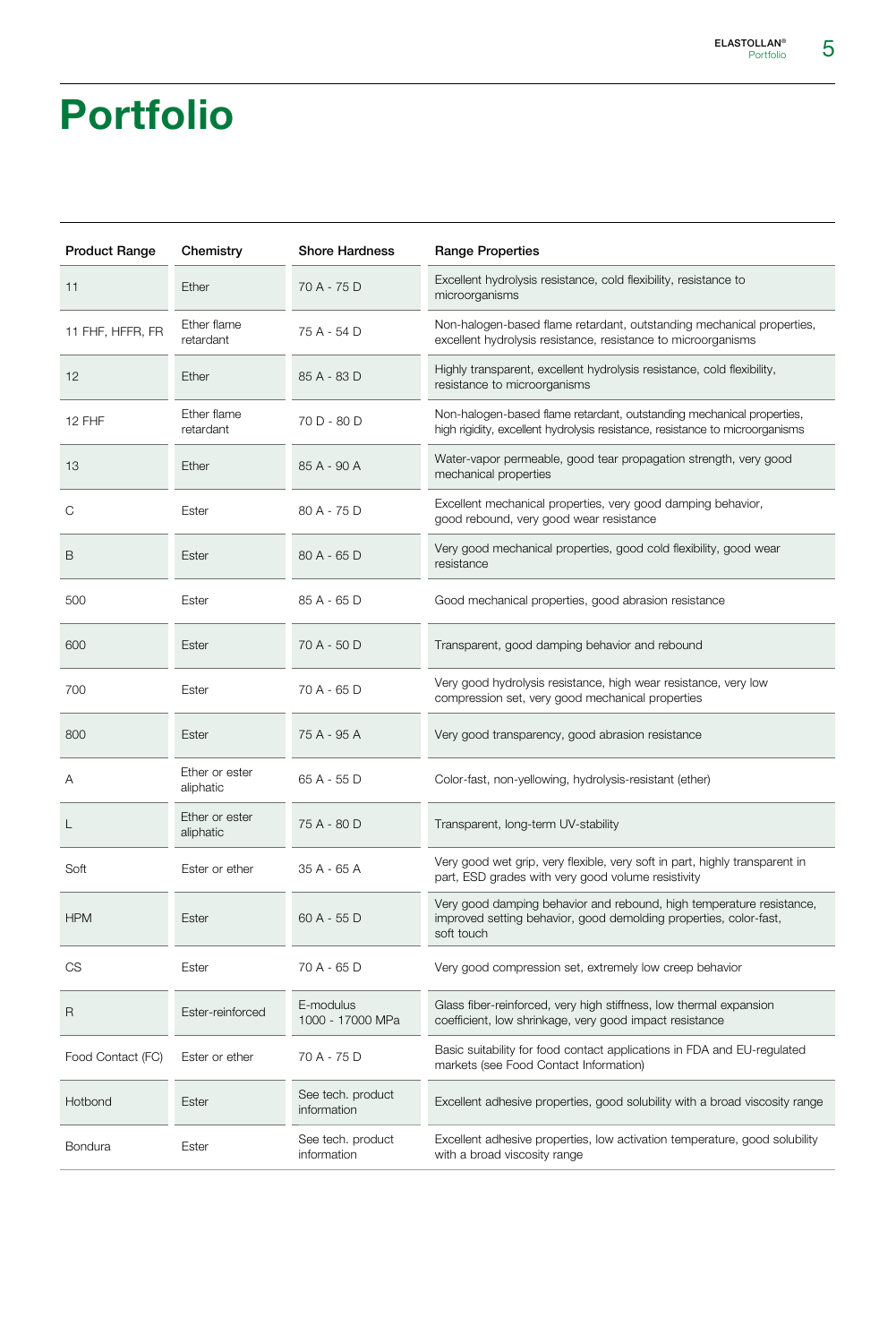## Elastollan® 11 Series

Thermoplastic polyether polyurethane elastomer

| Property                                                                               | Unit of Measurement                    | <b>Test Procedure</b>   |
|----------------------------------------------------------------------------------------|----------------------------------------|-------------------------|
| Hardness                                                                               | Shore A                                | DIN ISO 7619-1 (3s)     |
| Hardness                                                                               | Shore D                                | DIN ISO 7619-1 (3s)     |
| Density                                                                                | g/cm <sup>3</sup>                      | DIN EN ISO 1183-1-A     |
| Tensile strength                                                                       | MPa                                    | DIN 53504-S2            |
| Elongation at break                                                                    | %                                      | DIN 53504-S2            |
| Stress at 20 % elongation                                                              | MPa                                    | DIN 53504-S2            |
| Stress at 100 % elongation                                                             | MPa                                    | DIN 53504-S2            |
| Stress at 300 % elongation                                                             | MPa                                    | DIN 53504-S2            |
| E-modulus from tensile test                                                            | <b>MPa</b>                             | <b>DIN EN ISO 527-2</b> |
| Tear strength                                                                          | kN/m                                   | DIN ISO 34-1.B(b)       |
| Abrasion                                                                               | mm <sup>3</sup>                        | <b>DIN ISO 4649-A</b>   |
| Compression set 23 °C / 72 hours                                                       | %                                      | <b>DIN EN ISO 815-1</b> |
| Compression set 70 °C / 24 hours                                                       | $\%$                                   | <b>DIN EN ISO 815-1</b> |
| Tensile strength after storage in water at 80 °C for 42 days                           | MPa                                    | DIN 53504-S2            |
| Elongation at break after storage in water at 80 °C for 42 days                        | %                                      | DIN 53504-S2            |
| Notched impact resistance (Charpy) +23 °C<br>Notched impact resistance (Charpy) -30 °C | kJ/m <sup>2</sup><br>kJ/m <sup>2</sup> | DIN EN ISO 179-1        |
| Burning behavior (depending on wall thickness)                                         |                                        | <b>UL 94</b>            |

| Property                                                                               | Unit of Measurement                    | <b>Test Procedure</b>   |
|----------------------------------------------------------------------------------------|----------------------------------------|-------------------------|
| Hardness                                                                               | Shore A                                | DIN ISO 7619-1 (3s)     |
| Hardness                                                                               | Shore D                                | DIN ISO 7619-1 (3s)     |
| Density                                                                                | g/cm <sup>3</sup>                      | DIN EN ISO 1183-1-A     |
| Tensile strength                                                                       | MPa                                    | DIN 53504-S2            |
| Elongation at break                                                                    | %                                      | DIN 53504-S2            |
| Stress at 20 % elongation                                                              | MPa                                    | DIN 53504-S2            |
| Stress at 100 % elongation                                                             | MPa                                    | DIN 53504-S2            |
| Stress at 300 % elongation                                                             | MPa                                    | DIN 53504-S2            |
| E-modulus from tensile test                                                            | MPa                                    | <b>DIN EN ISO 527-2</b> |
| Tear strength                                                                          | kN/m                                   | DIN ISO 34-1.B(b)       |
| Abrasion                                                                               | mm <sup>3</sup>                        | <b>DIN ISO 4649-A</b>   |
| Compression set 23 °C / 72 hours                                                       | %                                      | DIN EN ISO 815-1        |
| Compression set 70 °C / 24 hours                                                       | %                                      | <b>DIN EN ISO 815-1</b> |
| Tensile strength after storage in water at 80 °C for 42 days                           | MPa                                    | DIN 53504-S2            |
| Elongation at break after storage in water at 80 °C for 42 days                        | %                                      | DIN 53504-S2            |
| Notched impact resistance (Charpy) +23 °C<br>Notched impact resistance (Charpy) -30 °C | kJ/m <sup>2</sup><br>kJ/m <sup>2</sup> | DIN EN ISO 179-1        |
| Burning behavior (depending on wall thickness)                                         |                                        | <b>UL 94</b>            |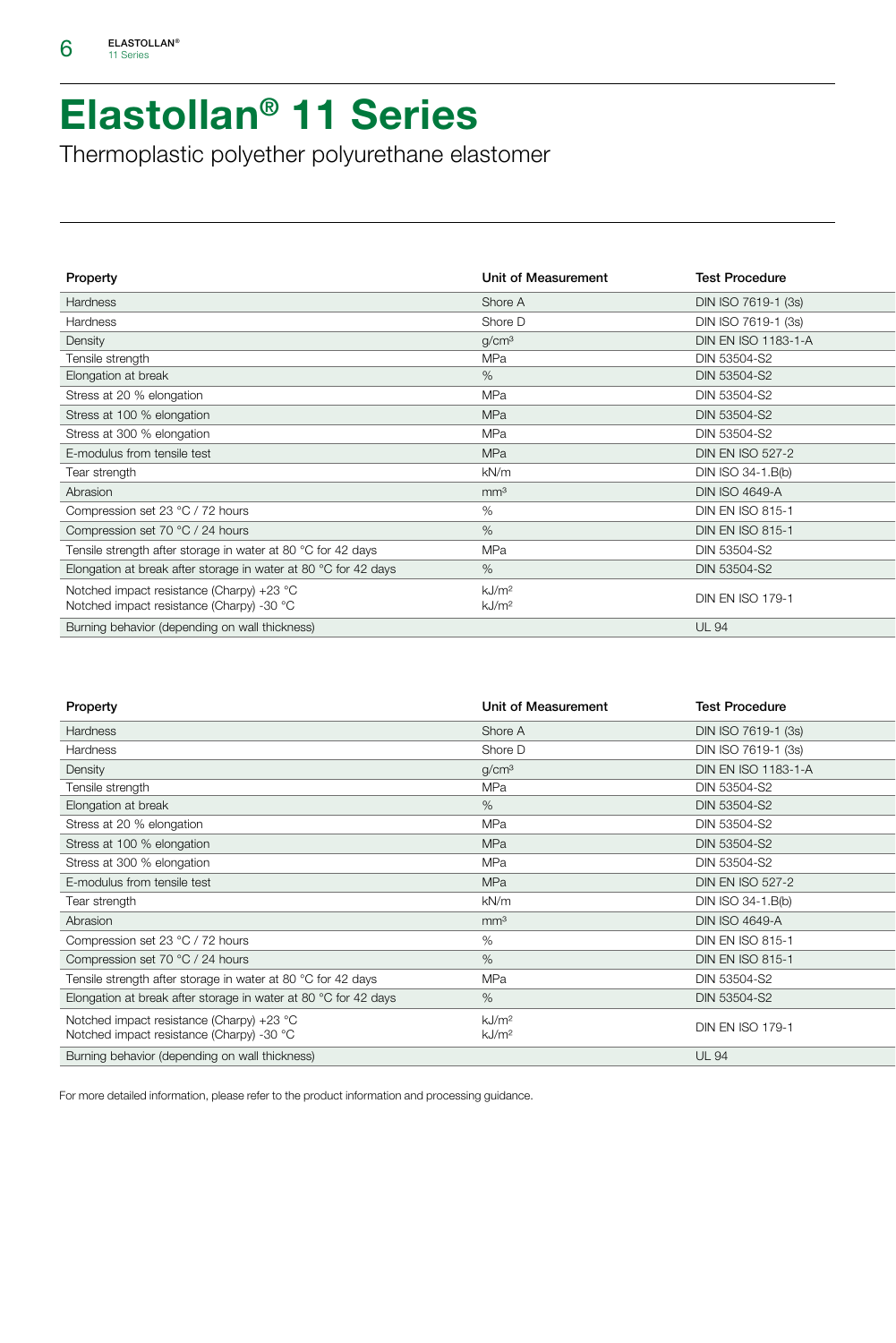- **Excellent hydrolysis resistance**
- Cold flexibility
- **Resistance to microorganisms**
- Other UV stabilized products are available

|      | 1170 A 10 | 1175 A 10 W 1175 A 13 U 1180 A 10 |                |           | 1185 A 10       |                |                | 1185 A 10 M 1185 A 10 W 1185 A 12 WM 1185 A 55 U |      |
|------|-----------|-----------------------------------|----------------|-----------|-----------------|----------------|----------------|--------------------------------------------------|------|
| 71   |           | 75                                | 74             | 80        | 87              | 88             | 83             | 87                                               | 87   |
|      |           |                                   |                |           | 36              | 39             |                | 39                                               |      |
| 1.08 |           | 1.14                              | 1.09           | 1.11      | 1.12            | 1.11           | 1.16           | 1.13                                             | 1.12 |
| 30   |           | 40                                | 40             | 45        | 45              | 45             | 40             | 30                                               | 50   |
| 850  |           | 700                               | 700            | 650       | 600             | 600            | 700            | 650                                              | 480  |
| 1.5  |           | 2                                 | 1.5            | 2         | 2.5             | 3.5            | 2.5            |                                                  |      |
| 3.5  |           | $\overline{4}$                    | $\overline{4}$ | 4.5       | 6               | $\overline{7}$ | 6              | $\overline{7}$                                   |      |
| 6.3  |           | 8                                 |                | 8         | 10 <sup>1</sup> | 12             | 8              | 13                                               | 10   |
|      |           |                                   |                |           |                 |                |                |                                                  |      |
| 45   |           | 40                                | 40             | 55        | 70              | 60             | 50             | 55                                               | 65   |
| 45   |           | 45                                | 50             | 30        | 25              | 60             | 45             | 65                                               | 35   |
| 20   |           | 20                                | 20             | 25        | 25              | 35             | 20             | 25                                               | 20   |
| 39   |           | 40                                | 35             | 45        | 45              | 45             | 35             | 43                                               | 40   |
| 20   |           | 28                                |                | 30        | 32              | 30             | 30             | 30                                               |      |
| 900  |           | 750                               |                | 700       | 600             | 650            | 700            | 600                                              |      |
| nb   |           | nb                                |                | nb        | nb              | nb             | nb             | nb                                               |      |
| nb   |           | nb                                |                | nb        | nb              | nb             | nb             | nb                                               |      |
|      |           | VO / V2                           |                | <b>HB</b> | HB              |                | V <sub>2</sub> | V <sub>2</sub>                                   |      |

| 1190 A 10 |     | 1195 A 10 | 1195 A 55 U 1154 D 10 |      | 1160 D 50 | 1164 D 53 U 1174 D 11 |     |
|-----------|-----|-----------|-----------------------|------|-----------|-----------------------|-----|
| 92        | 96  |           |                       |      |           |                       |     |
| 42        | 48  |           | 43                    | 53   | 60        | 63                    | 75  |
| 1.13      |     | 1.15      | 1.15                  | 1.17 | 1.18      | 1.18                  | 1.2 |
| 50        | 55  |           | 50                    | 50   | 50        | 45                    | 65  |
| 550       | 500 |           | 500                   | 450  | 400       | 350                   | 380 |
| 5         | 6   |           | 6                     | 11   | 13        | 17                    | 25  |
| 9         | 10  |           | 10                    | 17   | 19        | 25                    | 30  |
| 16        | 18  |           | 18                    | 38   | 41        | 44                    | 450 |
|           |     |           |                       | 150  | 200       | 260                   | 560 |
| 85        |     | 100       | 100                   | 150  | 170       | 185                   | 220 |
| 25        | 25  |           | 25                    | 30   | 30        | 30                    | 22  |
| 25        | 30  |           | 30                    | 40   | 40        |                       | 50  |
| 45        | 45  |           | 45                    | 50   | 50        |                       | 55  |
| 35        | 37  |           | 37                    | 35   | 35        |                       | 35  |
| 600       | 500 |           | 500                   | 450  | 450       |                       | 400 |
| nb        | nb  |           | nb                    | nb   | nb        |                       | nb  |
| nb        | nb  |           | nb                    | 18   | 16        |                       |     |
|           | HB  |           |                       |      |           |                       |     |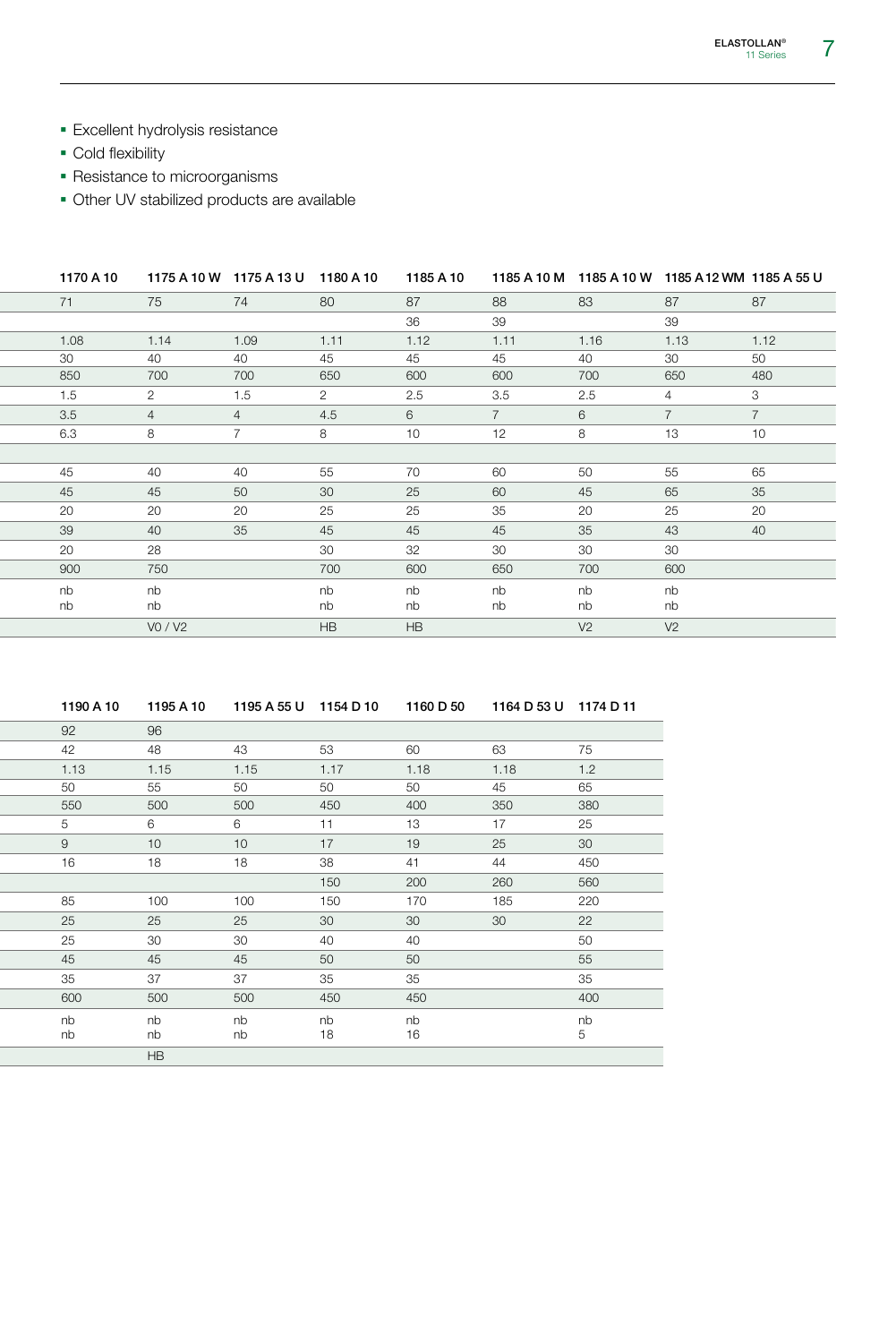#### Elastollan® 12 Series

Thermoplastic polyether polyurethane elastomer

| Property                                                                           | Unit of Measurement                    | <b>Test Procedure</b>   |
|------------------------------------------------------------------------------------|----------------------------------------|-------------------------|
| Hardness                                                                           | Shore A                                | DIN ISO 7619-1 (3s)     |
| Hardness                                                                           | Shore D                                | DIN ISO 7619-1 (3s)     |
| Density                                                                            | g/cm <sup>3</sup>                      | DIN EN ISO 1183-1-A     |
| Tensile strength                                                                   | MPa                                    | DIN 53504-S2            |
| Elongation at break                                                                | %                                      | DIN 53504-S2            |
| Stress at 20 % elongation                                                          | MPa                                    | DIN 53504-S2            |
| Stress at 100 % elongation                                                         | MPa                                    | DIN 53504-S2            |
| Stress at 300 % elongation                                                         | <b>MPa</b>                             | DIN 53504-S2            |
| E-modulus from tensile test                                                        | MPa                                    | <b>DIN EN ISO 527-2</b> |
| Tear strength                                                                      | kN/m                                   | DIN ISO 34-1.B(b)       |
| Abrasion                                                                           | mm <sup>3</sup>                        | <b>DIN ISO 4649-A</b>   |
| Compression set at 23 °C / 72 hours                                                | $\%$                                   | <b>DIN EN ISO 815-1</b> |
| Compression set at 70 °C / 24 hours                                                | %                                      | <b>DIN EN ISO 815-1</b> |
| Tensile strength after storage in water at 80 °C for 42 days                       | MPa                                    | DIN 53504-S2            |
| Elongation at break after storage in water at 80 °C for 42 days                    | %                                      | DIN 53504-S2            |
| Notched impact strength (Charpy) +23 °C<br>Notched impact strength (Charpy) -30 °C | kJ/m <sup>2</sup><br>kJ/m <sup>2</sup> | DIN EN ISO 179-1        |

| Property                                                                           | Unit of Measurement                    | <b>Test Procedure</b>   |
|------------------------------------------------------------------------------------|----------------------------------------|-------------------------|
| Hardness                                                                           | Shore A                                | DIN ISO 7619-1 (3s)     |
| Hardness                                                                           | Shore D                                | DIN ISO 7619-1 (3s)     |
| Density                                                                            | q/cm <sup>3</sup>                      | DIN EN ISO 1183-1-A     |
| Tensile strength                                                                   | MPa                                    | DIN 53504-S2            |
| Elongation at break                                                                | %                                      | DIN 53504-S2            |
| Stress at 20 % elongation                                                          | MPa                                    | DIN 53504-S2            |
| Stress at 100 % elongation                                                         | <b>MPa</b>                             | DIN 53504-S2            |
| Stress at 300 % elongation                                                         | MPa                                    | DIN 53504-S2            |
| E-modulus from tensile test                                                        | <b>MPa</b>                             | <b>DIN EN ISO 527-2</b> |
| Tear strength                                                                      | kN/m                                   | DIN ISO 34-1.B(b)       |
| Abrasion                                                                           | mm <sup>3</sup>                        | <b>DIN ISO 4649-A</b>   |
| Compression set at 23 °C / 72 hours                                                | %                                      | <b>DIN EN ISO 815-1</b> |
| Compression set at 70 °C / 24 hours                                                | $\%$                                   | <b>DIN EN ISO 815-1</b> |
| Tensile strength after storage in water at 80 °C for 42 days                       | MPa                                    | DIN 53504-S2            |
| Elongation at break after storage in water at 80 °C for 42 days                    | %                                      | DIN 53504-S2            |
| Notched impact strength (Charpy) +23 °C<br>Notched impact strength (Charpy) -30 °C | kJ/m <sup>2</sup><br>kJ/m <sup>2</sup> | <b>DIN EN ISO 179-1</b> |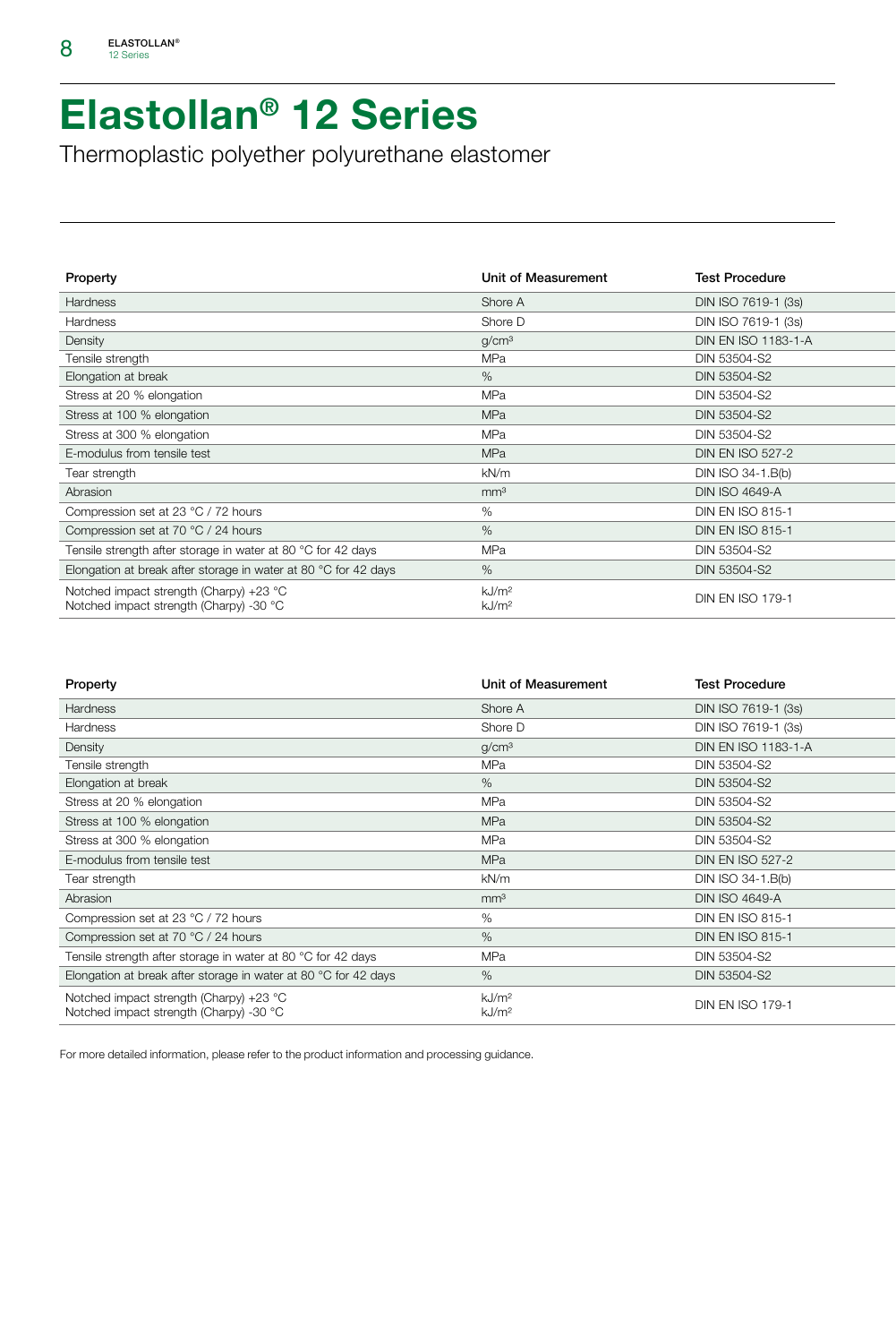- Highly transparent
- **Excellent hydrolysis resistance**
- **-** Cold flexibility
- **-** Resistance to microorganisms

|      | 1285 A 10 U | 1290 A 12      | 1295 A 13 U | 1298 A 13 U | 1250 D 13 U     | 1254 D 13 U     | 1260 D 13 U | 1264 D 13 U |
|------|-------------|----------------|-------------|-------------|-----------------|-----------------|-------------|-------------|
| 86   |             | 90             | 95          |             |                 |                 |             |             |
|      |             |                | 45          | 50          | 54              | 57              | 61          | 64          |
| 1.13 |             | 1.12           | 1.15        | 1.16        | 1.16            | 1.17            | 1.18        | 1.18        |
| 36   |             | 45             | 59          | 60          | 57              | 60              | 45          | 50          |
| 710  |             | 650            | 560         | 460         | 450             | 470             | 350         | 350         |
| 2.5  |             | $\overline{4}$ | 6           | 9           | 10 <sup>1</sup> | 17              | 14          | 17          |
| 6    |             | $\overline{7}$ | 11          | 16          | 17              | 23              | 23          | 25          |
| 9    |             | 11             | 18          | 28          | 29              | 35              | 37          | 35          |
|      |             |                | 50          | 90          | 120             | 160             | 225         | 310         |
| 60   |             | 70             | 116         | 130         | 150             | 165             | 165         | 170         |
| 45   |             | 45             | 35          | 23          | 20              | 30 <sup>°</sup> | 40          | 40          |
| 25   |             |                | 25          | 28          | 26              | 42              | 45          | 48          |
| 40   |             |                | 45          | 45          | 45              | 54              | 52          | 48          |
|      |             |                |             | 50          |                 | 53              | 51          | 46          |
|      |             |                |             | 550         |                 | 520             | 500         | 450         |
|      |             |                | nb          | nb          | nb              | nb              | nb          | nb          |
|      |             |                | 160         | 171         | 17              | 14              | 13          | 12          |

| 1278 D 11 U     | 1283 D 11 U |
|-----------------|-------------|
|                 |             |
| 77              | 83          |
| 1.2             | 1.22        |
| 50              | 67          |
| 350             | 170         |
| 29              | 56          |
| 33              | 47          |
| 43              |             |
| 808             | 200         |
| 220             | 310         |
| 40              | 80          |
| 72              | 10          |
| 60              | 96          |
|                 |             |
|                 |             |
| $\frac{nb}{10}$ |             |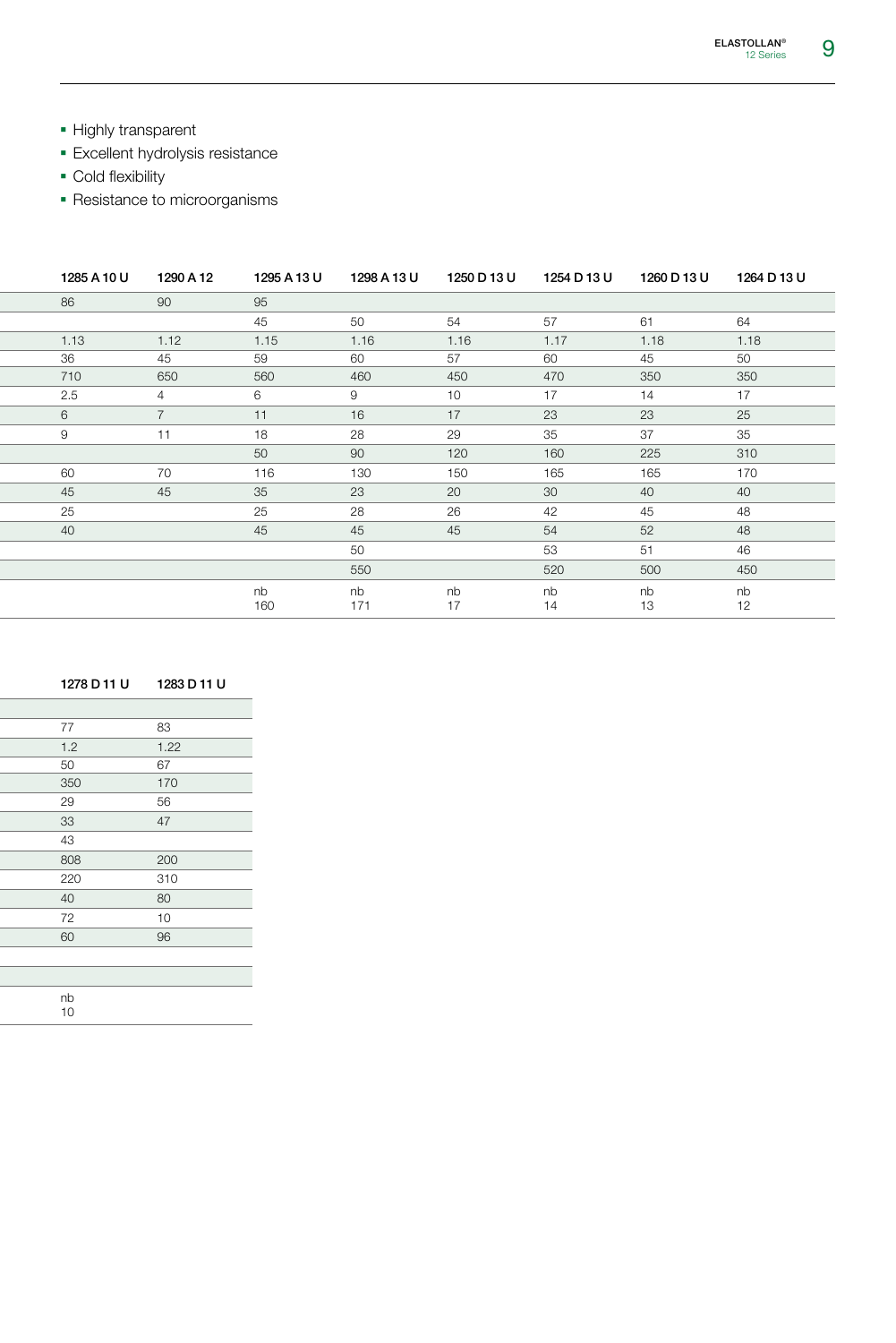### Elastollan® FHF Series

Thermoplastic polyether polyurethane elastomer

| Unit of Measurement                    | <b>Test Procedure</b>   |
|----------------------------------------|-------------------------|
| Shore A                                | DIN ISO 7619-1 (3s)     |
| Shore D                                | DIN ISO 7619-1 (3s)     |
| g/cm <sup>3</sup>                      | DIN EN ISO 1183-1-A     |
| MPa                                    | DIN 53504-S2            |
| %                                      | DIN 53504-S2            |
| MPa                                    | DIN 53504-S2            |
| MPa                                    | DIN 53504-S2            |
| MPa                                    | DIN 53504-S2            |
| <b>MPa</b>                             | <b>DIN EN ISO 527-2</b> |
| kN/m                                   | DIN ISO 34-1.B(b)       |
| mm <sup>3</sup>                        | <b>DIN ISO 4649-A</b>   |
| %                                      | DIN EN ISO 815-1        |
| %                                      | <b>DIN EN ISO 815-1</b> |
| MPa                                    | DIN 53504-S2            |
| %                                      | DIN 53504-S2            |
| kJ/m <sup>2</sup><br>kJ/m <sup>2</sup> | <b>DIN EN ISO 179-1</b> |
|                                        | <b>UL 94</b>            |
|                                        |                         |

| Property                                                                           | Unit of Measurement                    | <b>Test Procedure</b>   |
|------------------------------------------------------------------------------------|----------------------------------------|-------------------------|
| Hardness                                                                           | Shore A                                | DIN ISO 7619-1 (3s)     |
| Hardness                                                                           | Shore D                                | DIN ISO 7619-1 (3s)     |
| Density                                                                            | g/cm <sup>3</sup>                      | DIN EN ISO 1183-1-A     |
| Tensile strength                                                                   | <b>MPa</b>                             | DIN 53504-S2            |
| Elongation at break                                                                | %                                      | DIN 53504-S2            |
| Stress at 20 % elongation                                                          | MPa                                    | DIN 53504-S2            |
| Stress at 100 % elongation                                                         | <b>MPa</b>                             | DIN 53504-S2            |
| Stress at 300 % elongation                                                         | <b>MPa</b>                             | DIN 53504-S2            |
| E-modulus from tensile test                                                        | MPa                                    | <b>DIN EN ISO 527-2</b> |
| Tear strength                                                                      | kN/m                                   | DIN ISO 34-1.B(b)       |
| Abrasion                                                                           | mm <sup>3</sup>                        | <b>DIN ISO 4649-A</b>   |
| Compression set at 23 °C / 72 hours                                                | %                                      | DIN EN ISO 815-1        |
| Compression set at 70 °C / 24 hours                                                | %                                      | <b>DIN EN ISO 815-1</b> |
| Tensile strength after storage<br>in water at 80 °C for 42 days                    | MPa                                    | DIN 53504-S2            |
| Elongation at break after storage<br>in water at 80 °C for 42 days                 | %                                      | DIN 53504-S2            |
| Notched impact strength (Charpy) +23 °C<br>Notched impact strength (Charpy) -30 °C | kJ/m <sup>2</sup><br>kJ/m <sup>2</sup> | <b>DIN EN ISO 179-1</b> |
| Burning behavior<br>(depending on wall thickness)                                  |                                        | <b>UL 94</b>            |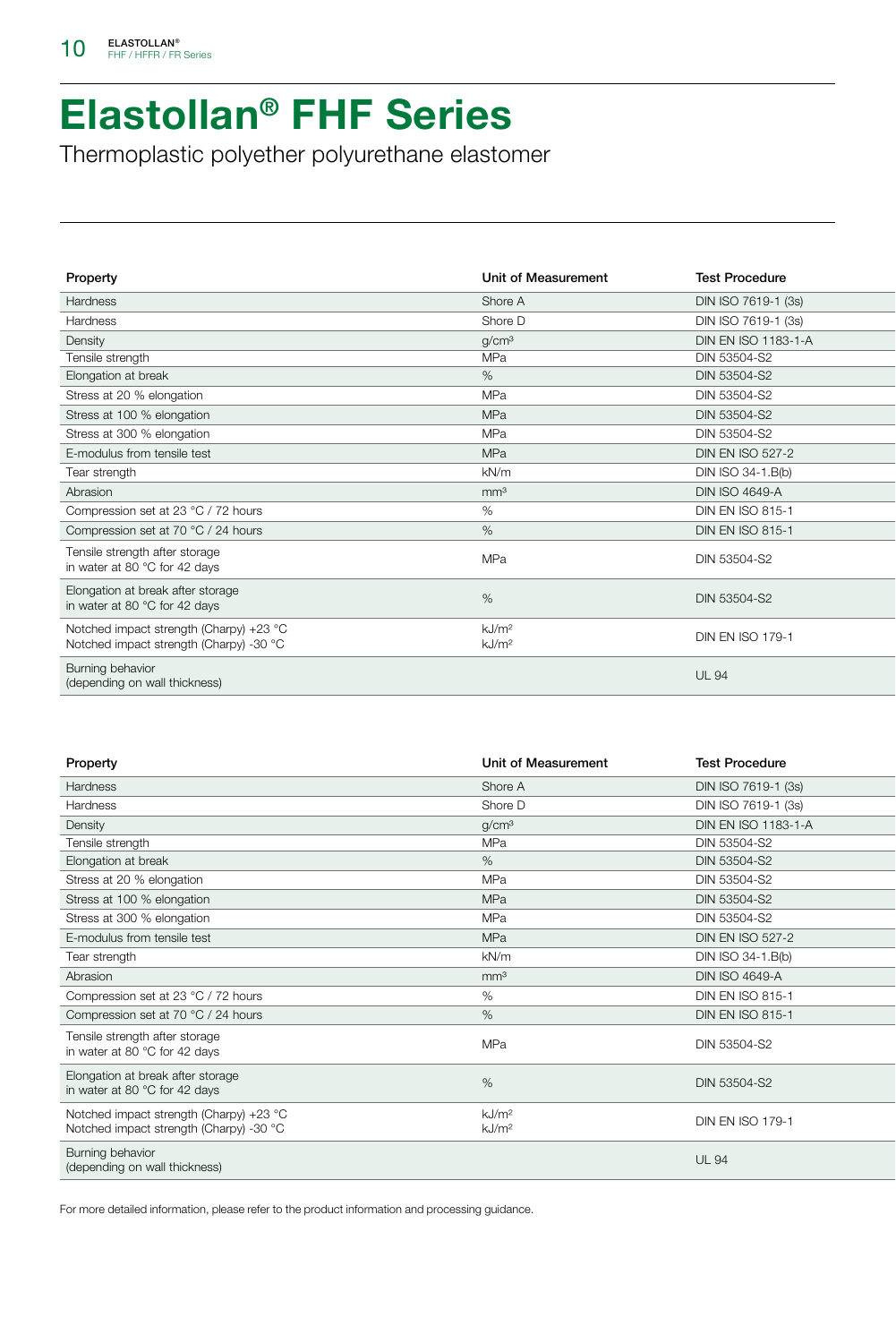- Flame retardant halogenfree
- **Outstanding mechanical properties**
- **Excellent hydrolysis resistance**
- **Resistance to microorganisms**

| 1177 A 10 FHF | 1185 A 10 FHF | 1190 A 10 FHF  | 1191 A 10 FHF | 1192 A 10/11 FHF  | 1198 A 10 FHF |
|---------------|---------------|----------------|---------------|-------------------|---------------|
| 77            | 89            | 90             | 91            | 91                |               |
|               | 37            |                |               |                   | 53            |
| 1.2           | 1.23          | 1.25           | 1.27          | 1.25              | 1.26          |
| 22            | 35            | 25             | 25            | 17                | 27            |
| 800           | 600           | 550            | 600           | 550               | 490           |
| 1.9           | 3.5           | 5 <sup>5</sup> | 5             |                   | 9             |
| 4.6           | 8             | 8              | 10            |                   | 11            |
| 5.7           | 13            | 11             | 12            |                   | 15            |
|               |               |                |               |                   |               |
| 53            | 60            | 60             | 65            | 55                | 85            |
| 75            | 35            | 30             | 40            | 80                | 37            |
|               | 25            | 26             |               |                   | 29            |
|               | 45            | 43             |               |                   | 50            |
| $9\,$         | 20            | 15             |               | 9                 |               |
| 890           | 600           | 640            |               | 570               |               |
|               | nb<br>120     | nb<br>46       |               | nb / nb<br>17 / 9 |               |
|               | VO            | V <sub>0</sub> |               | VO                | VO            |

|  | 1147 D 10 FHF   | 1154 D 10 FHF   | 3095 A 10 FHF |
|--|-----------------|-----------------|---------------|
|  | 94              |                 | 96            |
|  | 48              | 58              |               |
|  | 1.29            | 1.27            | 1.29          |
|  | 13              | 30 <sup>7</sup> | 24            |
|  | 400             | 400             | 550           |
|  | $7\overline{ }$ | 13              |               |
|  | $\hbox{9}$      | $19$            |               |
|  | 10              | 33              |               |
|  |                 | 160             |               |
|  | 60              | 110             | 96            |
|  | 55              | $30\,$          | 60            |
|  | 30              | $30\,$          | 23            |
|  | 50              | 45              | $35\,$        |
|  | $\overline{7}$  | $20\,$          | 21            |
|  | 270             | 400             | 580           |
|  | $\frac{nb}{21}$ | $\frac{50}{3}$  |               |
|  |                 | V0 / V2         |               |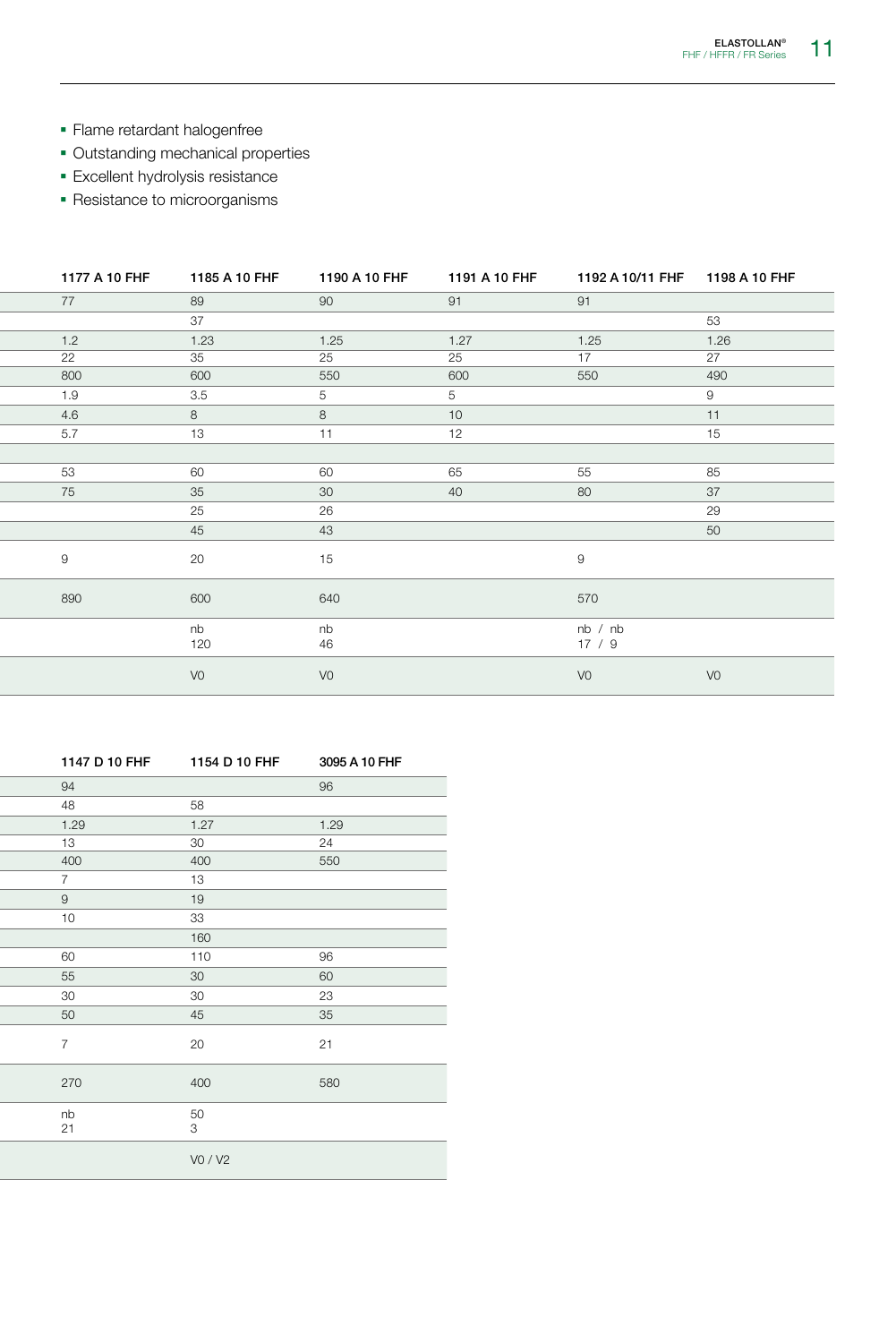# Elastollan® HFFR / FR Series

Thermoplastic polyether polyurethane elastomer

| Property                                                           | Unit of Measurement | <b>Test Procedure</b>   |
|--------------------------------------------------------------------|---------------------|-------------------------|
| Hardness                                                           | Shore A             | DIN ISO 7619-1 (3s)     |
| Hardness                                                           | Shore D             | DIN ISO 7619-1 (3s)     |
| Density                                                            | g/cm <sup>3</sup>   | DIN EN ISO 1183-1-A     |
| Tensile strength                                                   | MPa                 | DIN 53504-S2            |
| Elongation at break                                                | %                   | DIN 53504-S2            |
| Stress at 20 % elongation                                          | MPa                 | DIN 53504-S2            |
| Stress at 100 % elongation                                         | MPa                 | DIN 53504-S2            |
| Stress at 300 % elongation                                         | MPa                 | DIN 53504-S2            |
| E-modulus from tensile test                                        | MPa                 | <b>DIN EN ISO 527-2</b> |
| Tear strength                                                      | kN/m                | DIN ISO 34-1.B(b)       |
| Abrasion                                                           | mm <sup>3</sup>     | <b>DIN ISO 4649-A</b>   |
| Tensile strength after storage<br>in water at 80 °C for 42 days    | MPa                 | DIN 53504-S2            |
| Elongation at break after storage<br>in water at 80 °C for 42 days | %                   | DIN 53504-S2            |

| Property            | Unit of Measurement | <b>Test Procedure</b> |
|---------------------|---------------------|-----------------------|
| Hardness            | Shore A             | DIN ISO 7619-1 (3s)   |
| Density             | q/cm <sup>3</sup>   | DIN EN ISO 1183-1-A   |
| Tensile strength    | <b>MPa</b>          | <b>DIN 53504-S2</b>   |
| Elongation at break | $\%$                | DIN 53504-S2          |
| Tear strength       | kN/m                | DIN ISO 34-1.B(b)     |
| Abrasion            | mm <sup>3</sup>     | <b>DIN ISO 4649-A</b> |
|                     |                     |                       |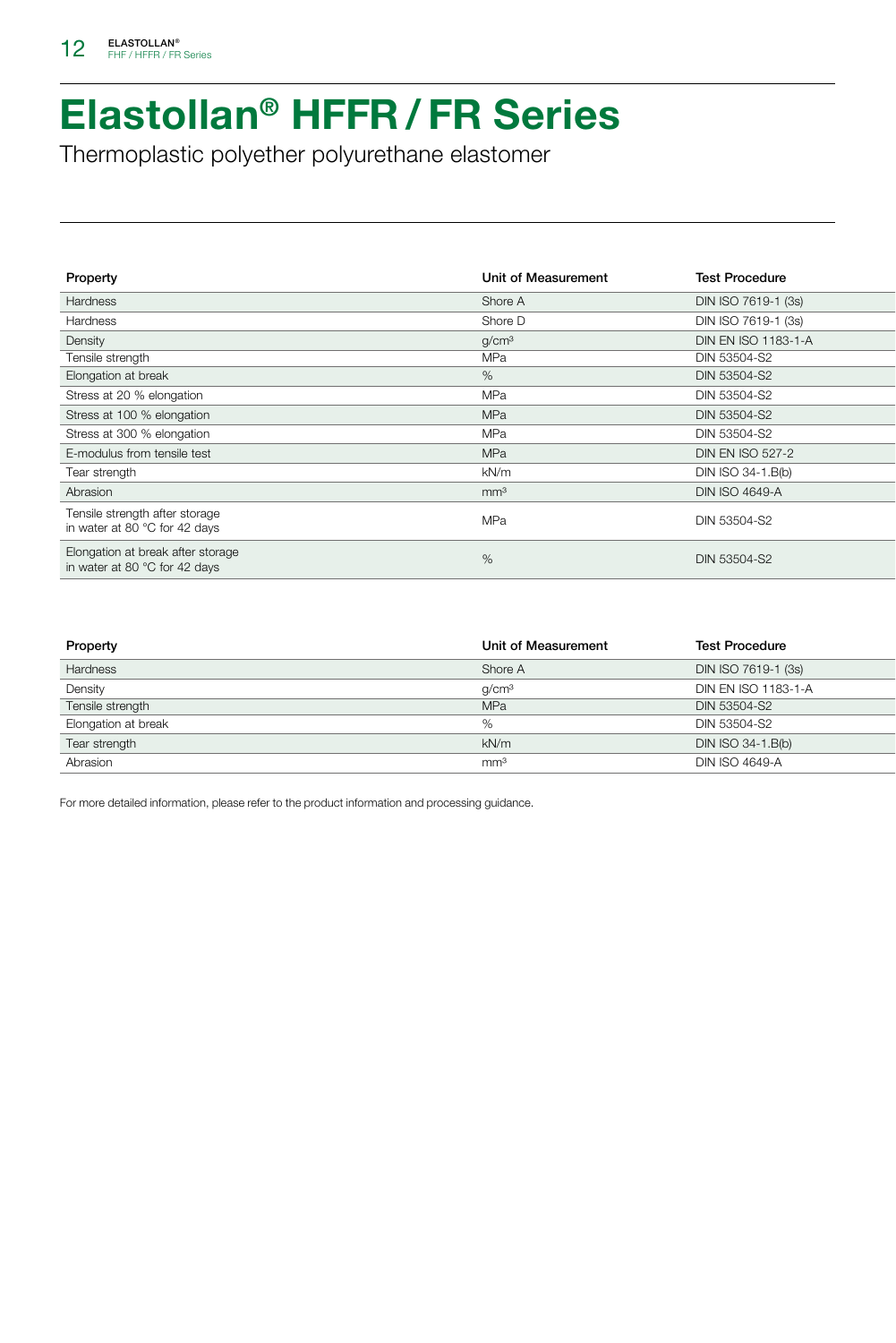- Flame retardant halogenfree
- **Outstanding mechanical properties**
- **Excellent hydrolysis resistance**
- **Resistance to microorganisms**

| 1185 A 10 HFFR<br>SP 3092 A 10 HFFR | SP 3093 A 10 HFFR |
|-------------------------------------|-------------------|
| 86<br>95                            | 93                |
| 52                                  |                   |
| 1.62<br>1.42                        | 1.51              |
| 23<br>15                            | 26                |
| 580<br>400                          | 390               |
| 8<br>$\overline{4}$                 |                   |
| 6<br>$\overline{z}$                 |                   |
| 8<br>$\rightarrow$                  |                   |
|                                     | 60                |
| 55<br>42                            | 50                |
|                                     | 220               |
| 12<br>11                            | 17                |
| 750<br>430                          | 570               |

|  | 1188 A 10 FR | 1192 A 10 FR             |
|--|--------------|--------------------------|
|  | 88           | 92                       |
|  | 1.18         | $\overline{\phantom{a}}$ |
|  | 36           | 32                       |
|  | 510          | <b>500</b>               |
|  | $- -$<br>55  | 60                       |
|  | $\sim$<br>65 | $\sqrt{ }$               |
|  |              |                          |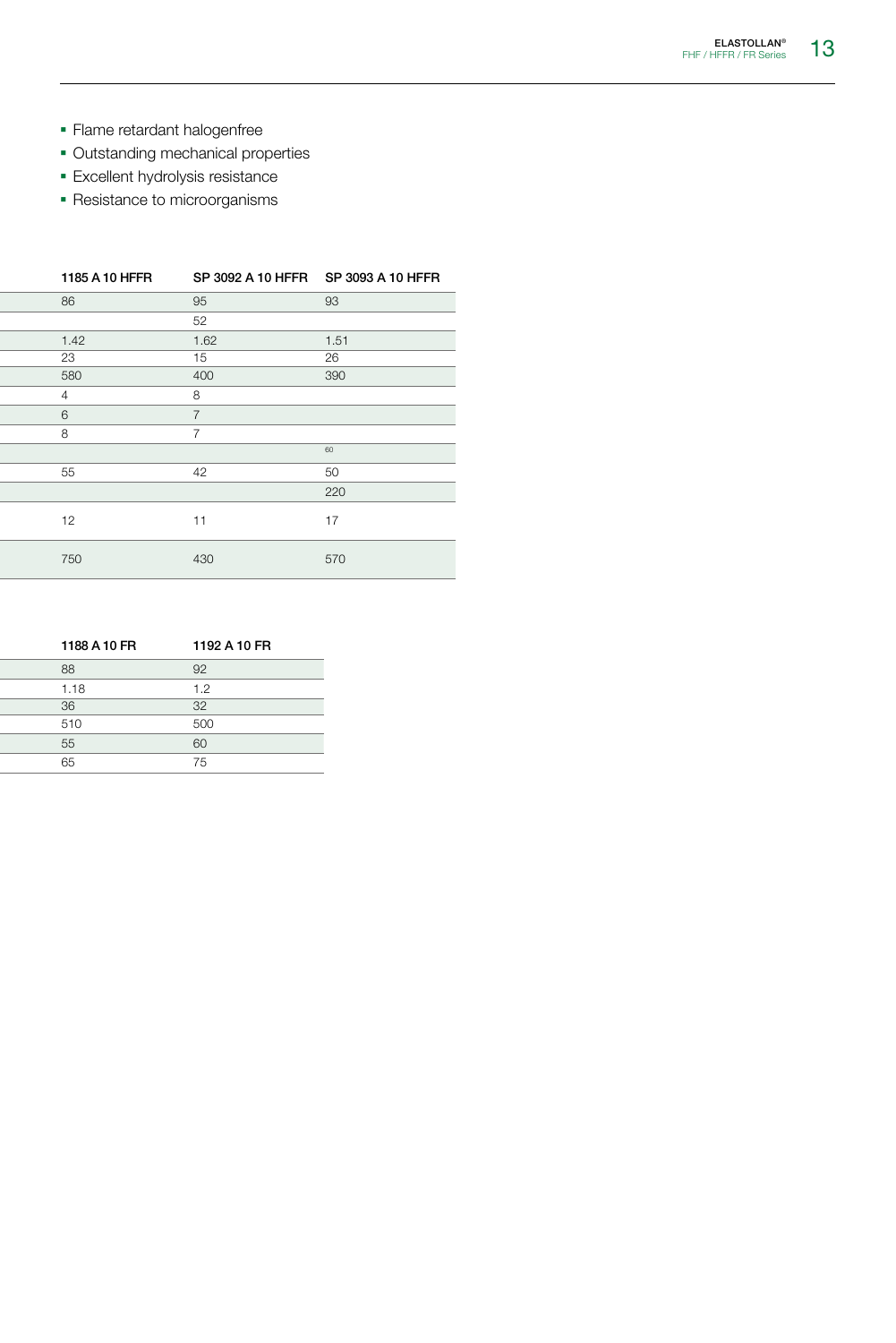#### Elastollan® C Series

Thermoplastic polyester polyurethane elastomer

| Property                                                                           | Unit of Measurement                    | <b>Test Procedure</b>   |
|------------------------------------------------------------------------------------|----------------------------------------|-------------------------|
| Hardness                                                                           | Shore A                                | DIN ISO 7619-1 (3s)     |
| Hardness                                                                           | Shore D                                | DIN ISO 7619-1 (3s)     |
| Density                                                                            | g/cm <sup>3</sup>                      | DIN EN ISO 1183-1-A     |
| Tensile strength                                                                   | MPa                                    | DIN 53504-S2            |
| Elongation at break                                                                | %                                      | DIN 53504-S2            |
| Stress at 20 % elongation                                                          | <b>MPa</b>                             | DIN 53504-S2            |
| Stress at 100 % elongation                                                         | MPa                                    | DIN 53504-S2            |
| Stress at 300 % elongation                                                         | MPa                                    | DIN 53504-S2            |
| E-modulus from tensile test                                                        | MPa                                    | <b>DIN EN ISO 527-2</b> |
| Tear strength                                                                      | kN/m                                   | DIN ISO 34-1.B(b)       |
| Abrasion                                                                           | mm <sup>3</sup>                        | <b>DIN ISO 4649-A</b>   |
| Compression set at 23 °C / 72 hours                                                | %                                      | DIN EN ISO 815-1        |
| Compression set at 70 °C / 24 hours                                                | %                                      | <b>DIN EN ISO 815-1</b> |
| Tensile strength after storage<br>in water at 80 °C for 21 days                    | MPa                                    | DIN 53504-S2            |
| Elongation at break after storage<br>in water at 80 °C for 21 days                 | %                                      | DIN 53504-S2            |
| Notched impact strength (Charpy) +23 °C<br>Notched impact strength (Charpy) -30 °C | kJ/m <sup>2</sup><br>kJ/m <sup>2</sup> | <b>DIN EN ISO 179-1</b> |
| Burning behavior<br>(depending on wall thickness)                                  |                                        | <b>UL 94</b>            |
|                                                                                    |                                        |                         |

| Property                                                                           | Unit of Measurement                    | <b>Test Procedure</b>   |
|------------------------------------------------------------------------------------|----------------------------------------|-------------------------|
| Hardness                                                                           | Shore A                                | DIN ISO 7619-1 (3s)     |
| Hardness                                                                           | Shore D                                | DIN ISO 7619-1 (3s)     |
| Density                                                                            | g/cm <sup>3</sup>                      | DIN EN ISO 1183-1-A     |
| Tensile strength                                                                   | MPa                                    | DIN 53504-S2            |
| Elongation at break                                                                | %                                      | DIN 53504-S2            |
| Stress at 20 % elongation                                                          | <b>MPa</b>                             | DIN 53504-S2            |
| Stress at 100 % elongation                                                         | <b>MPa</b>                             | DIN 53504-S2            |
| Stress at 300 % elongation                                                         | MPa                                    | DIN 53504-S2            |
| E-modulus from tensile test                                                        | MPa                                    | <b>DIN EN ISO 527-2</b> |
| Tear strength                                                                      | kN/m                                   | DIN ISO 34-1.B(b)       |
| Abrasion                                                                           | mm <sup>3</sup>                        | <b>DIN ISO 4649-A</b>   |
| Compression set at 23 °C / 72 hours                                                | $\%$                                   | <b>DIN EN ISO 815-1</b> |
| Compression set at 70 °C / 24 hours                                                | %                                      | <b>DIN EN ISO 815-1</b> |
| Tensile strength after storage<br>in water at 80 °C for 21 days                    | MPa                                    | DIN 53504-S2            |
| Elongation at break after storage<br>in water at 80 °C for 21 days                 | $\%$                                   | DIN 53504-S2            |
| Notched impact strength (Charpy) +23 °C<br>Notched impact strength (Charpy) -30 °C | kJ/m <sup>2</sup><br>kJ/m <sup>2</sup> | <b>DIN EN ISO 179-1</b> |
| Burning behavior<br>(depending on wall thickness)                                  |                                        | <b>UL 94</b>            |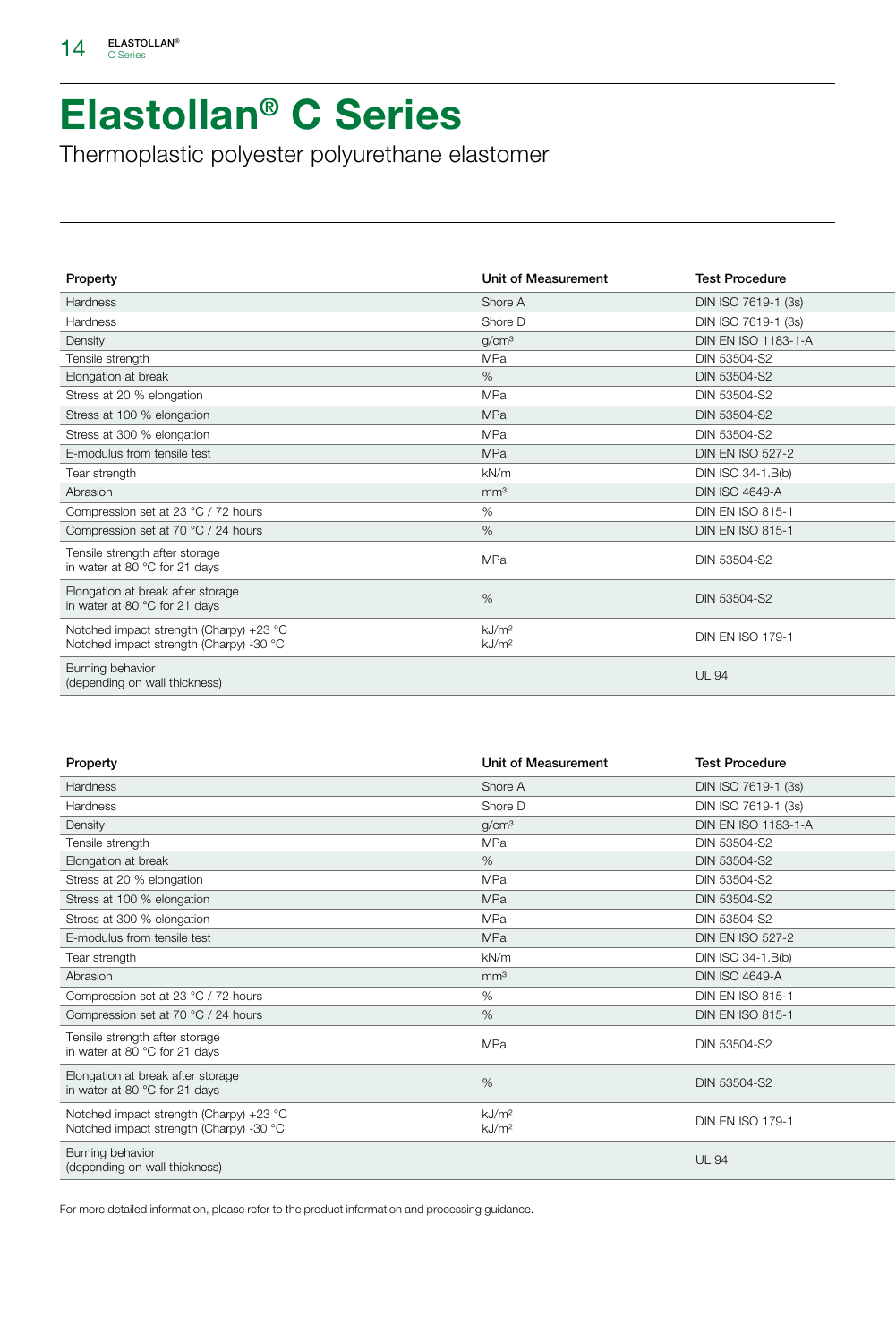- **Outstanding mechanical properties**
- Very good damping behavior
- Good rebound
- Very good wear resistance

| C 78 A 10 | C 80 A 10     | C 85 A 10       | C 85 A 13       | C 85 A 15 | C 85 A 55  | C 88 A 10 | C 90 A 13 | C 90 A 55      |
|-----------|---------------|-----------------|-----------------|-----------|------------|-----------|-----------|----------------|
| 80        | 82            | 87              | 87              | 82        | 87         | 88        | 93        | 93             |
|           |               | 36              | 36              |           | 36         | 37        | 42        | 41             |
| 1.18      | 1.19          | 1.19            | 1.19            | 1.18      | 1.19       | 1.19      | 1.2       | 1.2            |
| 50        | 50            | 50              | 50              | 50        | 50         | 50        | 45        | 55             |
| 650       | 650           | 650             | 650             | 650       | 650        | 600       | 550       | 550            |
| 2         | $\mathcal{S}$ | 3               | 3               | 3         | 5          | 3.5       | 6         | $\overline{7}$ |
|           | 5             | 6               | 6               | 5         | 6          | 6         | 9         | 9              |
| 8         | 9             | 10 <sup>1</sup> | 10 <sup>1</sup> | 9         | 10         | 13        | 15        | 15             |
|           |               |                 |                 |           |            |           |           |                |
| 60        | 65            | 70              | 70              | 65        | 70         | 75        | 102       | 95             |
| 30        | 30            | 30              | 30              | 30        | 30         | 30        | 38        | 25             |
| 25        | 25            | 25              | 25              | 25        | 25         | 25        | 25        | 25             |
| 35        | 35            | 35              | 35              | 35        | 35         | 40        | 40        | 40             |
| 35        | 35            | 38              | 38              | 35        | 38         | 38        | 40        | 40             |
| 650       | 650           | 650             | 650             | 650       | 650        | 650       | 550       | 550            |
| nb<br>nb  | nb<br>nb      | nb<br>nb        | nb<br>nb        | nb<br>nb  | nb<br>nb   | nb<br>nb  | nb<br>nb  | nb<br>nb       |
|           | <b>HB</b>     | HB              | HB              | HB        | ${\sf HB}$ | HB        | HB        |                |

| C 95 A 10            | C 95 A 55<br>C 98 A 10 | C 59 D 53 | C 60 D 53 | C 64 D 53            | C 74 D 50             |
|----------------------|------------------------|-----------|-----------|----------------------|-----------------------|
| 96<br>96             |                        |           |           |                      |                       |
| 47<br>47             | 52                     | 57        | 60        | 62                   | 73                    |
| 1.21<br>1.21         | 1.22                   | 1.23      | 1.23      | 1.23                 | 1.25                  |
| 55<br>55             | 50                     | 50        | 50        | 45                   | 45                    |
| 550<br>550           | 550                    | 500       | 450       | 400                  | 350                   |
| 8<br>8               | 11                     | 12        | 16        | 17                   | 28                    |
| 11<br>11             | 14                     | 17        | 20        | 24                   | 30                    |
| 22<br>22             | 26                     | 30        | 35        | 35                   | 35                    |
|                      | 160                    | 250       | 330       | 390                  | 730                   |
| 120<br>120           | 130                    | 160       | 180       | 200                  | 240                   |
| 30<br>30             | 30                     | 30        | 30        | 30                   | 20                    |
| 30<br>30             | 30                     | 30        | 40        | 40                   | 40                    |
| 45<br>45             | 50                     | 50        | 50        | 55                   | 60                    |
| 40<br>40             | 40                     | 43        | 43        | 43                   | 45                    |
| 500<br>500           | 550                    | 480       | 450       | 420                  | 380                   |
| nb<br>nb<br>nb<br>nb | nb<br>25               | nb<br>12  | nb<br>8   | nb<br>$\overline{7}$ | 120<br>$\overline{4}$ |
| HB                   | HB                     | HB        | HB        | HB                   | HB                    |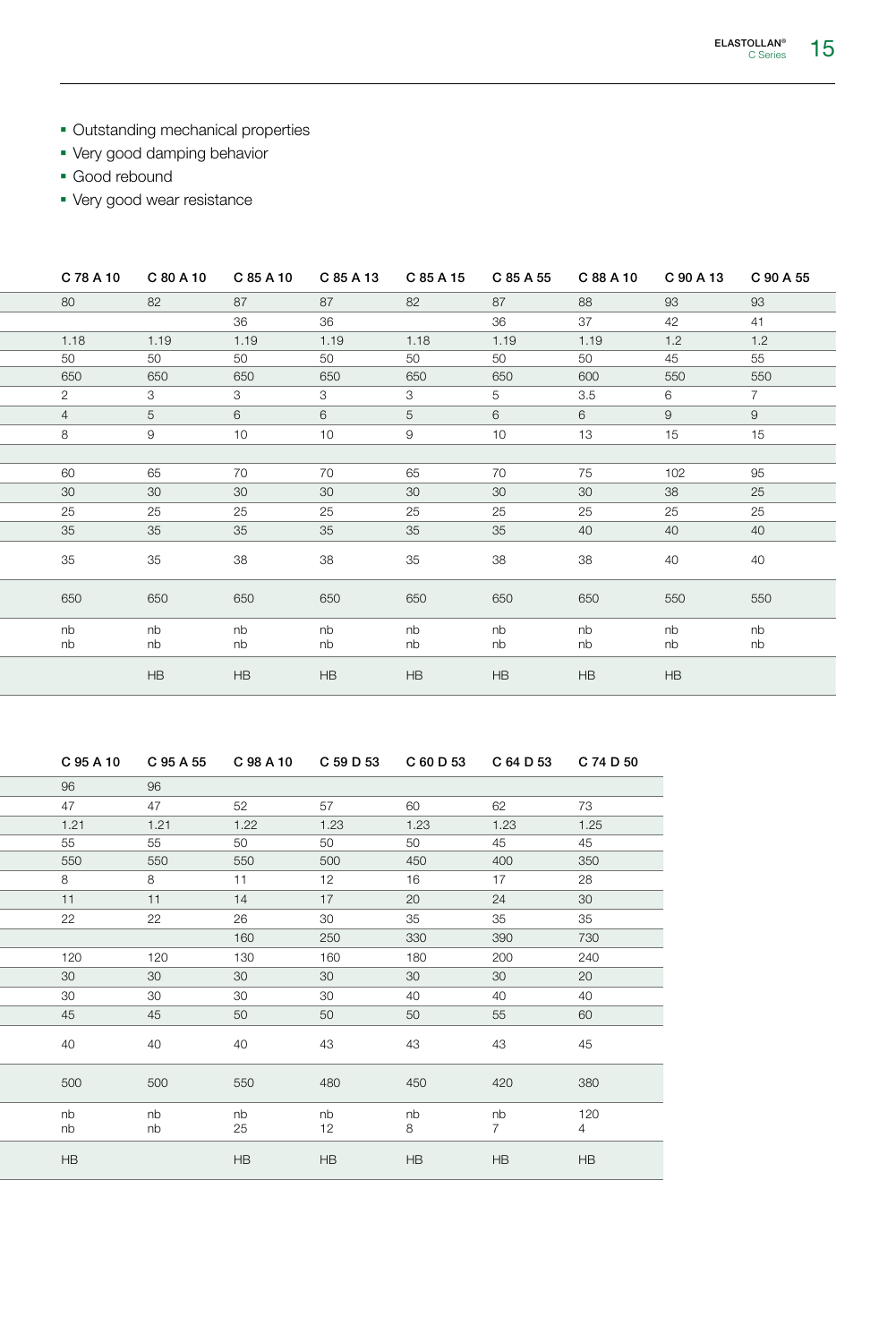#### Elastollan® B Series

Thermoplastic polyester polyurethane elastomer

| Property                                                                           | Unit of Measurement                    | <b>Test Procedure</b>   |
|------------------------------------------------------------------------------------|----------------------------------------|-------------------------|
| Hardness                                                                           | Shore A                                | DIN ISO 7619-1 (3s)     |
| Hardness                                                                           | Shore D                                | DIN ISO 7619-1 (3s)     |
| Density                                                                            | g/cm <sup>3</sup>                      | DIN EN ISO 1183-1-A     |
| Tensile strength                                                                   | MPa                                    | DIN 53504-S2            |
| Elongation at break                                                                | %                                      | DIN 53504-S2            |
| Stress at 20 % elongation                                                          | MPa                                    | DIN 53504-S2            |
| Stress at 100 % elongation                                                         | MPa                                    | DIN 53504-S2            |
| Stress at 300 % elongation                                                         | MPa                                    | DIN 53504-S2            |
| E-modulus from tensile test                                                        | MPa                                    | <b>DIN EN ISO 527-2</b> |
| Tear strength                                                                      | kN/m                                   | DIN ISO 34-1.B(b)       |
| Abrasion                                                                           | mm <sup>3</sup>                        | <b>DIN ISO 4649-A</b>   |
| Compression set at 23 °C / 72 hours                                                | %                                      | <b>DIN EN ISO 815-1</b> |
| Compression set at 70 °C / 24 hours                                                | %                                      | <b>DIN EN ISO 815-1</b> |
| Tensile strength after storage in water at 80 °C for 21 days                       | MPa                                    | DIN 53504-S2            |
| Elongation at break after storage in water at 80 °C for 21 days                    | %                                      | DIN 53504-S2            |
| Notched impact strength (Charpy) +23 °C<br>Notched impact strength (Charpy) -30 °C | kJ/m <sup>2</sup><br>kJ/m <sup>2</sup> | <b>DIN EN ISO 179-1</b> |

| Property                                                                           | Unit of Measurement                    | <b>Test Procedure</b>   |
|------------------------------------------------------------------------------------|----------------------------------------|-------------------------|
| Hardness                                                                           | Shore A                                | DIN ISO 7619-1 (3s)     |
| Hardness                                                                           | Shore D                                | DIN ISO 7619-1 (3s)     |
| Density                                                                            | q/cm <sup>3</sup>                      | DIN EN ISO 1183-1-A     |
| Tensile strength                                                                   | MPa                                    | DIN 53504-S2            |
| Elongation at break                                                                | %                                      | DIN 53504-S2            |
| Stress at 20 % elongation                                                          | MPa                                    | DIN 53504-S2            |
| Stress at 100 % elongation                                                         | <b>MPa</b>                             | DIN 53504-S2            |
| Stress at 300 % elongation                                                         | MPa                                    | DIN 53504-S2            |
| E-modulus from tensile test                                                        | <b>MPa</b>                             | <b>DIN EN ISO 527-2</b> |
| Tear strength                                                                      | kN/m                                   | DIN ISO 34-1.B(b)       |
| Abrasion                                                                           | mm <sup>3</sup>                        | <b>DIN ISO 4649-A</b>   |
| Compression set at 23 °C / 72 hours                                                | %                                      | <b>DIN EN ISO 815-1</b> |
| Compression set at 70 °C / 24 hours                                                | %                                      | <b>DIN EN ISO 815-1</b> |
| Tensile strength after storage in water at 80 °C for 21 days                       | MPa                                    | DIN 53504-S2            |
| Elongation at break after storage in water at 80 °C for 21 days                    | %                                      | DIN 53504-S2            |
| Notched impact strength (Charpy) +23 °C<br>Notched impact strength (Charpy) -30 °C | kJ/m <sup>2</sup><br>kJ/m <sup>2</sup> | <b>DIN EN ISO 179-1</b> |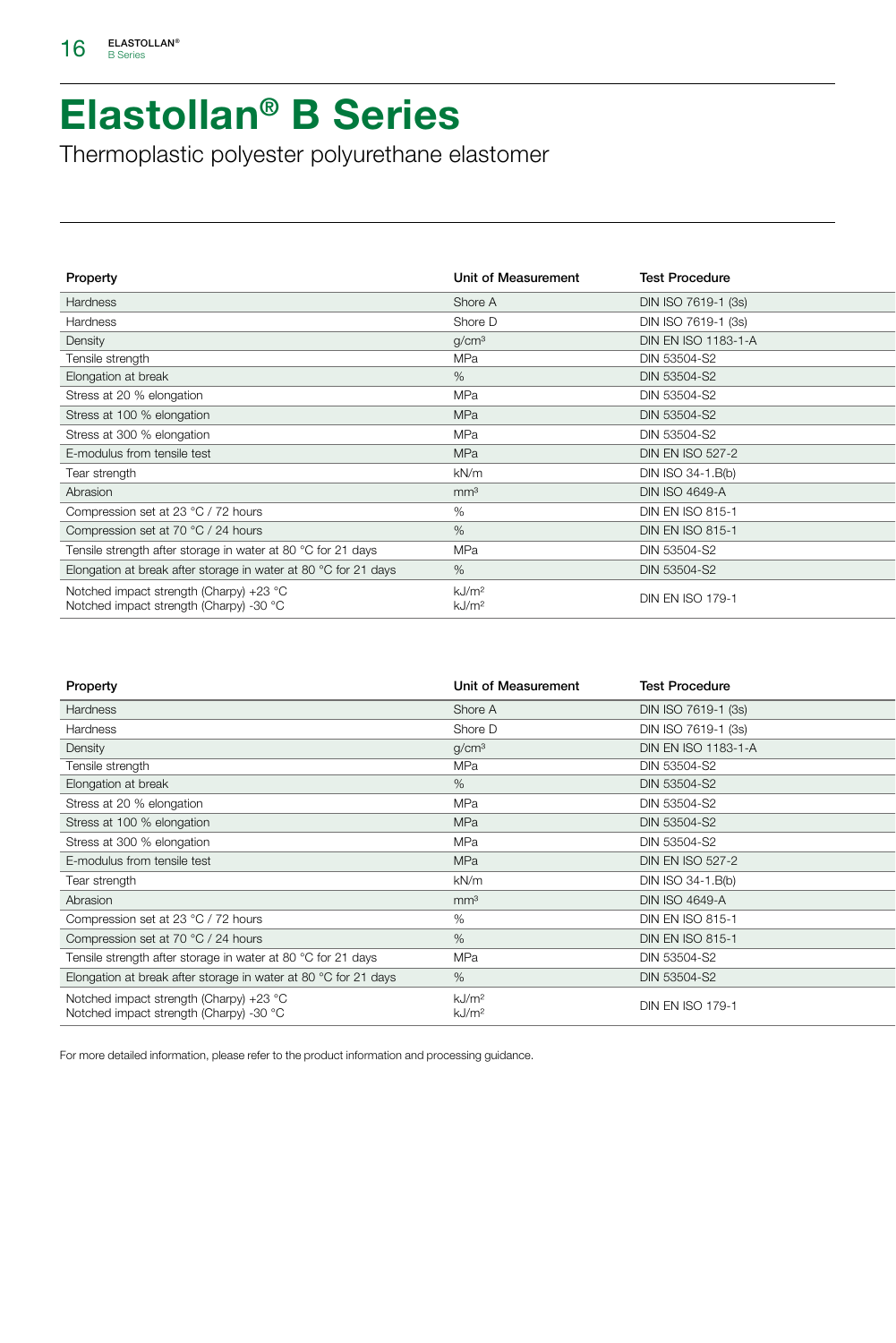- Very good mechanical properties
- Good cold flexibility
- Good wear resistance

|                | <b>B 80 A 15</b> | <b>B 85 A 10</b> | <b>B 85 A 15</b> | <b>B</b> 90 A 11 | <b>B</b> 90 A 15 | <b>B 95 A 15</b> | <b>B 98 A 15</b> |
|----------------|------------------|------------------|------------------|------------------|------------------|------------------|------------------|
|                | 82               | 83               | 83               | 92               | 91               | 96               |                  |
|                |                  |                  |                  |                  | 42               | 48               | 50               |
|                | 1.19             | 1.2              | 1.2              | 1.21             | 1.21             | 1.22             | 1.22             |
|                | 50               | 55               | 55               | 35               | 55               | 55               | 55               |
|                | 600              | 600              | 600              | 550              | 550              | 550              | 500              |
| $\overline{2}$ |                  | 2                |                  |                  |                  | $\overline{7}$   | 8                |
| 5              |                  | $\Delta$         |                  |                  |                  | 10               | 12               |
|                | 15               | 15               |                  |                  | 20               | 22               | 30               |
|                |                  |                  | 20               |                  |                  |                  | 140              |
|                | 85               | 75               | 75               | 93               | 90               | 100              | 130              |
|                | 35               | 35               | 35               |                  | 30               | 30               | 25               |
|                | 20               | 25               |                  | 26               | 25               | 30               | 35               |
|                | 30 <sup>°</sup>  | 35               |                  | 38               | 40               | 40               | 45               |
|                | 40               | 40               |                  |                  | 40               | 40               | 40               |
|                | 600              | 600              |                  |                  | 550              | 500              | 500              |
|                |                  |                  |                  |                  | nb               | nb               | nb               |
|                |                  |                  |                  |                  | nb               | 200              | 18               |
|                |                  |                  |                  |                  |                  |                  |                  |

| <b>B</b> 60 D 11 | <b>B</b> 60 D 15 | <b>B 64 D 11</b> |
|------------------|------------------|------------------|
|                  |                  |                  |
| 60               | 60               | 64               |
| 1.23             | 1.23             | 1.24             |
| 55               | 55               | 55               |
| 500              | 500              | 450              |
| 13               | 13               | 17               |
| 16               | 16               | 19               |
| $30\,$           | $30\,$           | 35               |
| 240              | 240              | 320              |
| 150              | 150              | 180              |
| 25               | 25               | 25               |
| 35               | $35\,$           | 35               |
| 45               | 45               | 50               |
| 40               | 40               | 40               |
| 450              | 450              | 400              |
| nb               | nb               | nb               |
| 10               | 10               | $\,8\,$          |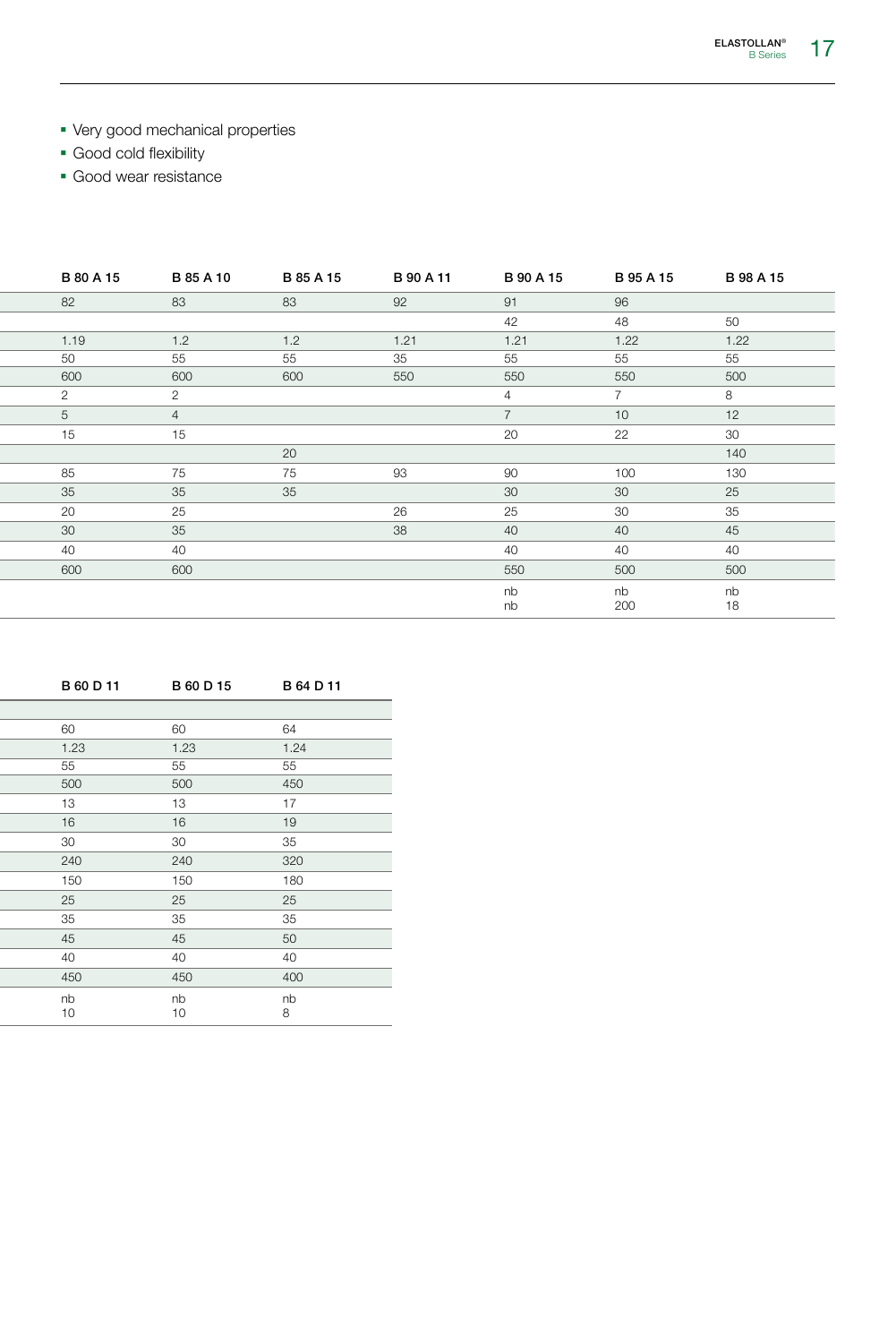## Elastollan® 500 Series

Thermoplastic polyester polyurethane elastomer

- Good mechanical properties
- Good abrasion resistance

|                                        | Unit of           |                         |          |          |          |          |          |
|----------------------------------------|-------------------|-------------------------|----------|----------|----------|----------|----------|
| Property                               | Measurement       | <b>Test Procedure</b>   | 575 A 12 | 585 A 11 | 590 A 13 | 590 A 53 | 595 A 13 |
| <b>Hardness</b>                        | Shore A           | DIN ISO 7619-1 (3s)     | 75       | 85       | 92       | 94       |          |
| <b>Hardness</b>                        | Shore D           | DIN ISO 7619-1 (3s)     |          |          |          | 41       | 48       |
| Density                                | g/cm <sup>3</sup> | DIN EN ISO 1183-1-A     | 1.25     | 1.25     | 1.25     | 1.25     | 1.27     |
| Tensile strength                       | <b>MPa</b>        | DIN 53504-S2            | 35       | 40       | 45       | 50       | 55       |
| Elongation at break                    | %                 | DIN 53504-S2            | 660      | 600      | 580      | 600      | 500      |
| Stress at 20 %<br>elongation           | <b>MPa</b>        | DIN 53504-S2            |          | 3        |          | 5        |          |
| Stress at 100 %<br>elongation          | <b>MPa</b>        | <b>DIN 53504-S2</b>     |          | 6        |          | 8        |          |
| Stress at 300 %<br>elongation          | <b>MPa</b>        | DIN 53504-S2            |          | 10       |          | 13       |          |
| Tear strength                          | kN/m              | DIN ISO 34-1.B(b)       | 75       | 95       | 108      | 100      | 120      |
| Abrasion                               | mm <sup>3</sup>   | <b>DIN ISO 4649-A</b>   | 55       | 35       | 35       | 35       | 35       |
| Compression set at<br>23 °C / 72 hours | %                 | <b>DIN EN ISO 815-1</b> |          | 17       |          | 24       |          |
| Compression set at<br>70 °C / 24 hours | %                 | <b>DIN EN ISO 815-1</b> |          | 35       |          | 36       |          |

| Property                               | Unit of<br>Measurement | <b>Test Procedure</b>   | 598 A 10 | 598 A 53 | 560 D 53 |
|----------------------------------------|------------------------|-------------------------|----------|----------|----------|
|                                        |                        |                         |          |          |          |
| <b>Hardness</b>                        | Shore A                | DIN ISO 7619-1 (3s)     |          |          |          |
| Hardness                               | Shore D                | DIN ISO 7619-1 (3s)     | 54       | 53       | 61       |
| Density                                | g/cm <sup>3</sup>      | DIN EN ISO 1183-1-A     | 1.26     | 1.26     | 1.28     |
| Tensile strength                       | <b>MPa</b>             | DIN 53504-S2            | 50       | 50       | 45       |
| Elongation at break                    | %                      | DIN 53504-S2            | 500      | 500      | 450      |
| Stress at 20 %<br>elongation           | <b>MPa</b>             | DIN 53504-S2            |          | 9        | 15       |
| Stress at 100 %<br>elongation          | <b>MPa</b>             | <b>DIN 53504-S2</b>     |          | 12       | 18.5     |
| Stress at 300 %<br>elongation          | <b>MPa</b>             | DIN 53504-S2            |          | 16       | 23       |
| Tear strength                          | kN/m                   | DIN ISO 34-1. B(b)      | 130      | 150      | 180      |
| Abrasion                               | mm <sup>3</sup>        | <b>DIN ISO 4649-A</b>   | 40       | 30       | 30       |
| Compression set at<br>23 °C / 72 hours | %                      | <b>DIN EN ISO 815-1</b> |          | 26       | 24       |
| Compression set at<br>70 °C / 24 hours | %                      | <b>DIN EN ISO 815-1</b> |          | 40       | 46       |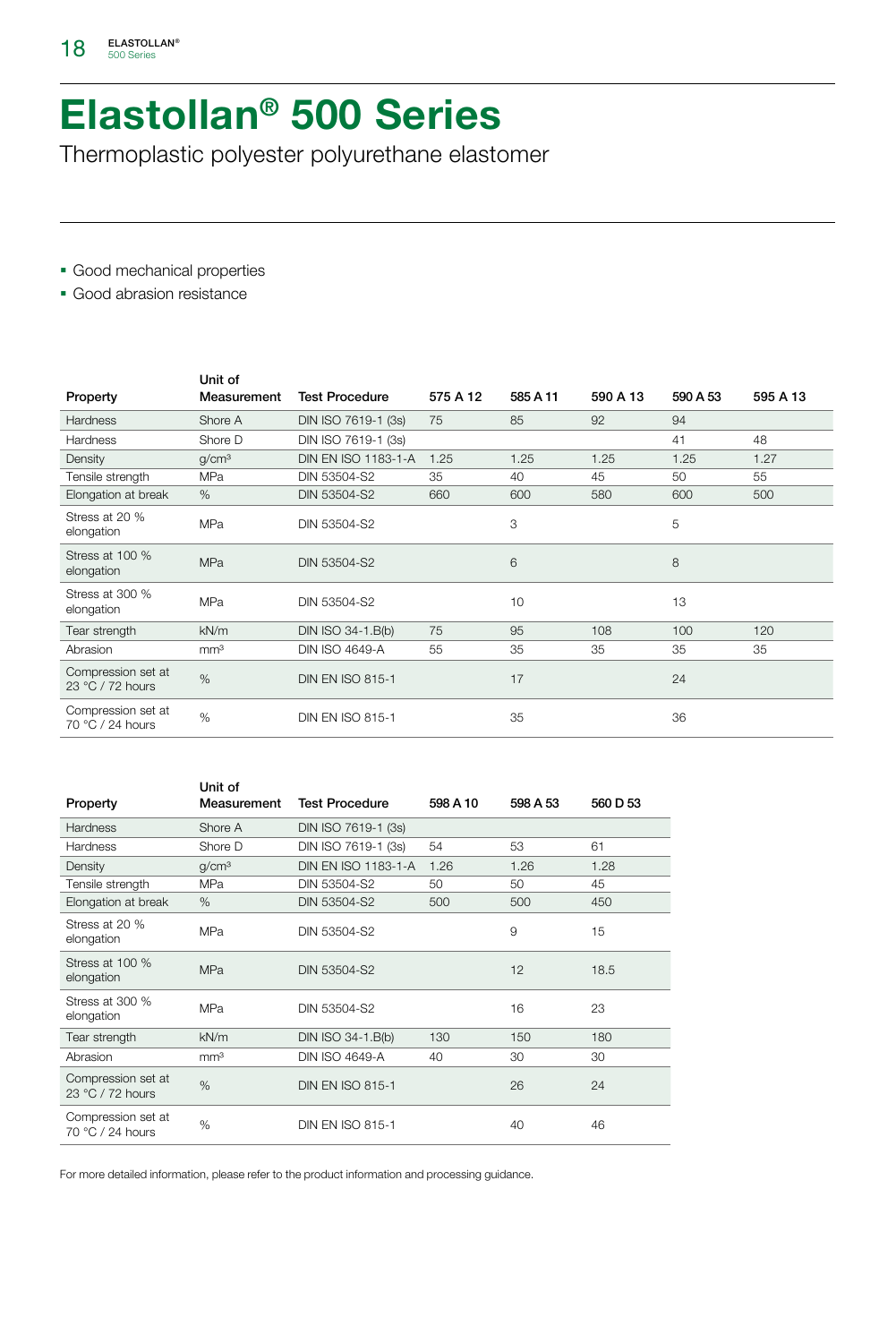### Elastollan® 800 Series

Thermoplastic polyester polyurethane elastomer

- Very good transparency
- Good abrasion resistance

|                                     | Unit of           |                            |            |          |
|-------------------------------------|-------------------|----------------------------|------------|----------|
| Property                            | Measurement       | <b>Test Procedure</b>      | 880 A 13 N | 890 A 10 |
| <b>Hardness</b>                     | Shore A           | DIN ISO 7619-1 (3s)        | 77         | 93       |
| Density                             | q/cm <sup>3</sup> | <b>DIN EN ISO 1183-1-A</b> | 1.2        | 1.22     |
| Tensile strength                    | MPa               | DIN 53504-S2               | 40         | 45       |
| Elongation at break                 | %                 | DIN 53504-S2               | 700        | 480      |
| Stress at 20 % elongation           | MPa               | DIN 53504-S2               | 1.8        | 6        |
| Stress at 100 % elongation          | <b>MPa</b>        | DIN 53504-S2               | 4.2        | 10       |
| Stress at 300 % elongation          | <b>MPa</b>        | DIN 53504-S2               | 7.6        | 23       |
| Tear strength                       | kN/m              | DIN ISO 34-1. B(b)         | 60         | 110      |
| Abrasion                            | mm <sup>3</sup>   | <b>DIN ISO 4649-A</b>      | 35         | 45       |
| Compression set at 23 °C / 72 hours | $\%$              | <b>DIN EN ISO 815-1</b>    | 32         | 32       |
| Compression set at 70 °C / 24 hours | %                 | <b>DIN EN ISO 815-1</b>    | 54         | 43       |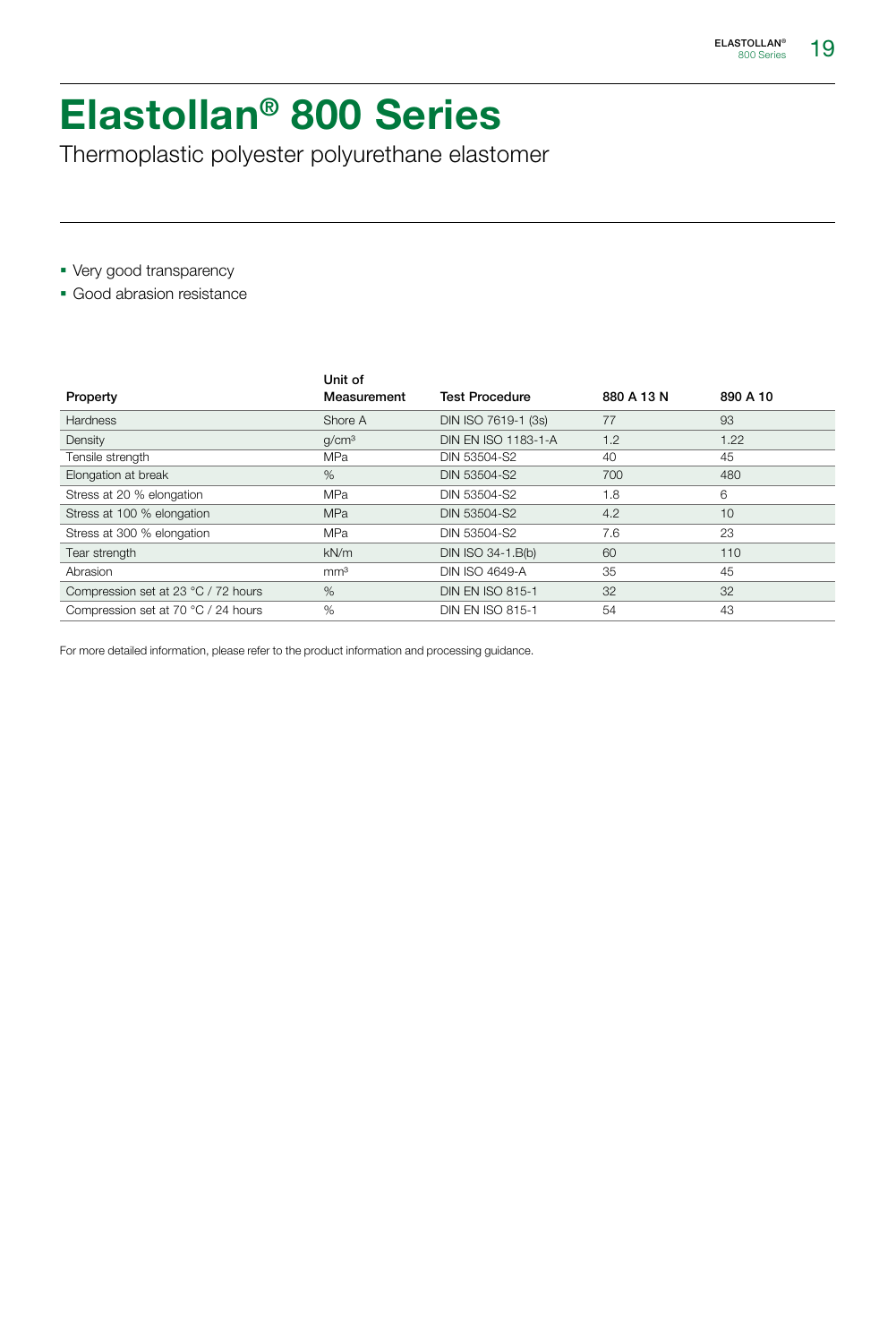#### Elastollan® A Series

Thermoplastic aliphatic polyether/-ester polyurethane elastomer

- Color-fast
- Non-yellowing
- Hydrolysis resistant (ether)

|                                        | Unit of           |                            | Aliph. Ethers | <b>Aliphatic Esters</b> |                |
|----------------------------------------|-------------------|----------------------------|---------------|-------------------------|----------------|
| Property                               |                   | Measurement Test Procedure | A 1185 A 12   | A C 85 A 12             | A C 88 A 12    |
| <b>Hardness</b>                        | Shore A           | DIN ISO 7619-1 (3s)        | 86            | 82                      | 88             |
| Density                                | q/cm <sup>3</sup> | <b>DIN EN ISO 1183-1-A</b> | 1.05          | 1.14                    | 1.14           |
| Tensile strength                       | <b>MPa</b>        | DIN 53504-S2               | 12            | 18                      | 17             |
| Elongation at break                    | %                 | <b>DIN 53504-S2</b>        | 600           | 750                     | 640            |
| Stress at 20 % elongation              | <b>MPa</b>        | DIN 53504-S2               |               |                         | 3.1            |
| Stress at 100 % elongation             | <b>MPa</b>        | <b>DIN 53504-S2</b>        |               |                         | $\overline{7}$ |
| Stress at 300 % elongation             | MPa               | DIN 53504-S2               |               |                         | 10.6           |
| Tear strength                          | kN/m              | DIN ISO 34-1.B(b)          | 25            | 50                      | 40             |
| Abrasion                               | mm <sup>3</sup>   | <b>DIN ISO 4649-A</b>      | 150           |                         | 110            |
| Compression set at 23 °C /<br>72 hours | $\%$              | <b>DIN EN ISO 815-1</b>    |               | 36                      | 42             |
| Compression set at 70 °C /<br>24 hours | %                 | <b>DIN EN ISO 815-1</b>    |               | 39                      | 44             |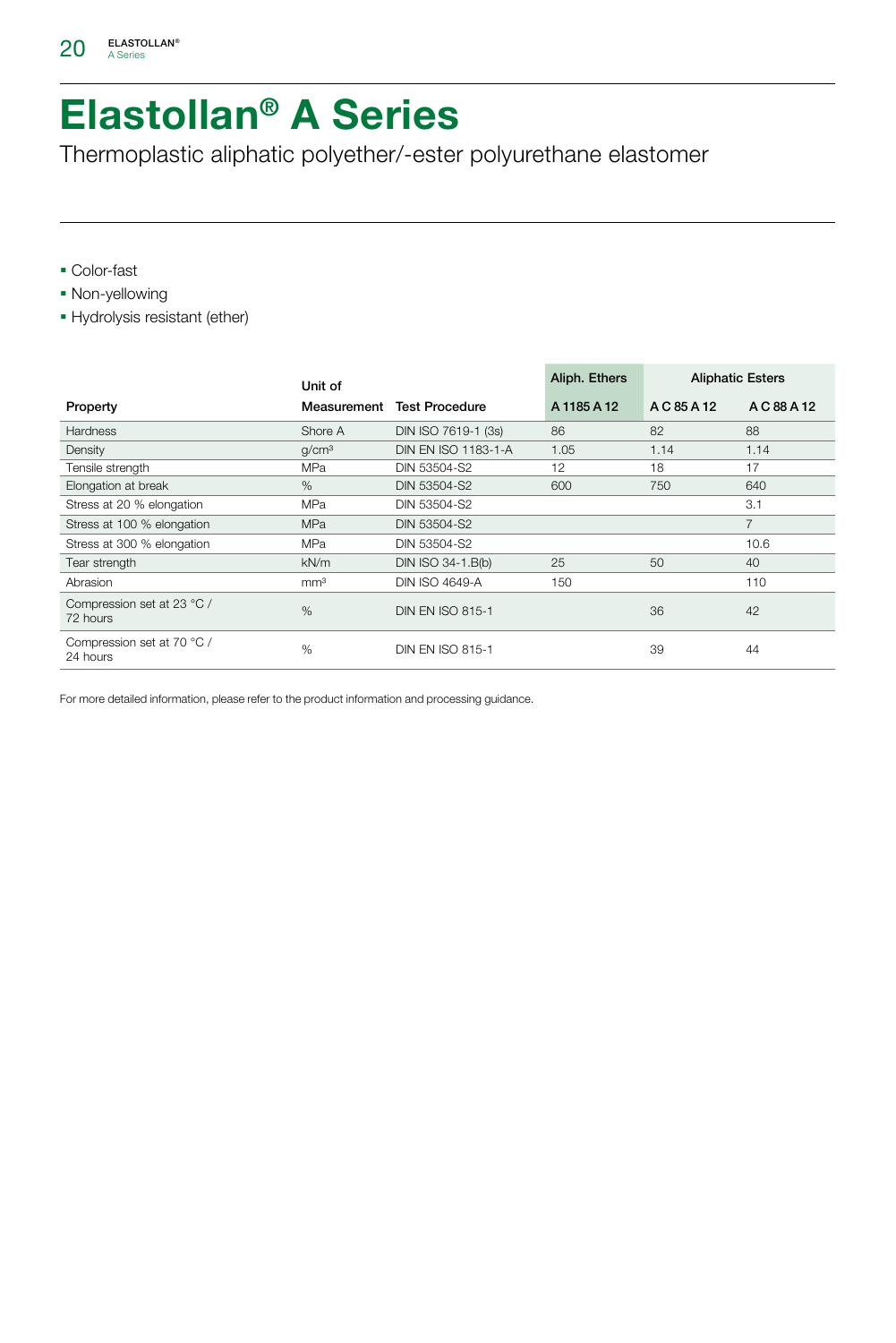## Elastollan® L Series

Thermoplastic aliphatic polyether/-ester polyurethane elastomer

- **Superior transparency**
- **-** Long-term UV-stability

|                               | Unit of           |                       |                | <b>Aliphatic Ethers</b> |             | <b>Aliphatic Esters</b> |            |           |
|-------------------------------|-------------------|-----------------------|----------------|-------------------------|-------------|-------------------------|------------|-----------|
| Property                      | Measurement       | <b>Test Procedure</b> | L 1185 A 12    | L 1160 D 12             | L 1275 A 10 | L785 A 10               | L 765 D 10 | L780 D 10 |
| Hardness                      | Shore A           | DIN ISO 7619-1 (3s)   | 85             |                         | 70          | 86                      |            |           |
| Hardness                      | Shore D           | DIN ISO 7619-1 (3s)   |                | 56                      |             |                         | 63         | 80        |
| Density                       | g/cm <sup>3</sup> | DINEN ISO 1183-1-A    | 1.08           | 1.1                     | 1.08        | 1.12                    | 1.13       | 1.13      |
| Tensile<br>strength           | <b>MPa</b>        | DIN 53504-S2          | 17             | 30                      | 35          | 28                      | 30         | 46        |
| Elongation at<br>break        | $\%$              | DIN 53504-S2          | 550            | 400                     | 550         | 500                     | 350        | 320       |
| Stress at 20 %<br>elongation  | MPa               | DIN 53504-S2          | 3              | 9                       |             | 2                       | 11         |           |
| Stress at 100 %<br>elongation | <b>MPa</b>        | DIN 53504-S2          | $\overline{7}$ | 11                      | 2.5         | $\overline{4}$          | 12         |           |
| Stress at 300 %<br>elongation | <b>MPa</b>        | DIN 53504-S2          | 11             | 16                      | 6           | 10                      | 18.6       |           |
| Tear strength                 | kN/m              | DIN ISO 34-1.B(b)     | 70             | 70                      | 42          | 65                      | 130        |           |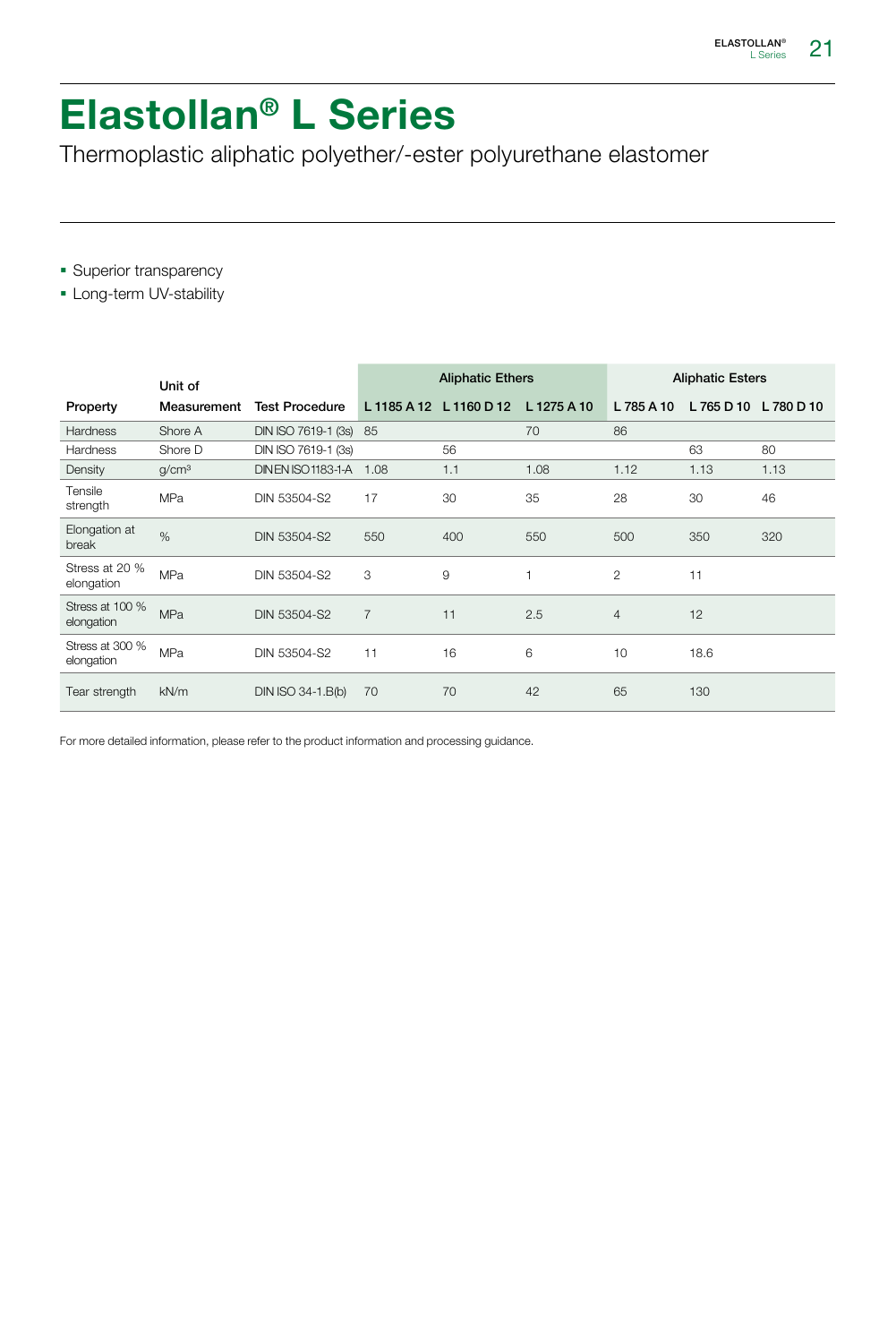#### Elastollan® Soft Series

Thermoplastic polyether/-ester polyurethane elastomer

| Property                                                                           | Unit of Measurement                    | <b>Test Procedure</b>      |
|------------------------------------------------------------------------------------|----------------------------------------|----------------------------|
| Hardness                                                                           | Shore A                                | DIN ISO 7619-1 (3s)        |
| Density                                                                            | g/cm <sup>3</sup>                      | <b>DIN EN ISO 1183-1-A</b> |
| Tensile strength                                                                   | MPa                                    | DIN 53504-S2               |
| Elongation at break                                                                | %                                      | DIN 53504-S2               |
| Stress at 20 % elongation                                                          | MPa                                    | DIN 53504-S2               |
| Stress at 100 % elongation                                                         | MPa                                    | DIN 53504-S2               |
| Stress at 300 % elongation                                                         | MPa                                    | DIN 53504-S2               |
| Tear strength                                                                      | kN/m                                   | DIN ISO 34-1.B(b)          |
| Abrasion                                                                           | mm <sup>3</sup>                        | <b>DIN ISO 4649-A</b>      |
| Compression set at 23 °C / 72 hours                                                | %                                      | <b>DIN EN ISO 815-1</b>    |
| Compression set at 70 °C / 24 hours                                                | %                                      | <b>DIN EN ISO 815-1</b>    |
| Notched impact strength (Charpy) +23 °C<br>Notched impact strength (Charpy) -30 °C | kJ/m <sup>2</sup><br>kJ/m <sup>2</sup> | <b>DIN EN ISO 179-1</b>    |
| Volume resistivity                                                                 | Ohm*cm                                 | DIN EN 62631-3-1           |

| Property                                                                           | Unit of Measurement                    | <b>Test Procedure</b>   |
|------------------------------------------------------------------------------------|----------------------------------------|-------------------------|
| Hardness                                                                           | Shore A                                | DIN ISO 7619-1 (3s)     |
| Density                                                                            | g/cm <sup>3</sup>                      | DIN EN ISO 1183-1-A     |
| Tensile strength                                                                   | MPa                                    | DIN 53504-S2            |
| Elongation at break                                                                |                                        | DIN 53504-S2            |
| Stress at 20 % elongation                                                          | MPa                                    | DIN 53504-S2            |
| Stress at 100 % elongation                                                         | MPa                                    | DIN 53504-S2            |
| Stress at 300 % elongation                                                         | MPa                                    | DIN 53504-S2            |
| Tear strength                                                                      | kN/m                                   | DIN ISO 34-1.B(b)       |
| Abrasion                                                                           | mm <sup>3</sup>                        | <b>DIN ISO 4649-A</b>   |
| Compression set at 23 °C / 72 hours                                                | O/                                     | <b>DIN EN ISO 815-1</b> |
| Compression set at 70 °C / 24 hours                                                | %                                      | <b>DIN EN ISO 815-1</b> |
| Notched impact strength (Charpy) +23 °C<br>Notched impact strength (Charpy) -30 °C | kJ/m <sup>2</sup><br>kJ/m <sup>2</sup> | <b>DIN EN ISO 179-1</b> |
| Volume resistivity                                                                 | Ohm*cm                                 | DIN EN 62631-3-1        |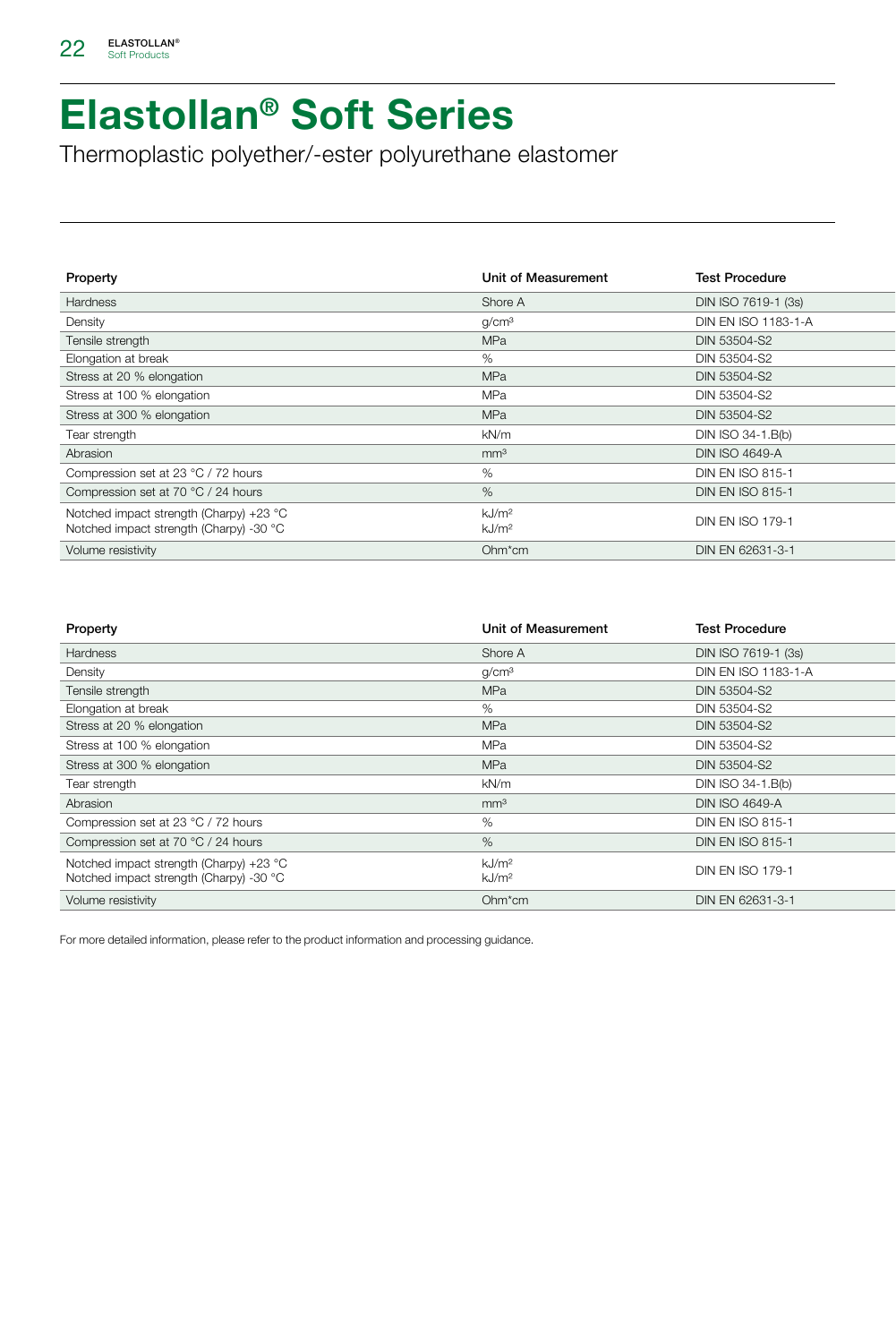- Very good wet grip
- **Very flexible**
- Highly transparent in part
- Very soft in part
- **ESD** grades with very good volume resistivity

| SP 1150 A 19 P | SP 1155 A 12 PU | 1160 A 10 P | 1160 A 13 P | <b>BCF 45 A 12 P</b> | C 60 A 10 P |
|----------------|-----------------|-------------|-------------|----------------------|-------------|
| 50             | 55              | 63          | 60          | 48                   | 60          |
| 1.08           | 1.08            | 1.07        | 1.06        | 1.18                 | 1.15        |
| 22             | 22              | 26          | 27          | 28                   | 38          |
| 1000           | 860             | 950         | 850         | 1210                 | 850         |
| 0.6            |                 | 1.0         | 1.0         |                      | 1.2         |
| 1.3            |                 | 2.5         | 2.5         |                      | 2.7         |
| 3.4            |                 | 4.5         | 4.5         |                      | 5.1         |
| 30             | 41              | 40          |             | 43                   | 40          |
| 50             | 50              | 45          |             | 49                   | 50          |
| 48             |                 | 25          | 25          |                      | 21          |
| 75             |                 | 40          |             |                      | 34          |
|                |                 |             |             |                      |             |

|         | S 60 A 12 P | 565 A 12 P | Soft 45 A 12 ESD | BCF 55 A 12 PTSG | 560 A 13 P TSG | 565 A 12 ESDM |
|---------|-------------|------------|------------------|------------------|----------------|---------------|
| 63      |             | 66         | 47               | 55               | 60             | 63            |
|         | 1.19        | 1.22       | 1.18             | 1.18             | 1.22           | 1.22          |
| 35      |             | 30         | 30               | 18               | 24             | 30            |
| 750     |             | 850        | 900              | 1250             | 850            | 850           |
| 1.0     |             | 1.1        | 0.5              |                  | 1.0            | 1.0           |
| 3.0     |             | 2.7        | 1.2              |                  | 2.5            | 2.4           |
| $6.5\,$ |             | 6.5        | 2.7              |                  | 6.0            | 5.2           |
| 45      |             | 65         | 35               | 35               | 50             | 60            |
| 35      |             | 55         | 60               | 80               | 90             | 60            |
| 24      |             | 22         | 36               |                  | 29             |               |
| 42      |             | 37         | 49               |                  | 45             |               |
| nb      |             |            |                  |                  |                |               |
| nb      |             |            |                  |                  |                |               |
|         |             |            | $5*10^7$         |                  |                | $8*107$       |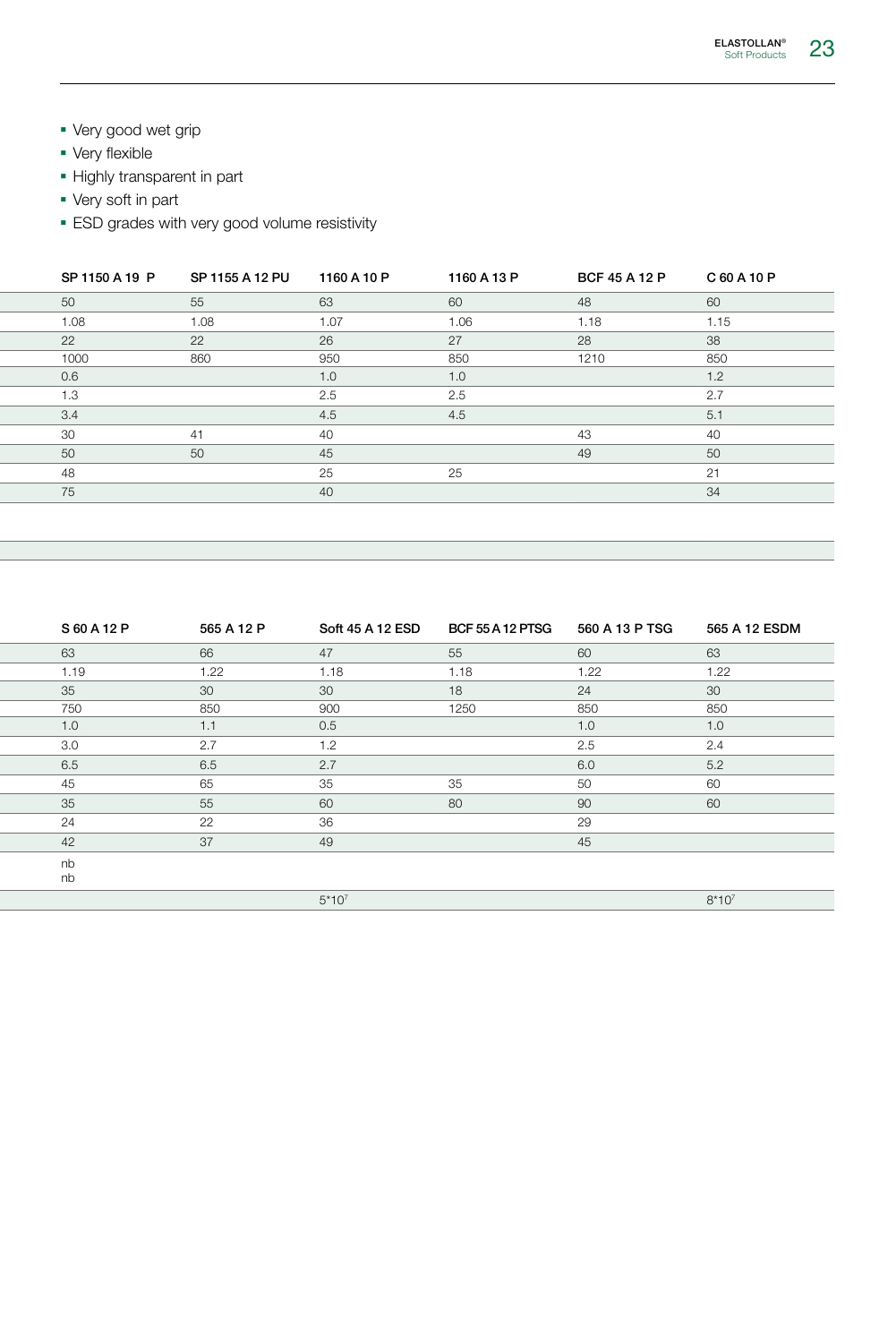# Elastollan® HPM Series (aliphatic)

Thermoplastic polyester/-ether polyurethane elastomer

| Property                                                         | Unit of Measurement | <b>Test Procedure</b>   |
|------------------------------------------------------------------|---------------------|-------------------------|
| Hardness                                                         | Shore A             | DIN ISO 7619-1 (3s)     |
| Hardness                                                         | Shore D             | DIN ISO 7619-1 (3s)     |
| Density                                                          | g/cm <sup>3</sup>   | DIN EN ISO 1183-1-A     |
| Tensile strength                                                 | MPa                 | DIN 53504-S2            |
| Elongation at break                                              | %                   | DIN 53504-S2            |
| Stress at 20 % elongation                                        | MPa                 | DIN 53504-S2            |
| Stress at 100 % elongation                                       | <b>MPa</b>          | DIN 53504-S2            |
| Stress at 300 % elongation                                       | MPa                 | DIN 53504-S2            |
| Tear strength                                                    | kN/m                | DIN ISO 34-1.B(b)       |
| Abrasion                                                         | mm <sup>3</sup>     | <b>DIN ISO 4649-A</b>   |
| Compression set at 23 °C / 72 hours                              | %                   | <b>DIN EN ISO 815-1</b> |
| Compression set at 70 °C / 24 hours                              | %                   | <b>DIN EN ISO 815-1</b> |
| Compression set at 100 °C / 24 hours                             |                     |                         |
| Vicat softening temperature at 10 N<br>and 120 °C/h (Proc. A120) | $^{\circ}$ C        | DIN EN ISO 306          |

| Property                                                                   | Unit of Measurement | <b>Test Procedure</b>   |
|----------------------------------------------------------------------------|---------------------|-------------------------|
| Hardness                                                                   | Shore A             | DIN ISO 7619-1 (3s)     |
| Hardness                                                                   | Shore D             | DIN ISO 7619-1 (3s)     |
| Density                                                                    | q/cm <sup>3</sup>   | DIN EN ISO 1183-1-A     |
| Tensile strength                                                           | <b>MPa</b>          | DIN 53504-S2            |
| Elongation at break                                                        | %                   | DIN 53504-S2            |
| Stress at 20 % elongation                                                  | MPa                 | DIN 53504-S2            |
| Stress at 100 % elongation                                                 | <b>MPa</b>          | DIN 53504-S2            |
| Stress at 300 % elongation                                                 | MPa                 | DIN 53504-S2            |
| Tear strength                                                              | kN/m                | DIN ISO 34-1.B(b)       |
| Abrasion                                                                   | mm <sup>3</sup>     | <b>DIN ISO 4649-A</b>   |
| Compression set at 23 °C / 72 hours                                        | %                   | <b>DIN EN ISO 815-1</b> |
| Compression set at 70 °C / 24 hours                                        | %                   | <b>DIN EN ISO 815-1</b> |
| Compression set at 100 °C / 24 hours                                       |                     |                         |
| Vicat softening temperature at 10 N<br>and 120 $^{\circ}$ C/h (Proc. A120) | $^{\circ}$ C        | DIN EN ISO 306          |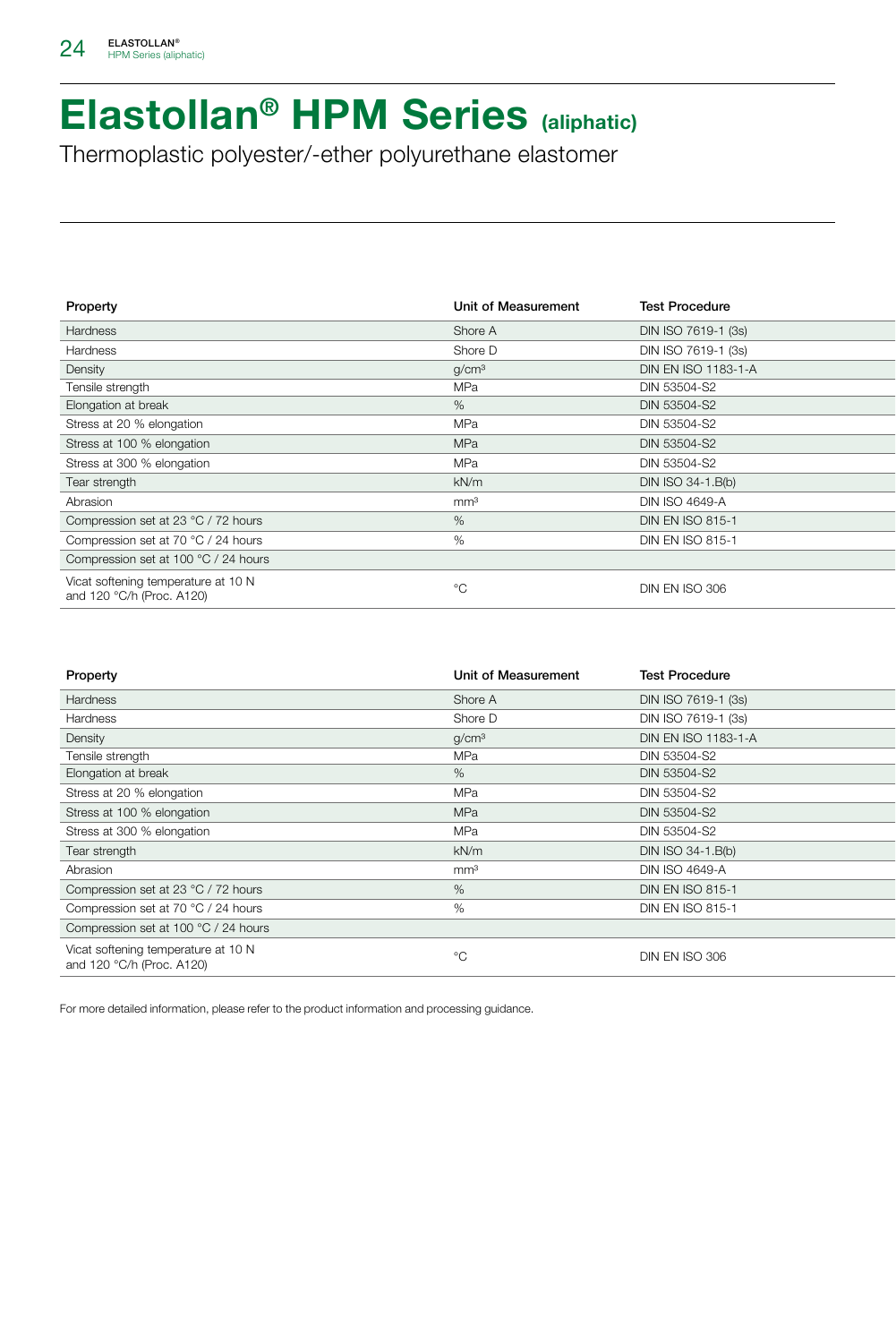- **Color-fast**
- **Soft touch**

|    |            |            | <b>Aliphatic HPM</b> |                 |                 |                 |
|----|------------|------------|----------------------|-----------------|-----------------|-----------------|
|    | LP 9277 10 | LP 9307 10 | A C 65 A 12 HPM      | A C 70 A 10 HPM | A C 85 A 10 HPM | A C 55 D 10 HPM |
| 68 |            | 79         | 64                   | 68              | 85              |                 |
|    |            |            |                      |                 |                 | 56              |
|    | 1.17       | 1.18       | 1.17                 | 1.17            | 1.19            | 1.25            |
| 14 |            | 15         | $\rightarrow$        | 14              | 18              | 31              |
|    | 1300       | 1080       | 1640                 | 1300            | 1100            | 690             |
|    |            |            | 1.2                  | 1.6             |                 | 17              |
|    |            |            | 2.1                  | 2.8             |                 | 17              |
|    |            |            | 3.3                  | 4.5             |                 | 17              |
| 40 |            | 45         | 30                   | 40              | 48              | 130             |
|    |            |            | 450                  | 350             |                 |                 |
| 25 |            | 22         | 30                   | 25              | 23              | 30              |
| 35 |            | 30         | 40                   | 35              | 30              | 45              |
| 50 |            | 45         |                      |                 | 50              |                 |
| 70 |            | 90         |                      |                 |                 |                 |

| <b>Aliphatic HPM</b>               |                 |
|------------------------------------|-----------------|
| A 1170 A 10 HPM<br>A 1180 A 10 HPM | A 1190 A 12 HPM |
| 70<br>80                           | 90              |
|                                    |                 |
| 1.08<br>1.08                       | 1.11            |
| 8<br>9                             | 16              |
| 500<br>600                         | 850             |
|                                    |                 |
|                                    |                 |
|                                    |                 |
| 25<br>25                           | 50              |
| 250<br>220                         | 120             |
|                                    |                 |
|                                    |                 |
|                                    |                 |
|                                    |                 |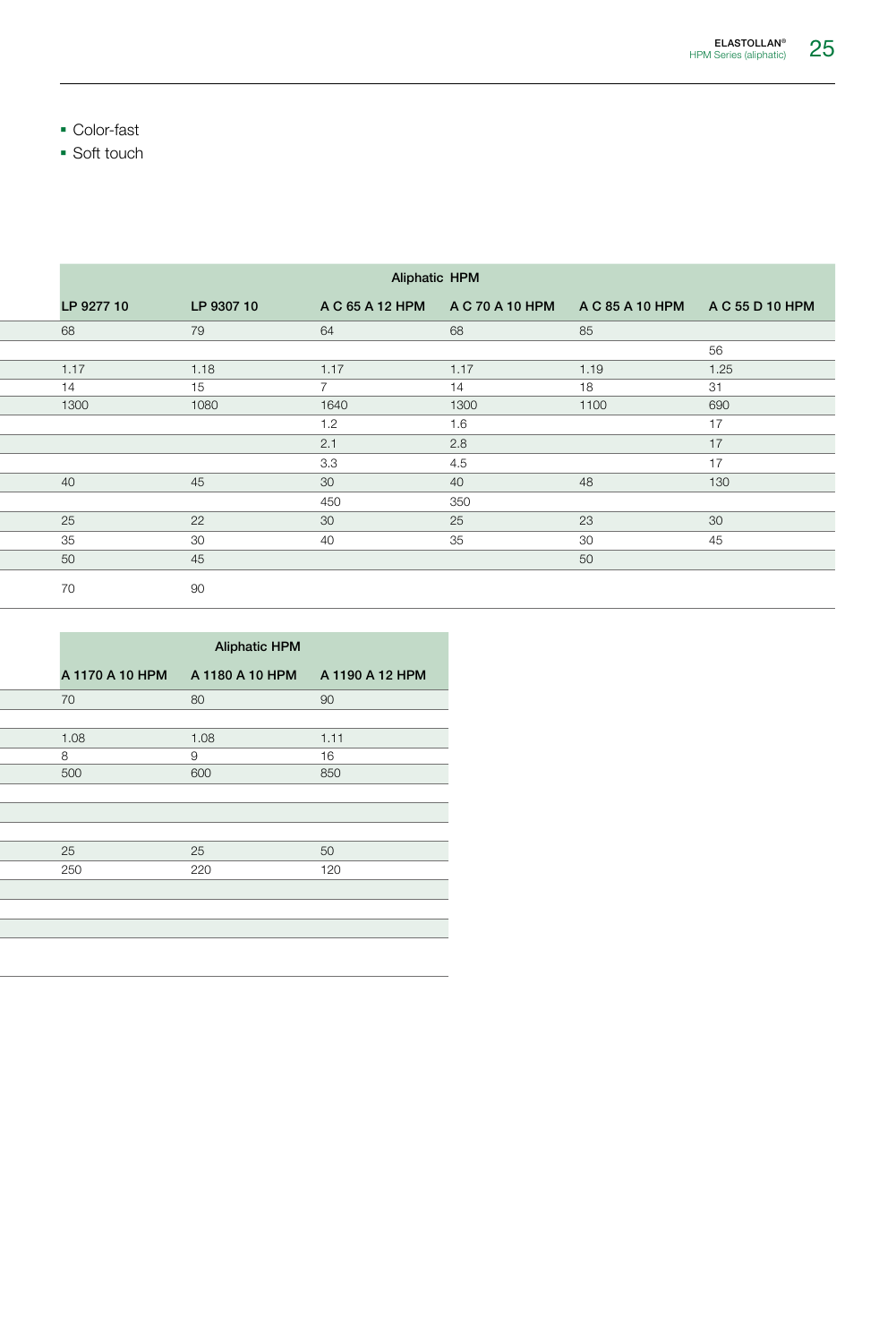# Elastollan® HPM Series (aromatic)

Thermoplastic polyester/-ether polyurethane elastomer

| Property                                                                           | Unit of Measurement                    | <b>Test Procedure</b>   |
|------------------------------------------------------------------------------------|----------------------------------------|-------------------------|
| Hardness                                                                           | Shore A                                | DIN ISO 7619-1 (3s)     |
| Hardness                                                                           | Shore D                                | DIN ISO 7619-1 (3s)     |
| Density                                                                            | g/cm <sup>3</sup>                      | DIN EN ISO 1183-1-A     |
| Tensile strength                                                                   | MPa                                    | DIN 53504-S2            |
| Elongation at break                                                                | %                                      | DIN 53504-S2            |
| Stress at 20 % elongation                                                          | MPa                                    | DIN 53504-S2            |
| Stress at 100 % elongation                                                         | MPa                                    | DIN 53504-S2            |
| Stress at 300 % elongation                                                         | MPa                                    | DIN 53504-S2            |
| Tear strength                                                                      | kN/m                                   | DIN ISO 34-1.B(b)       |
| Abrasion                                                                           | mm <sup>3</sup>                        | <b>DIN ISO 4649-A</b>   |
| Compression set at 23 °C / 72 hours                                                | %                                      | <b>DIN EN ISO 815-1</b> |
| Compression set at 70 °C / 24 hours                                                | %                                      | DIN EN ISO 815-1        |
| Compression set at 100 °C / 24 hours                                               | %                                      | <b>DIN EN ISO 815-1</b> |
| Tensile strength after storage in water at 80 °C for 21 days                       | MPa                                    | DIN 53504-S2            |
| Elongation at break after storage in water at 80 °C for 21 days                    | %                                      | DIN 53504-S2            |
| Notched impact strength (Charpy) +23 °C<br>Notched impact strength (Charpy) -30 °C | kJ/m <sup>2</sup><br>kJ/m <sup>2</sup> | <b>DIN EN ISO 179-1</b> |
| Vicat softening temperature at 10 N and 120 °C/h (Proc. A 120)                     | $^{\circ}$ C                           | DIN EN ISO 306          |

| Property                                                                           | Unit of Measurement                    | <b>Test Procedure</b>   |
|------------------------------------------------------------------------------------|----------------------------------------|-------------------------|
| Hardness                                                                           | Shore A                                | DIN ISO 7619-1 (3s)     |
| Hardness                                                                           | Shore D                                | DIN ISO 7619-1 (3s)     |
| Density                                                                            | q/cm <sup>3</sup>                      | DIN EN ISO 1183-1-A     |
| Tensile strength                                                                   | MPa                                    | DIN 53504-S2            |
| Elongation at break                                                                | %                                      | DIN 53504-S2            |
| Stress at 20 % elongation                                                          | MPa                                    | DIN 53504-S2            |
| Stress at 100 % elongation                                                         | <b>MPa</b>                             | DIN 53504-S2            |
| Stress at 300 % elongation                                                         | MPa                                    | DIN 53504-S2            |
| Tear strength                                                                      | kN/m                                   | DIN ISO 34-1.B(b)       |
| Abrasion                                                                           | mm <sup>3</sup>                        | <b>DIN ISO 4649-A</b>   |
| Compression set at 23 °C / 72 hours                                                | %                                      | <b>DIN EN ISO 815-1</b> |
| Compression set at 70 °C / 24 hours                                                | %                                      | DIN EN ISO 815-1        |
| Compression set at 100 °C / 24 hours                                               | %                                      | <b>DIN EN ISO 815-1</b> |
| Tensile strength after storage in water at 80 °C for 21 days                       | MPa                                    | DIN 53504-S2            |
| Elongation at break after storage in water at 80 °C for 21 days                    | $\%$                                   | DIN 53504-S2            |
| Notched impact strength (Charpy) +23 °C<br>Notched impact strength (Charpy) -30 °C | kJ/m <sup>2</sup><br>kJ/m <sup>2</sup> | <b>DIN EN ISO 179-1</b> |
| Vicat softening temperature at 10 N and 120 °C/h (Proc. A 120)                     | $^{\circ}C$                            | DIN EN ISO 306          |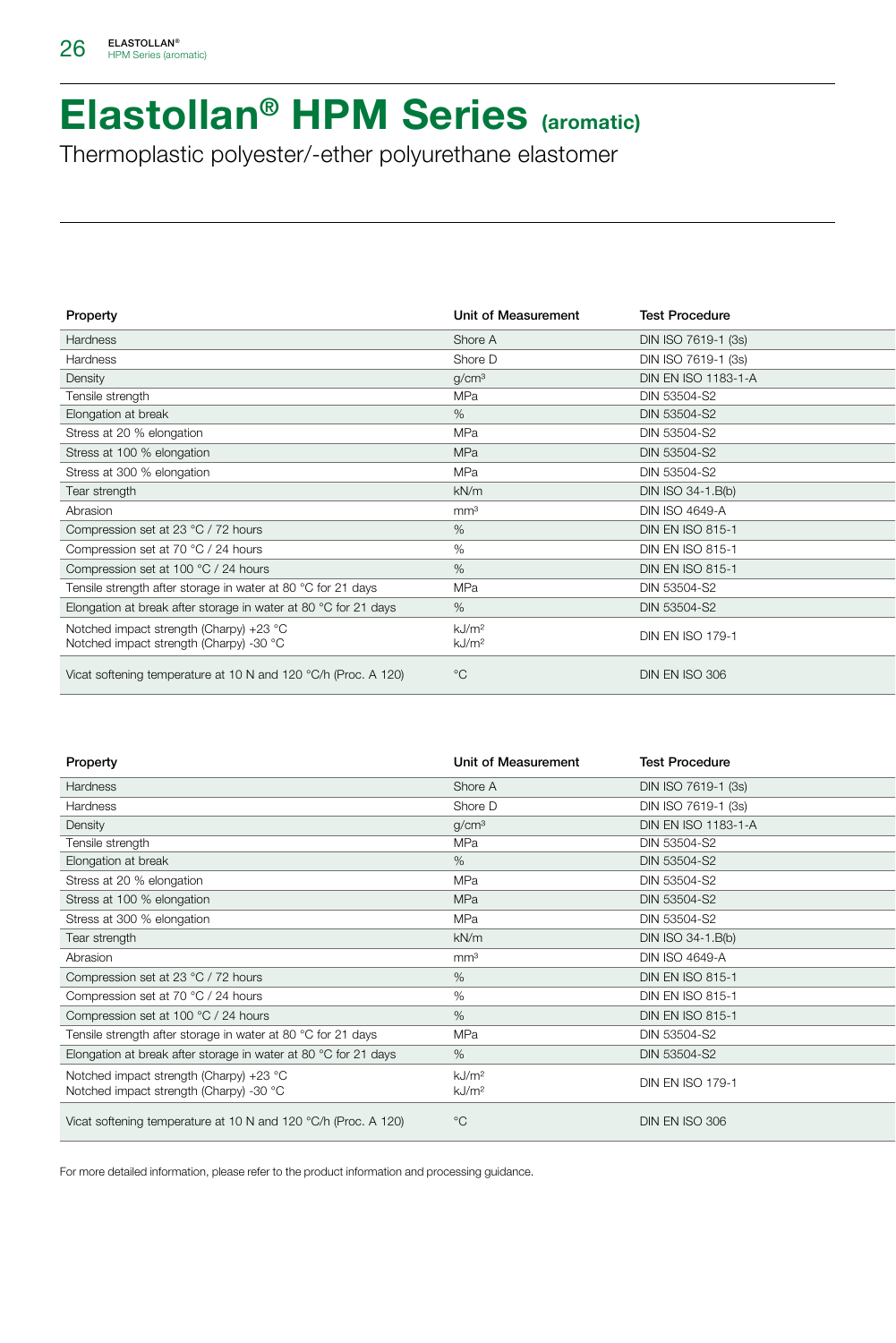- Very good damping behavior and rebound
- High temperature resistance
- **Improved setting behavior**
- Good demolding properties

| Aromatic HPM            |                         |                         |                         |                         |                         |                         |                        |                        |
|-------------------------|-------------------------|-------------------------|-------------------------|-------------------------|-------------------------|-------------------------|------------------------|------------------------|
| C 60 A 15<br><b>HPM</b> | C 65 A 15<br><b>HPM</b> | C 70 A 15<br><b>HPM</b> | C 75 A 15<br><b>HPM</b> | C 85 A 15<br><b>HPM</b> | C 90 A 15<br><b>HPM</b> | C 95 A 15<br><b>HPM</b> | 785 A 10<br><b>HPM</b> | 754 D 15<br><b>HPM</b> |
| 63                      | 67                      | 71                      | 75                      | 85                      | 91                      | 96                      | 85                     |                        |
|                         |                         |                         |                         |                         |                         |                         |                        | 54                     |
| 1.17                    | 1.18                    | 1.18                    | 1.18                    | 1.2                     | 1.21                    | 1.23                    | 1.18                   | 1.23                   |
| 35                      | 37                      | 40                      | 42                      | 45                      | 45                      | 50                      | 45                     | 35                     |
| 1000                    | 950                     | 900                     | 900                     | 750                     | 600                     | 550                     | 700                    | 440                    |
| 0.9                     | 1.5                     | 1.5                     | $\overline{2}$          | 3.5                     | $\overline{4}$          | 8.4                     | 3.5                    | 13                     |
| 1.5                     | $\overline{2}$          | 2.5                     | 3.5                     | $6\overline{6}$         | 8                       | 12                      | 6                      | 17                     |
| 2                       | $\overline{4}$          | $5\overline{)}$         | 6                       | 11                      | 13                      | 16                      | 11                     | 19                     |
| 40                      | 44                      | 45                      | 50                      | 70                      | 80                      | 110                     | 70                     | 150                    |
| 55                      | 55                      | 50                      | 50                      | 40                      | 45                      | 21                      | 40                     | 25                     |
| 25                      | 25                      | 25                      | 25                      | 20                      | 20                      | 25                      | 20                     | 25                     |
| 43                      | 37                      | 35                      | 35                      | 35                      | 30                      | 35                      | 30                     | 36                     |
| 60                      | 55                      | 50                      | 35                      | 50                      | 45                      | 50                      | 50                     | 42                     |
| 20                      | 35                      | 30                      | 35                      | 35                      | 38                      | 46                      | 40                     | 55                     |
| 1100                    | 900                     | 850                     | 800                     | 800                     | 740                     | 650                     | 750                    | 550                    |
| nb                      | nb                      | nb                      | nb                      | nb                      | nb                      | nb                      | nb                     | nb                     |
| nb                      | nb                      | nb                      | nb                      | nb                      | nb                      | nb                      | nb                     | nb                     |
| 70                      | 80                      | 90                      | 100                     | 120                     | 150                     | 170                     | 120                    | 155                    |

|                           | <b>Aromatic HPM</b> |
|---------------------------|---------------------|
| 1175 A 15<br><b>HPM</b>   | 3090 A 10<br>HPM    |
| 73                        | 92                  |
|                           |                     |
| 1.11                      | 1.23                |
| 30                        | 49                  |
| 580                       | 510                 |
| 1.5                       |                     |
| $\ensuremath{\mathsf{3}}$ |                     |
| $7\overline{ }$           |                     |
| $38\,$                    | 97                  |
| 35                        | 48                  |
| $15$                      |                     |
| 28                        |                     |
| 55                        |                     |
|                           |                     |
|                           |                     |
| nb                        |                     |
| nb                        |                     |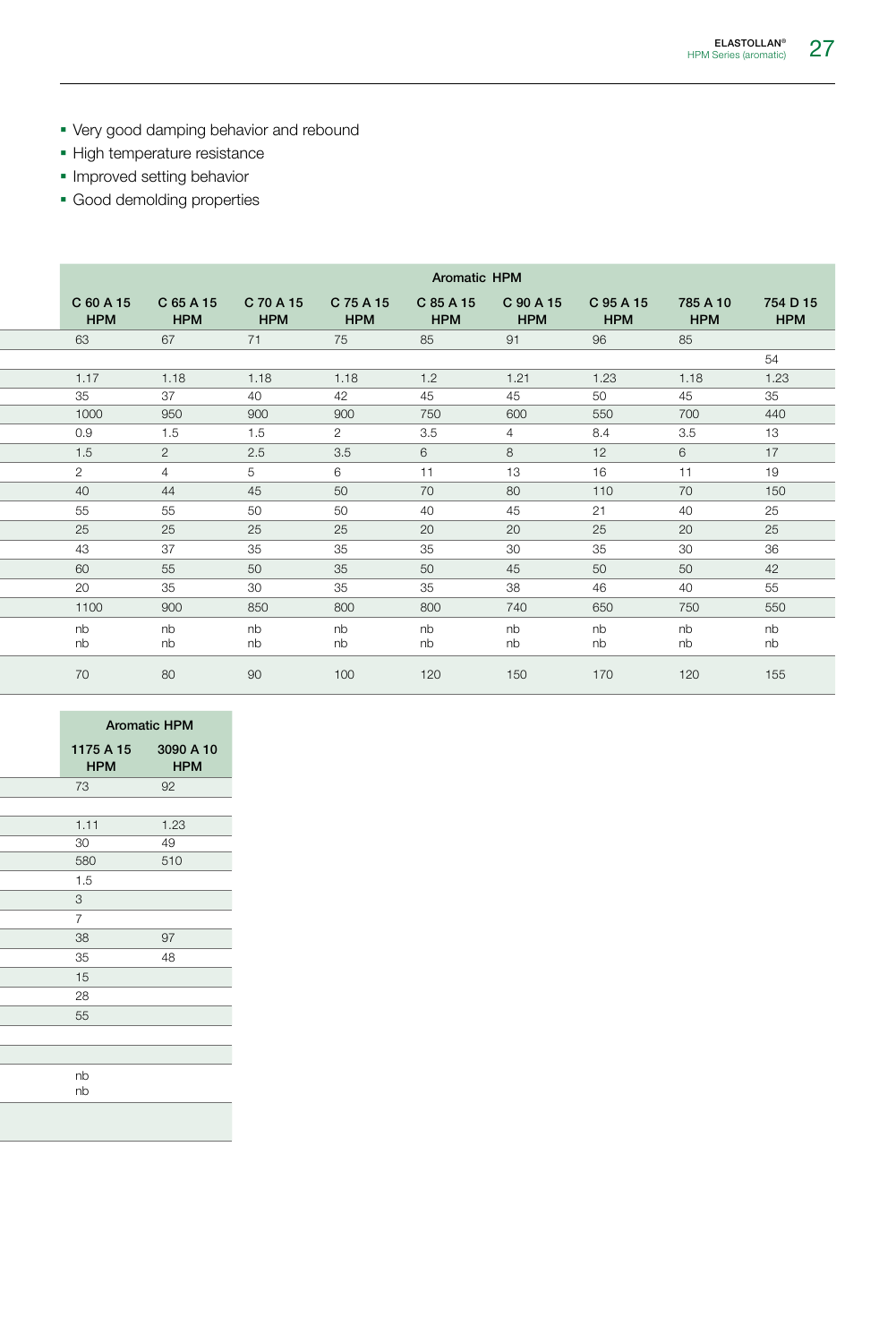#### Elastollan® R Series

Glass fiber-reinforced thermoplastic polyurethane elastomer

| Property                                                                           | Unit of Measurement                    | <b>Test Procedure</b>    |
|------------------------------------------------------------------------------------|----------------------------------------|--------------------------|
| E-modulus from tensile test                                                        | <b>MPa</b>                             | <b>DIN EN ISO 527-2</b>  |
| Hardness                                                                           | Shore D                                | DIN ISO 7619-1 (3s)      |
| Density                                                                            | g/cm <sup>3</sup>                      | DIN EN ISO 1183-1-A      |
| Tensile strength (sample grade 1A) test speed 50 mm/min                            | <b>MPa</b>                             | <b>DIN EN ISO 527-2</b>  |
| Elongation at break (sample grade 1A) test speed 50 mm/min                         |                                        | <b>DIN EN ISO 527-2</b>  |
| Glass fiber content                                                                |                                        |                          |
| Impact strength (Charpy) +23 °C<br>Impact strength (Charpy) -30 °C                 | kJ/m <sup>2</sup><br>kJ/m <sup>2</sup> | <b>DIN EN ISO 179-1</b>  |
| Notched impact strength (Charpy) +23 °C<br>Notched impact strength (Charpy) -30 °C | kJ/m <sup>2</sup><br>kJ/m <sup>2</sup> | <b>DIN EN ISO 179-1</b>  |
| HDT determination at 1.8 MPa                                                       | $^{\circ}C$                            | DIN EN ISO 75-2/A        |
| HDT determination at 0.45 MPa                                                      | $^{\circ}$ C                           | <b>DIN EN ISO 75-2/B</b> |
| Average linear thermal expansion coefficient between 23 °C and 80 °C               | $10^{-6}$ K <sup>-1</sup>              | ISO 11359-2              |
| Color                                                                              |                                        |                          |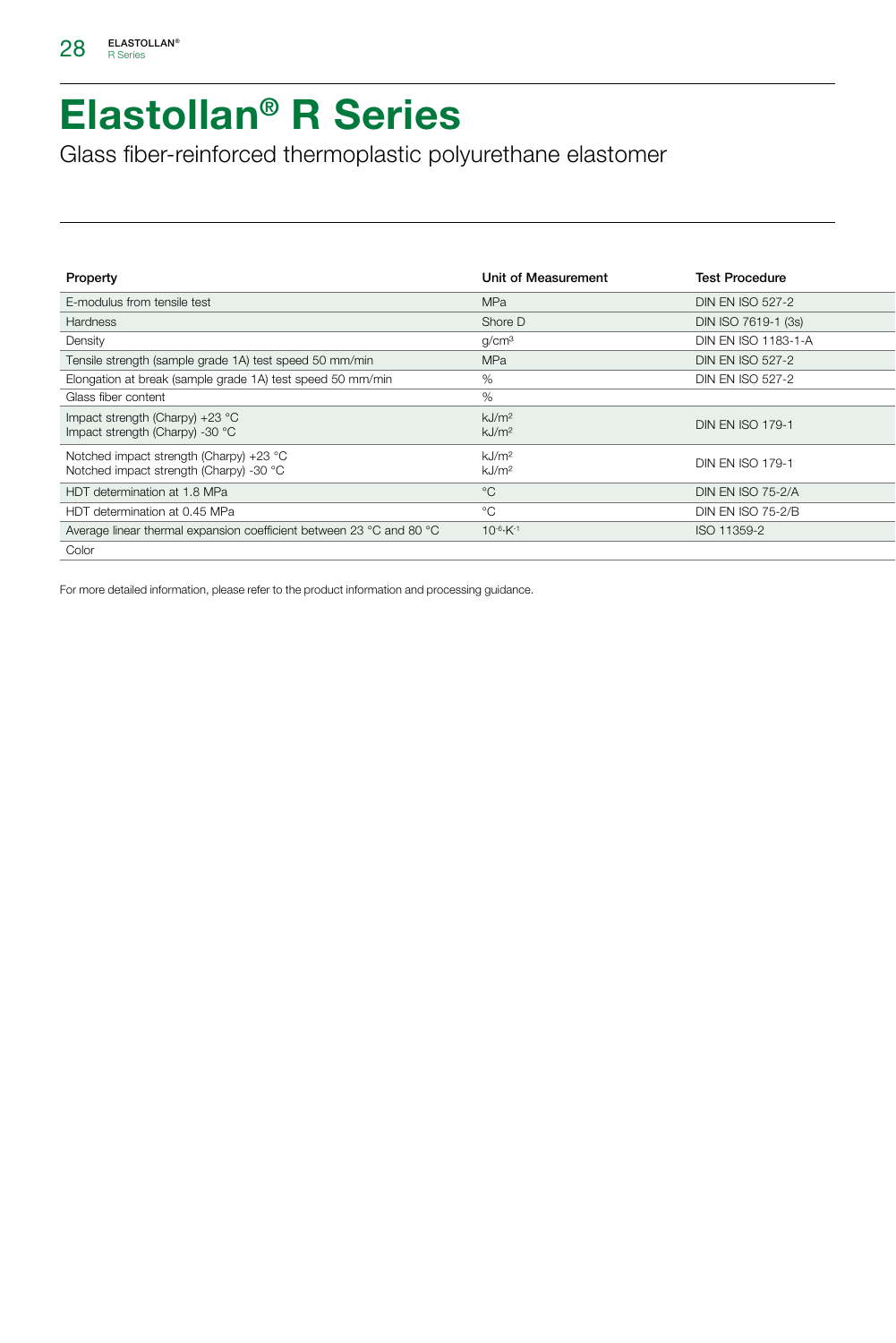- Glass fiber-reinforced
- Very high rigidity
- **-** Low thermal expansion coefficient
- **-** Low shrinkage
- Very good impact strength

| R 1000       | R 1001          | R 2000          | R 2006 | R 3000          | R 3001 | R 6000  | R 14000       |
|--------------|-----------------|-----------------|--------|-----------------|--------|---------|---------------|
| 1000         | 350             | 2000            | 2000   | 2800            | 3000   | 6400    | 14000         |
| 60           | 50              | 67              | 64     | 73              | 75     |         |               |
| 1.36         | 1.27            | 1.37            | 1.35   | 1.38            | 1.32   | 1.4     | 1.65          |
| 50           | 30              | 65              | 65     | 80              | 65     | 130     | 210           |
| 40           | 65              | 25              | 20     | 10 <sup>1</sup> | 25     | 5       | $\mathcal{S}$ |
| 20           | 10 <sup>1</sup> | 20              | 20     | 20              | 15     | 26      |               |
| $n b$<br>130 | nb              | 140             | 130    | 120             | 100    | 95      | 50            |
|              | 160             | 110             | 80     | 70              | 70     | 70      | 40            |
| 70<br>20     | 70              | 50              | 40     | 30              | 30     | 21      | 14            |
|              | 30              | 10 <sup>1</sup> | 10     | 10              | 6      | 12      | 12            |
| 90           | 65              | 115             |        | 125             | 110    | 125     |               |
| 120          | 125             | 138             |        | 160             | 155    | 170     |               |
| 20           | 28              | 20              | 20     | 20              | 30     |         |               |
| natural      | natural         | natural         | black  | natural         | black  | natural | natural       |
|              |                 |                 |        |                 |        |         |               |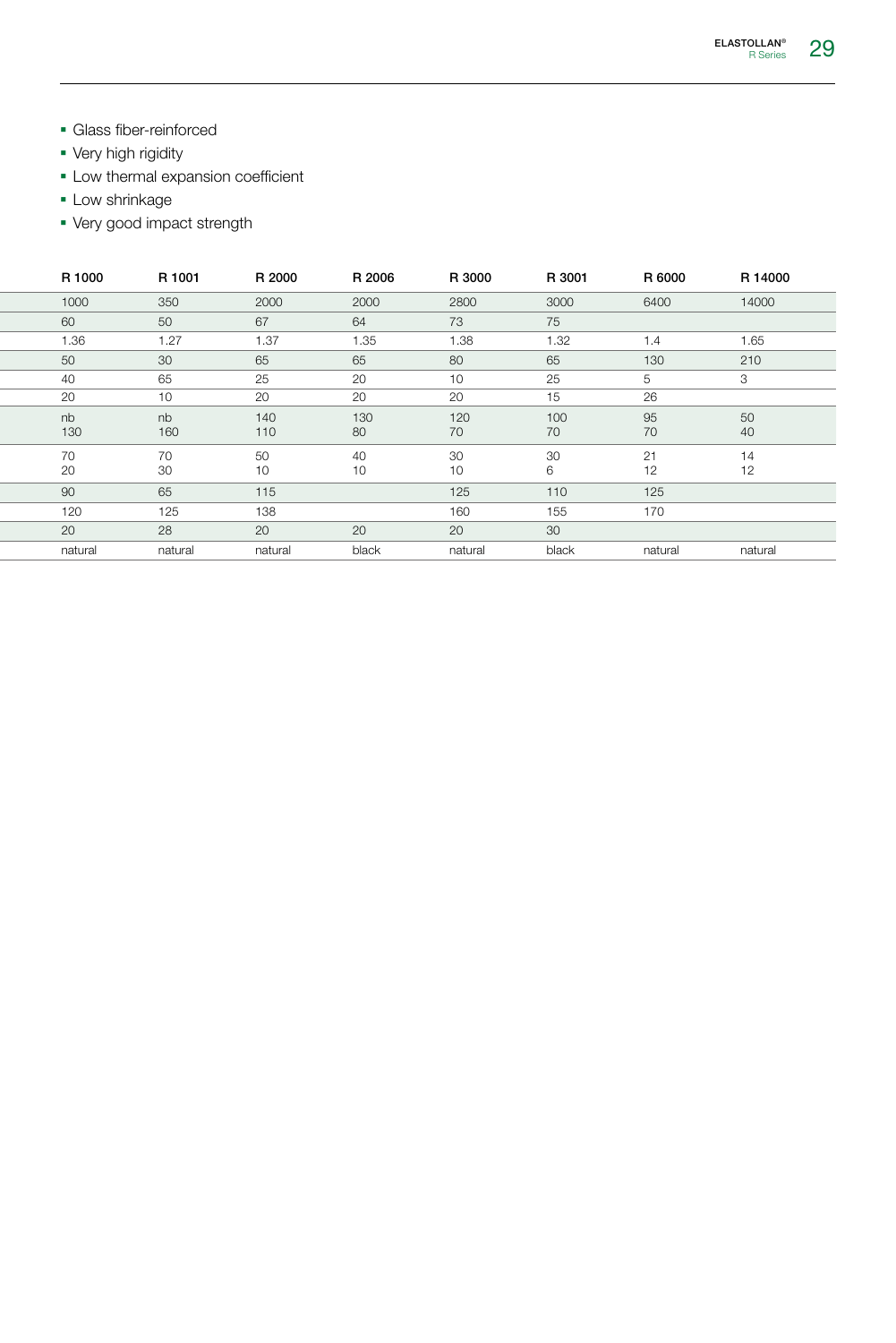# Elastollan® Food Contact Series

Thermoplastic polyether/-ester polyurethane elastomer

|                                                                                    | Unit of                                |                         |              |                |
|------------------------------------------------------------------------------------|----------------------------------------|-------------------------|--------------|----------------|
| Property                                                                           | Measurement                            | <b>Test Procedure</b>   | 1170 A 10 FC | 1180 A 10 FC   |
| Hardness                                                                           | Shore A                                | DIN ISO 7619-1 (3s)     | 71           | 80             |
| Hardness                                                                           | Shore D                                | DIN ISO 7619-1 (3s)     |              |                |
| Density                                                                            | g/cm <sup>3</sup>                      | DIN EN ISO 1183-1-A     | 1.08         | 1.11           |
| Tensile strength                                                                   | <b>MPa</b>                             | DIN 53504-S2            | 30           | 45             |
| Elongation at break                                                                | %                                      | DIN 53504-S2            | 850          | 650            |
| Stress at 20 % elongation                                                          | <b>MPa</b>                             | DIN 53504-S2            | 1.5          | $\overline{2}$ |
| Stress at 100 % elongation                                                         | <b>MPa</b>                             | DIN 53504-S2            | 3.5          | 4.5            |
| Stress at 300 % elongation                                                         | <b>MPa</b>                             | DIN 53504-S2            | 6.3          | 8              |
| Tear strength                                                                      | kN/m                                   | DIN ISO 34-1.B(b)       | 45           | 55             |
| Abrasion                                                                           | mm <sup>3</sup>                        | <b>DIN ISO 4649-A</b>   | 45           | 30             |
| Compression set at 23 °C / 72 hours                                                | %                                      | <b>DIN EN ISO 815-1</b> | 20           | 25             |
| Compression set at 70 °C / 24 hours                                                | $\%$                                   | DIN EN ISO 815-1        | 39           | 45             |
| Tensile strength after storage in water<br>at 80 °C for 42 days                    | MPa                                    | DIN 53504-S2            | 20           | 30             |
| Elongation at break after storage in water<br>at 80 °C for 42 days                 | %                                      | DIN 53504-S2            | 900          | 700            |
| Notched impact strength (Charpy) +23 °C<br>Notched impact strength (Charpy) -30 °C | kJ/m <sup>2</sup><br>kJ/m <sup>2</sup> | <b>DIN EN ISO 179-1</b> | nb<br>nb     | nb<br>nb       |

| Property                                                                           | Unit of<br>Measurement                 | <b>Test Procedure</b>   | C 80 A 10 FC | C 95 A 10 FC |
|------------------------------------------------------------------------------------|----------------------------------------|-------------------------|--------------|--------------|
| Hardness                                                                           | Shore A                                | DIN ISO 7619-1 (3s)     | 82           | 96           |
| Hardness                                                                           | Shore D                                | DIN ISO 7619-1 (3s)     |              | 47           |
| Density                                                                            | g/cm <sup>3</sup>                      | DIN EN ISO 1183-1-A     | 1.19         | 1.21         |
| Tensile strength                                                                   | MPa                                    | DIN 53504-S2            | 50           | 55           |
| Elongation at break                                                                | %                                      | DIN 53504-S2            | 650          | 550          |
| Stress at 20 % elongation                                                          | MPa                                    | DIN 53504-S2            | 3            |              |
| Stress at 100 % elongation                                                         | <b>MPa</b>                             | DIN 53504-S2            | 5            |              |
| Stress at 300 % elongation                                                         | MPa                                    | DIN 53504-S2            | 9            |              |
| Tear strength                                                                      | kN/m                                   | DIN ISO 34-1.B(b)       | 65           | 120          |
| Abrasion                                                                           | mm <sup>3</sup>                        | <b>DIN ISO 4649-A</b>   | 30           | 30           |
| Compression set at 23 °C / 72 hours                                                | %                                      | <b>DIN EN ISO 815-1</b> | 25           |              |
| Compression set at 70 °C / 24 hours                                                | %                                      | DIN EN ISO 815-1        | 35           |              |
| Tensile strength after storage in water<br>at 80 $\degree$ C for 42 days           | <b>MPa</b>                             | DIN 53504-S2            | 35           |              |
| Elongation at break after storage in water<br>at 80 $\degree$ C for 42 days        | %                                      | DIN 53504-S2            | 650          |              |
| Notched impact strength (Charpy) +23 °C<br>Notched impact strength (Charpy) -30 °C | kJ/m <sup>2</sup><br>kJ/m <sup>2</sup> | <b>DIN EN ISO 179-1</b> | nb<br>nb"    |              |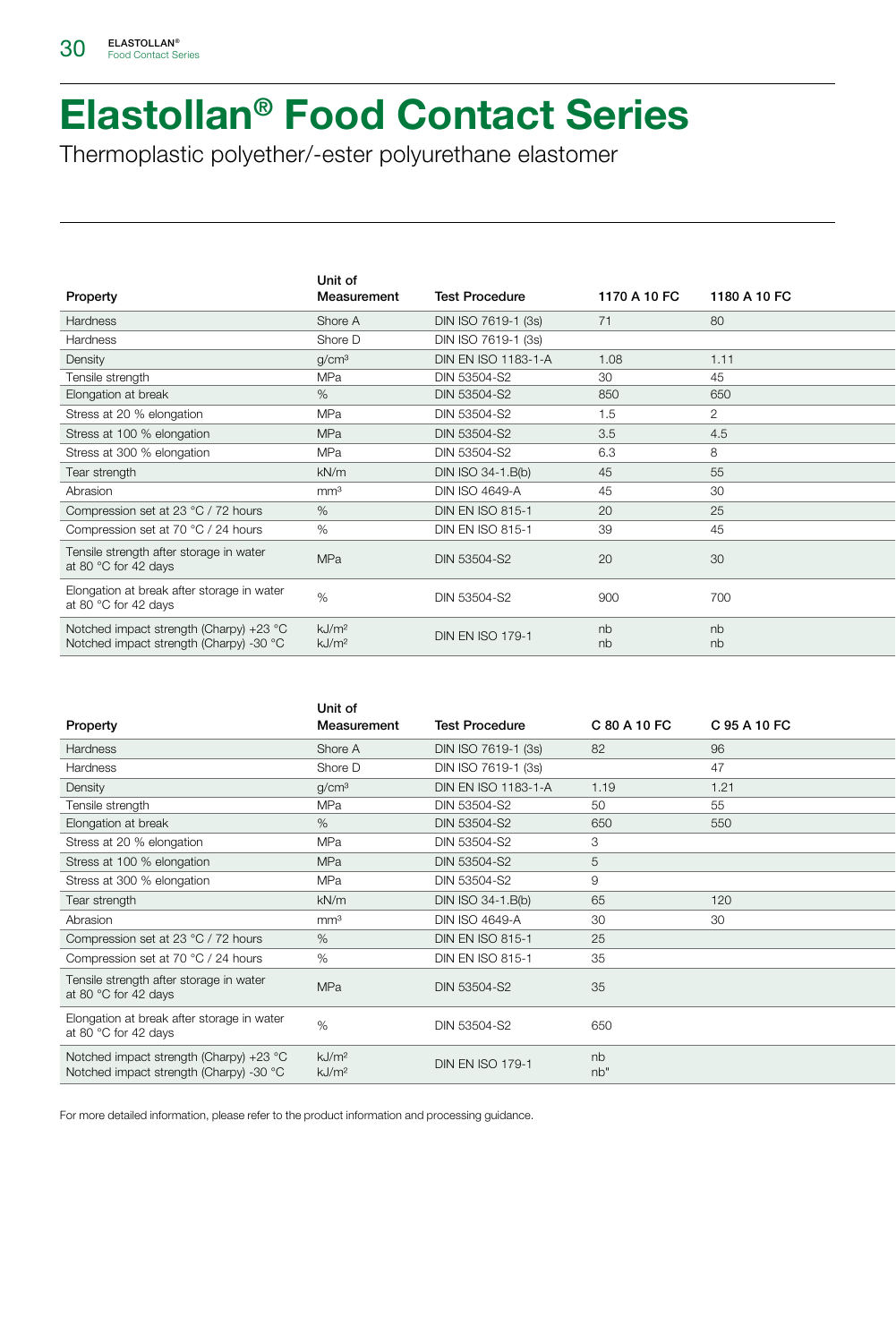Basic suitability for food contact applications in FDA and EU-regulated markets (see food contact information)

| 1185 A 10 FC | 1190 A 10 FC | 1195 A 10 FC    | 1198 A 10 FC | 1154 D 10 FC | 1164 D 11 FC | 1174 D 11 FC    |
|--------------|--------------|-----------------|--------------|--------------|--------------|-----------------|
| 87           | 92           | 96              |              |              |              |                 |
| 36           | 42           | 48              | 52           | 53           | 69           | 75              |
| 1.12         | 1.13         | 1.15            | 1.17         | 1.17         | 1.18         | 1.2             |
| 45           | 50           | 55              | 50           | 50           | 50           | 65              |
| 600          | 550          | 500             | 420          | 450          | 350          | 380             |
| 2.5          |              | 6               | 9            | 11           | 16           | 25              |
| 6            | 9            | 10 <sup>°</sup> | 15           | 15           | 25           | 30 <sup>°</sup> |
| 10           | 16           | 18              | 28           | 38           | 45           | 450             |
| 70           | 85           | 100             | 130          | 150          | 190          | 220             |
| 25           | 25           | 25              | 25           | 30           | 30           | 22              |
| 25           | 25           | 30              | 35           | 40           | 40           | 50              |
| 45           | 45           | 45              | 50           | 50           | 50           | 55              |
| 32           | 35           | 37              | 35           | 35           | 35           | 35              |
| 600          | 600          | 500             | 450          | 450          | 400          | 400             |
| nb           | nb           | nb              | nb           | nb           | nb           | nb              |
| nb           | nb           | nb              | 190          | 18           | 12           | 5               |

| C 98 A 10 FC | 685 A 10 FC | 890 A 10 FC | 991 A 10 FC |
|--------------|-------------|-------------|-------------|
|              | 86          | 93          | 91          |
| 52           |             |             |             |
| 1.22         | 1.21        | 1.22        | 1.22        |
| 50           | 55          | 45          | 45          |
| 550          | 600         | 480         | 560         |
|              | 2.9         | 6           |             |
|              | $6.2\,$     | 10          |             |
|              | 10.8        | 23          |             |
| 130          | 75          | 110         | 95          |
| 30           | 35          | 45          | 36          |
|              |             | 32          |             |
|              |             | 43          |             |
|              |             |             |             |
|              |             |             |             |

|--|--|--|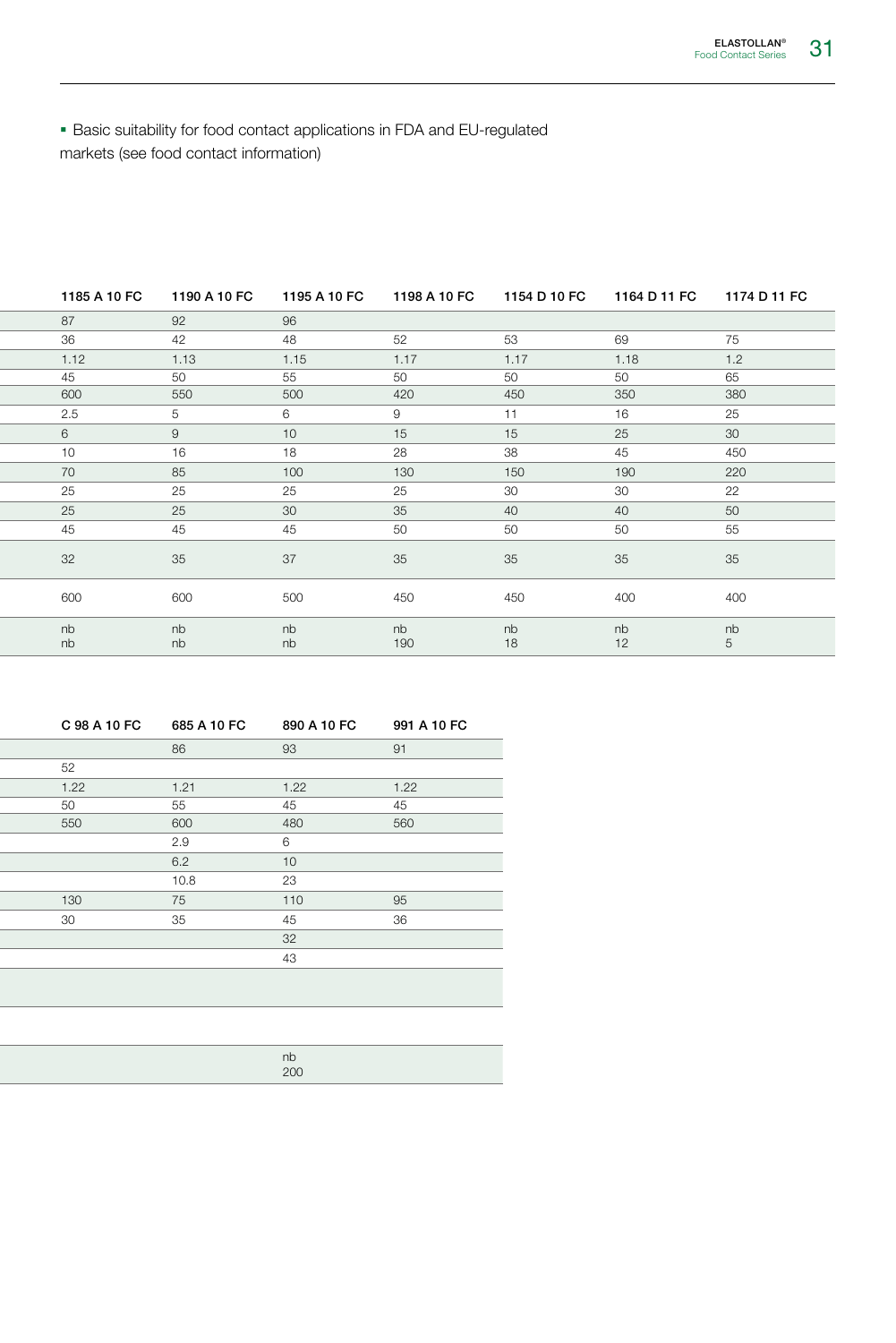

# Elastollan® Special Products

Thermoplastic polyether/-ester polyurethane special product

| Property                                | Unit of Measurement | <b>Test Procedure</b>   |
|-----------------------------------------|---------------------|-------------------------|
|                                         |                     |                         |
| Applications                            |                     |                         |
|                                         |                     |                         |
|                                         |                     |                         |
| Hardness                                | Shore A             | DIN ISO 7619-1 (3s)     |
| Hardness                                | Shore D             | DIN ISO 7619-1 (3s)     |
| Density                                 | g/cm <sup>3</sup>   | DIN EN ISO 1183-1-A     |
| Tensile strength                        | MPa                 | DIN 53504-S2            |
| Elongation at break                     | %                   | DIN 53504-S2            |
| Stress at 20 % elongation               | MPa                 | DIN 53504-S2            |
| Stress at 100 % elongation              | MPa                 | DIN 53504-S2            |
| Stress at 300 % elongation              | MPa                 | DIN 53504-S2            |
| Tear strength                           | kN/m                | DIN ISO 34-1.B(b)       |
| Abrasion                                | mm <sup>3</sup>     | <b>DIN ISO 4649-A</b>   |
| Compression set at 23 °C / 72 hours     | %                   | <b>DIN EN ISO 815-1</b> |
| Compression set at 70 °C / 24 hours     | %                   | DIN EN ISO 815-1        |
| Notched impact strength (Charpy) +23 °C | kJ/m <sup>2</sup>   | <b>DIN EN ISO 179-1</b> |
| Notched impact strength (Charpy) -30 °C | kJ/m <sup>2</sup>   | <b>DIN EN ISO 179-1</b> |
|                                         |                     |                         |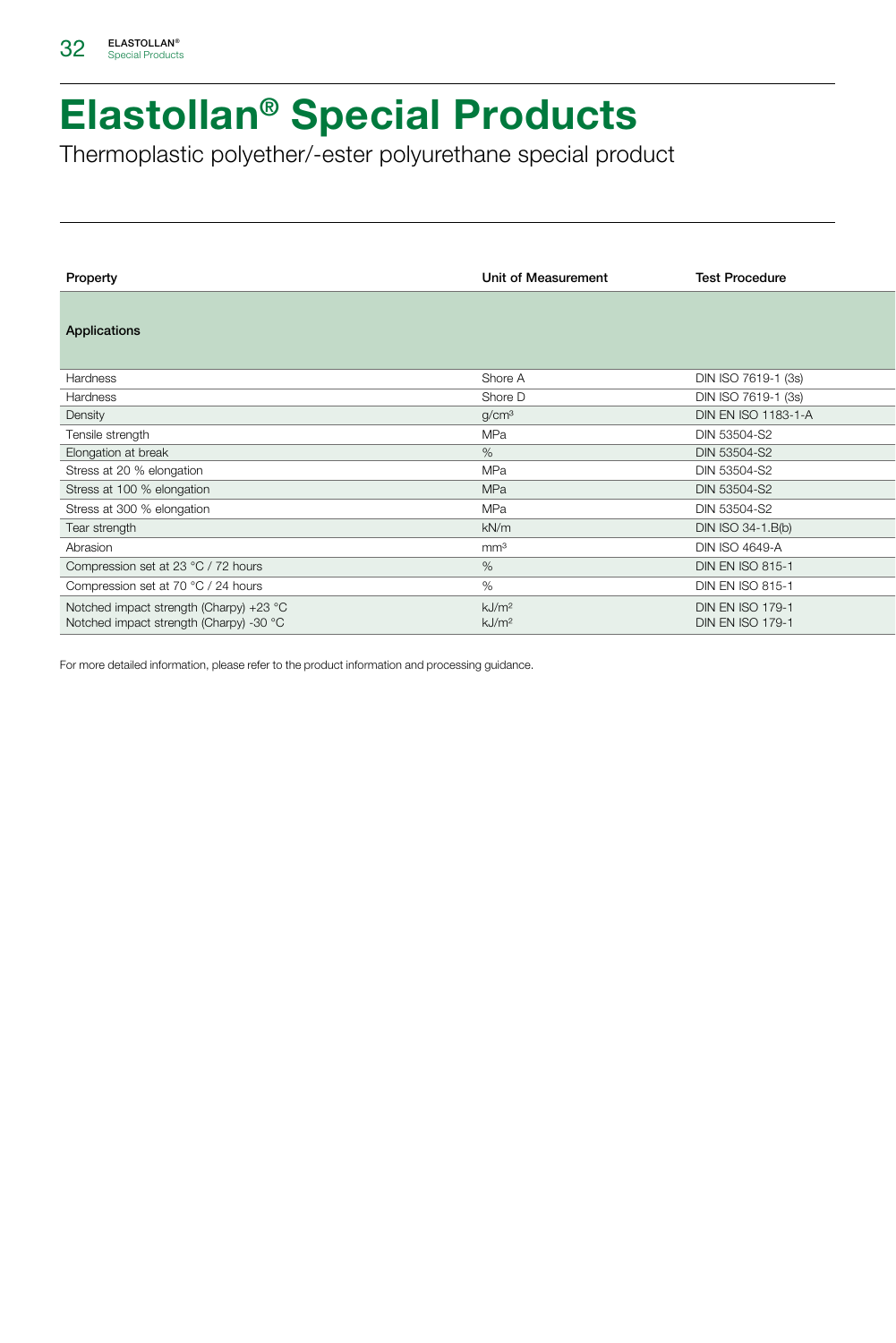| 1385 A 12                                                        | 1390 A 12                                                        | 1598 A 10                                      | SP 806 10                         | SP 883 10                         | SP B 85 A 10                 | SP B 92 A 19                                |
|------------------------------------------------------------------|------------------------------------------------------------------|------------------------------------------------|-----------------------------------|-----------------------------------|------------------------------|---------------------------------------------|
| ether base with<br>extremely high<br>water-vapor<br>permeability | ether base with<br>extremely high<br>water-vapor<br>permeability | ether base with<br>excellent burst<br>behavior | ether base<br>for opaque<br>films | ester base<br>for opaque<br>films | ester base<br>i.a. for films | ester base<br>i.a. for<br><b>TPU blends</b> |
| 85                                                               | 90                                                               |                                                | 87                                | 85                                | 85                           | 92                                          |
|                                                                  | 43                                                               | 56                                             |                                   |                                   |                              |                                             |
| 1.21                                                             | 1.22                                                             | 1.15                                           | 1.12                              | 1.19                              | 1.2                          | 1.21                                        |
| 35                                                               | 44                                                               | 47                                             | 45                                | 42                                | 40                           | 40                                          |
| 850                                                              | 720                                                              | 500                                            | 550                               | 630                               | 650                          | 570                                         |
| 3                                                                | $5\overline{)}$                                                  |                                                | 3                                 | $\overline{2}$                    | 3                            | $5\phantom{.0}$                             |
|                                                                  | 8                                                                | 14.5                                           | 6                                 | 5                                 | 5                            | 8                                           |
|                                                                  | 12                                                               |                                                | 12                                | 105                               | 10 <sup>1</sup>              | 15                                          |
| 45                                                               | 65                                                               | 125                                            | 60                                | 72                                | 85                           | 100                                         |
| 70                                                               | 70                                                               | 35                                             | 30                                | 40                                | 40                           | 45                                          |
| 26                                                               |                                                                  | 25                                             | 26                                | 22                                |                              |                                             |
| 46                                                               |                                                                  | 50                                             | 43                                | 37                                |                              |                                             |
| nb                                                               |                                                                  |                                                | nb                                | nb                                |                              |                                             |
| nb                                                               |                                                                  |                                                | nb                                | nb                                |                              |                                             |
|                                                                  |                                                                  |                                                |                                   |                                   |                              |                                             |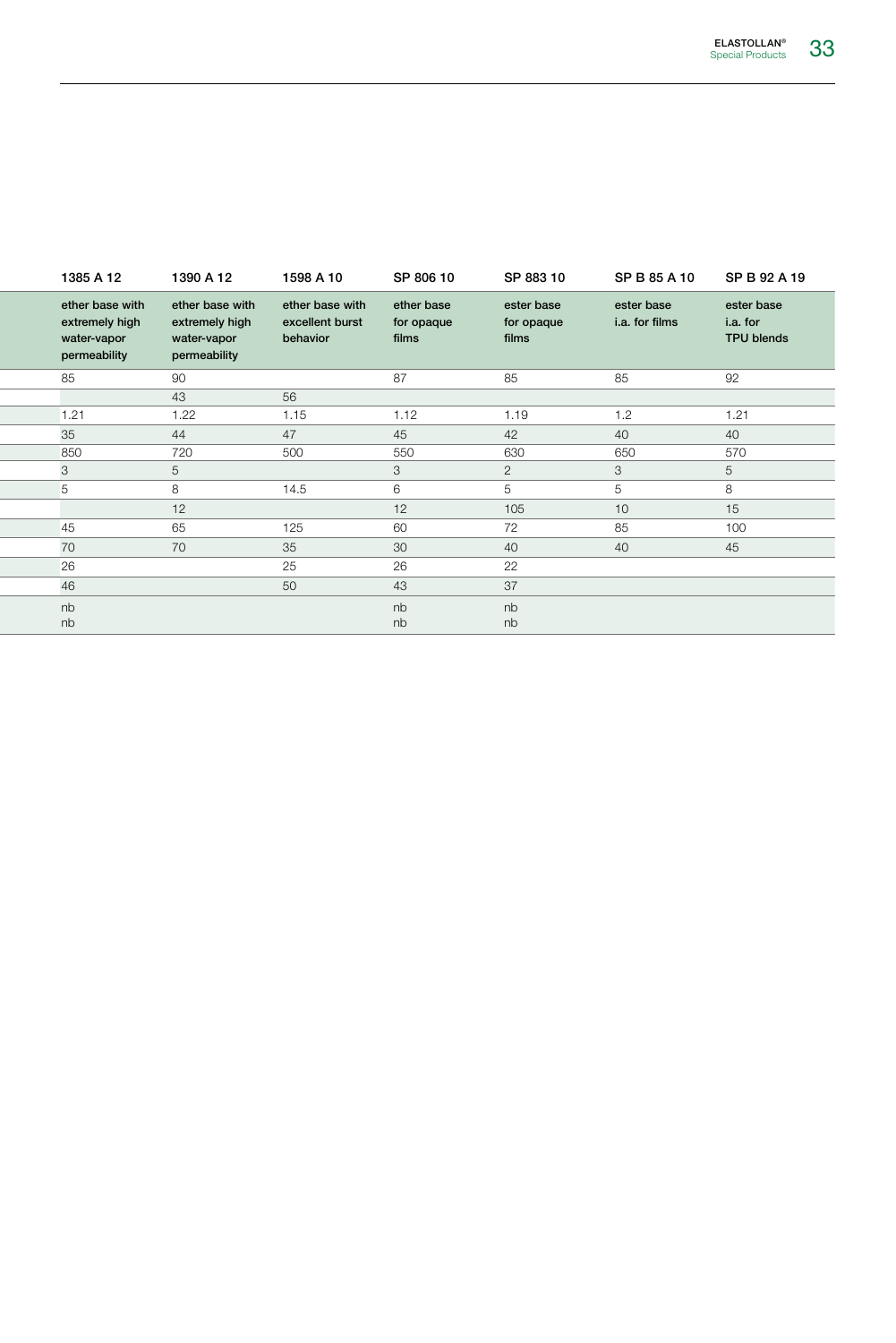# Elastollan® Special Products Infinergy®

| Property                                                                 | Unit              | <b>Test Specification</b>     |
|--------------------------------------------------------------------------|-------------------|-------------------------------|
| Buld density (Beads)                                                     | kg/m <sup>3</sup> |                               |
| Particle weight of 50 beads                                              | g                 |                               |
| Color                                                                    |                   |                               |
| Molded density                                                           |                   |                               |
| 10 mm test plate                                                         | kg/m <sup>3</sup> | DIN EN ISO 845                |
| 20 mm test plate                                                         | kg/m <sup>3</sup> | DIN EN ISO 845                |
| Tensile strength*                                                        | <b>MPa</b>        | According to DIN EN ISO 1798° |
| Elongation at break*                                                     | %                 | According to DIN EN ISO 1798° |
| Compressive stress**                                                     | kPa               |                               |
| at 10% strain                                                            |                   | According to DIN EN ISO 844°° |
| at 25% strain                                                            |                   | According to DIN EN ISO 844°° |
| at 50% strain                                                            |                   | According to DIN EN ISO 844°° |
| Rebound**                                                                | %                 | <b>DIN 53512</b>              |
| Compression set (50%/22h/23°C/24h Relaxation)**                          | %                 | DIN EN ISO 1856 (Method C)    |
| Dimensional stability under heat*. after anneling (4h 70°C)              | %                 | According to DIN ISO 2796     |
| Linear change in size after 4 days additional storage at 60 $^{\circ}$ C |                   |                               |
| Linear change in size after 4 days additional storage at 110 °C          |                   |                               |

For more detailed information, please refer to the product information and processing guidance.

\* Meassured form 10 mm test plate

- \*\* Meassured form 20 mm test plate
- ° Deviating specimen (150 \* 25.4 \* 10 mm)
- °° Deviating test speed (20 mm/s)
- 1 Molded without crack steam (max. Pressure 1.95 bar, max. cycle time 4.5 min)
- 2 Molded with crack steam (max. Pressure 1.3 bar, max. cycle time 3.5 min)
- 3 Molded with crack steam (max. Pressure 1.3 bar, max. cycle time 3 min)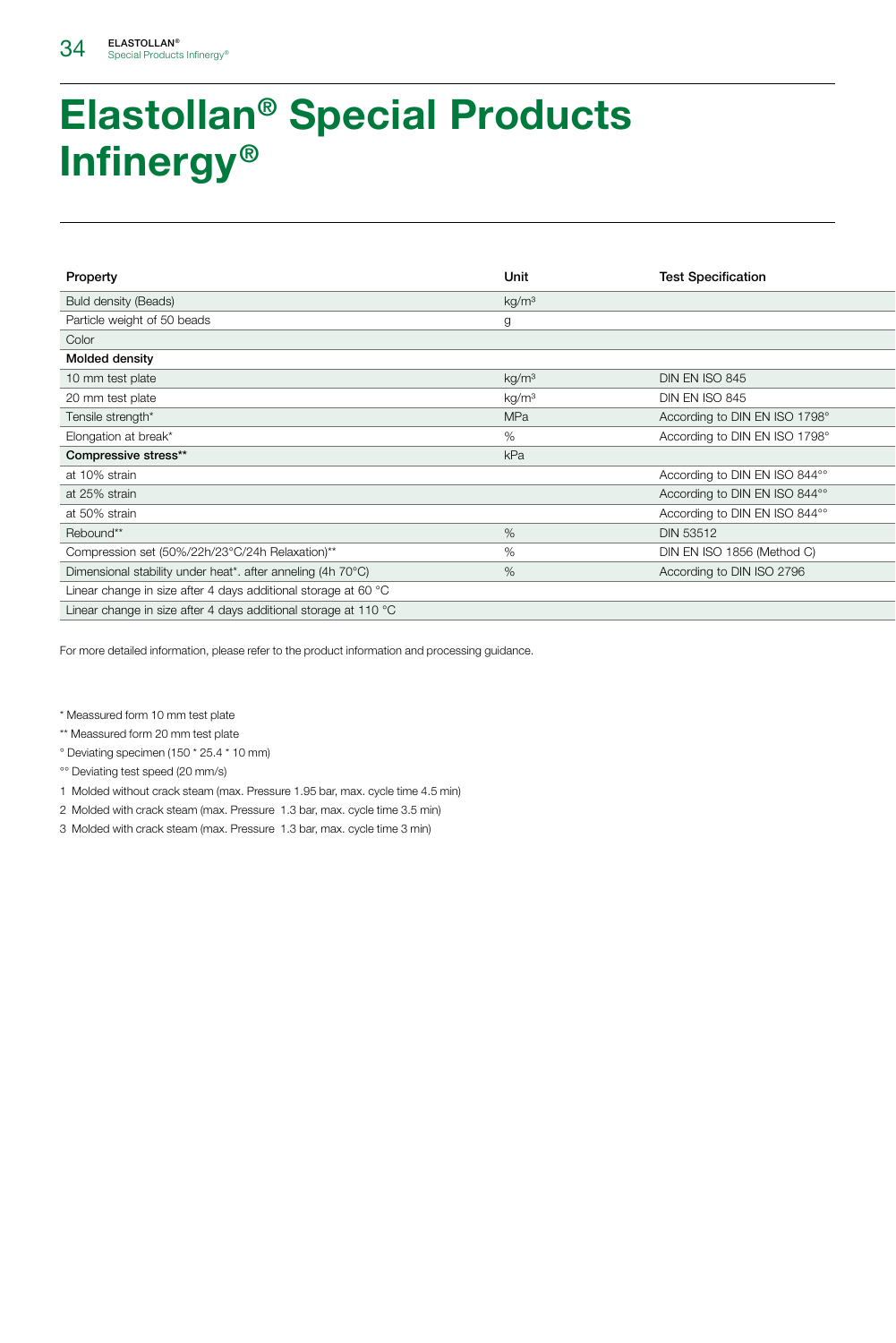| 32-100 U101   | X 1125-130 U <sup>2</sup> | 230 Black $2$   | 200 MP <sup>3</sup> |
|---------------|---------------------------|-----------------|---------------------|
| $110 \pm 15$  | $130 \pm 10$              | $130 \pm 10$    | $150 \pm 10$        |
| $1.6 \pm 0.3$ | $1.25 \pm 0.15$           | $1.25 \pm 0.15$ | $0.225 \pm 0.025$   |
| white         | white                     | black           | white               |
|               |                           |                 |                     |
| 220           | 270                       | 260             | 340                 |
| 230           | 250                       | 240             | 300                 |
| 0.9           | 1.1                       | 1.2             | 1.1                 |
| 134           | 195                       | 220             | 125                 |
|               |                           |                 |                     |
| 43            | 24                        | 15              | 30                  |
| 112           | 59                        | 73              | 94                  |
| 261           | 246                       | 225             | 329                 |
| > 57          | > 67                      | >67             | $>67$               |
| < 8           | < 14                      | < 16            | < 5                 |
| < 2.5         | < 3.5                     | < 2.5           | $< 2.0$             |
| < 1.0         | < 0.5                     | < 0.5           | < 0.5               |
| < 4.5         | < 6.0                     | < 4.5           | < 4.0               |
|               |                           |                 |                     |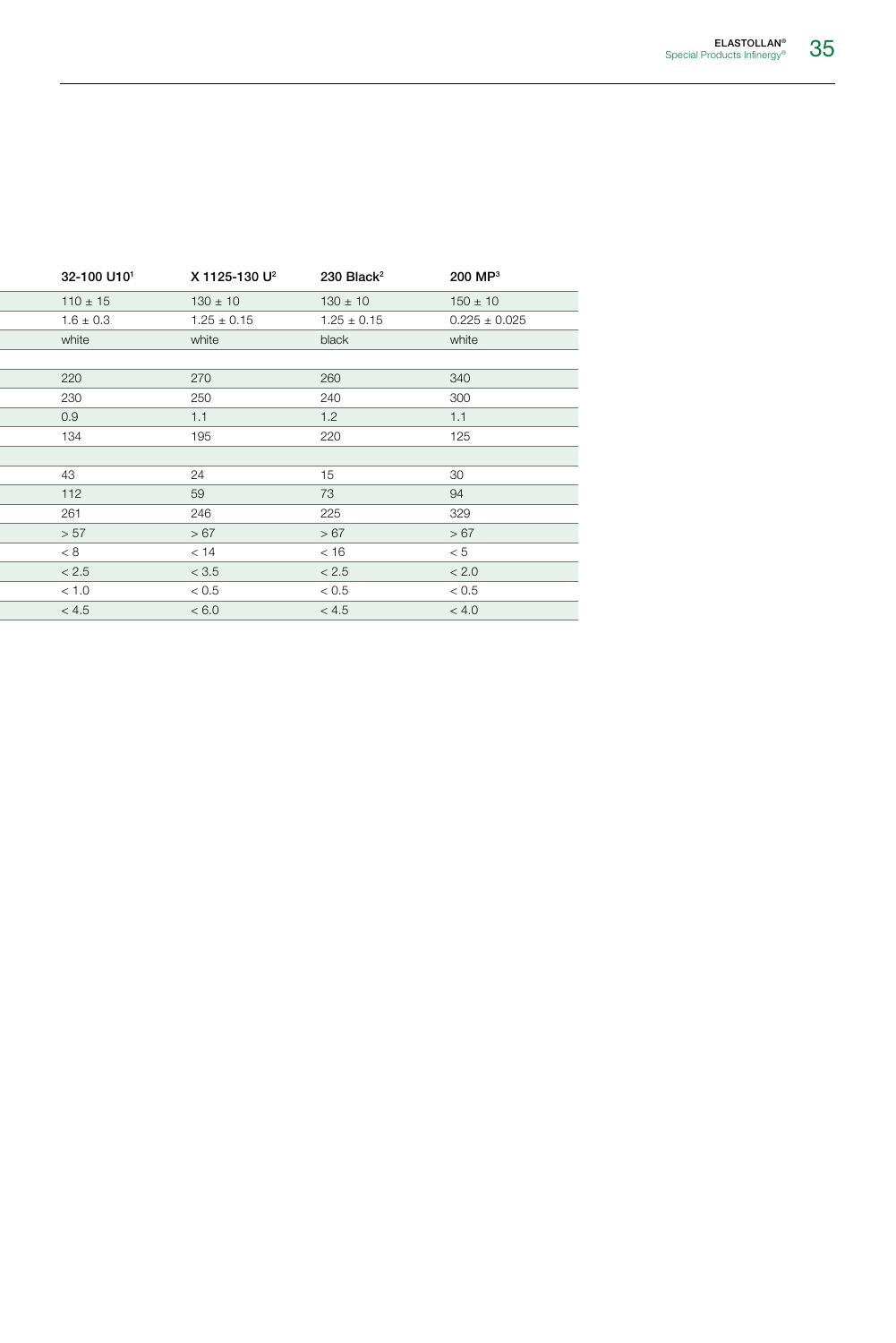#### Elastollan® Bondura Series

Thermoplastic polyurethane elastomer for solvent-based adhesives

|                                                   | Unit of                           | <b>General Grades</b> |               |               |                 |
|---------------------------------------------------|-----------------------------------|-----------------------|---------------|---------------|-----------------|
| <b>Physical Property</b>                          | Measurement                       | <b>AS-626SH</b>       | AS-626H       | AS-626        | AS-626L         |
| Viscosity range SC%: 15 % in MEK                  | $\text{cps}/\text{25} \text{ °C}$ | $3600 - 4200$         | $2600 - 3200$ | $1600 - 2200$ | $800 \sim 1200$ |
| Max. Toluol % in solvent                          | %                                 | $15 - 20$             | $25 - 30$     | $30 - 35$     | $30 - 35$       |
| Crystallization rate                              |                                   | very fast             | very fast     | very fast     | very fast       |
| Activation temperature                            | °C                                | $55 - 65$             | $55 - 65$     | $55 - 65$     | $55 - 65$       |
| tack free time. PVC with PVC                      | min                               | $5 - 10$              | $5 - 10$      | $5 - 10$      | $5 - 10$        |
| Initial tack free time. PVC with PVC after 5 min. | kg/3 cm                           | $10 - 16$             | $10 - 16$     | $10 - 16$     | $10 - 16$       |
| Heat resistance at 70 °C                          | mm                                | $\leq 10$             | $\leq 15$     | $\leq 20$     | $\leq 25$       |

|                                                   | Unit of                           | <b>Hydrolysis-Resistant Grades</b> |               |              |               |
|---------------------------------------------------|-----------------------------------|------------------------------------|---------------|--------------|---------------|
| <b>Physical Property</b>                          | Measurement                       | AS-632H                            | AS-632        | AS-632L      | AS-632A       |
| Viscosity range SC%: 15 % in MEK                  | $\text{cps}/\text{25} \text{ °C}$ | $2600 - 3200$                      | $1600 - 2200$ | $800 - 1200$ | $1600 - 2200$ |
| Max. Toluol % in solvent                          |                                   | $25 - 30$                          | $25 - 30$     | $25 - 30$    | $25 - 30$     |
| Crystallization rate                              |                                   | fast                               | fast          | fast         | fast          |
| Activation temperature                            |                                   | $55 - 65$                          | $55 - 65$     | $55 - 65$    | $55 - 65$     |
| tack free time. PVC with PVC                      | min                               | $25 - 50$                          | $25 - 50$     | $25 - 50$    | $25 - 50$     |
| Initial tack free time. PVC with PVC after 5 min. | kg/3 cm                           | $12 - 18$                          | $12 - 18$     | $12 - 18$    | $12 - 18$     |
| Heat resistance at 70 °C                          | mm                                | $\leq 15$                          | $\leq 20$     | $\leq 25$    | $\leq 20$     |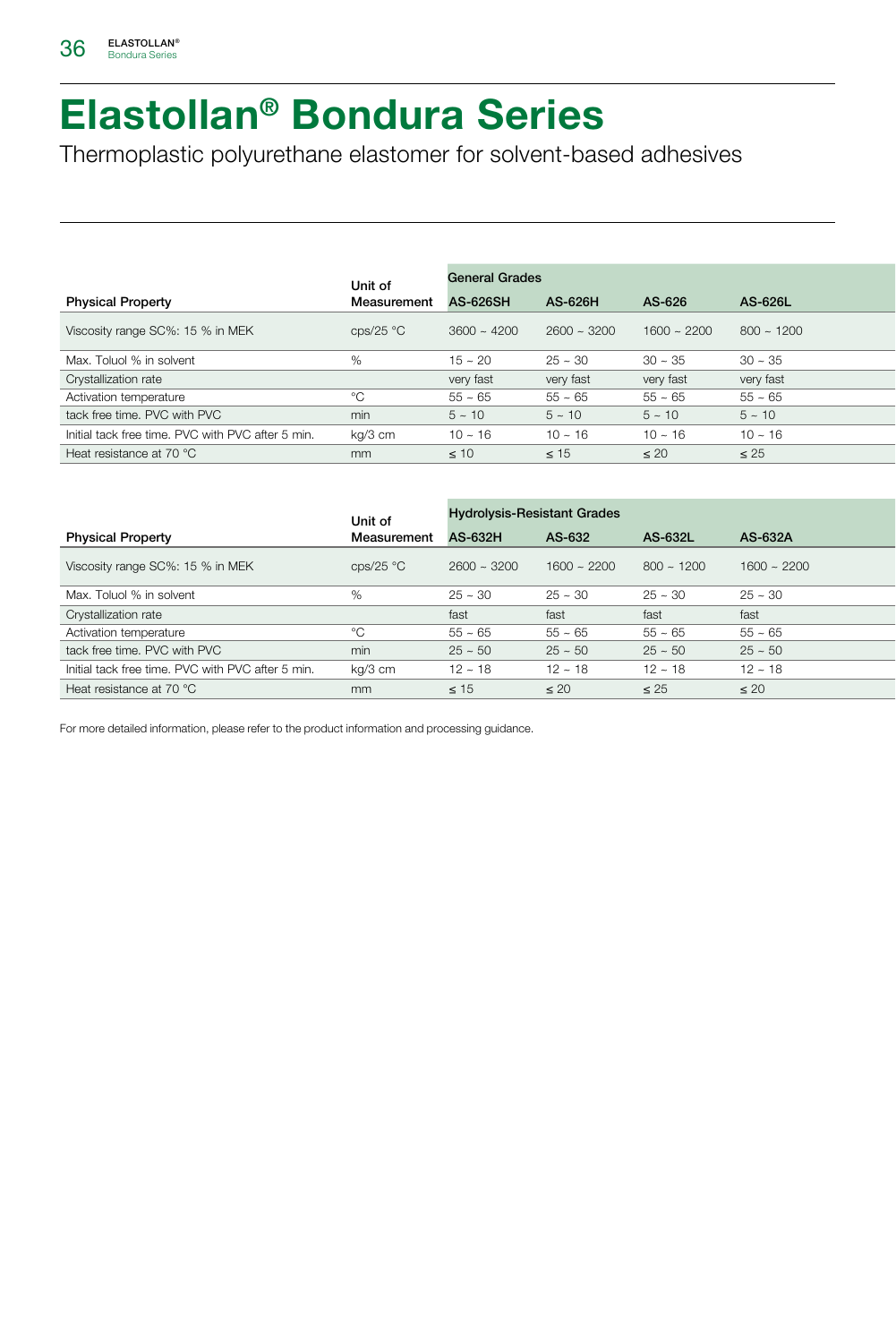- Excellent adhesion to TPU, PVC, PA, polyester fabrics and leather
- Activation temperature 55 65 °C
- High initial tack free time
- Good solubility across a broad viscosity range

| AS-626SL<br><b>AS-690H</b><br>AS-690<br>AH-620                                |  |
|-------------------------------------------------------------------------------|--|
| $1600 - 2000$<br>$1600 - 2200$<br>$300 - 600$<br>$2600 - 3200$<br>(25 % S.C.) |  |
| $30 - 35$<br>$30 - 35$<br>$25 - 30$<br>$30 - 35$                              |  |
| very fast<br>very fast<br>very fast<br>very fast                              |  |
| $55 - 65$<br>$55 - 65$<br>$55 - 65$<br>$55 - 65$                              |  |
| $5 - 10$<br>$5 - 10$<br>$5 - 10$<br>$5 - 10$                                  |  |
| $10 - 16$<br>$10 - 16$<br>$10 - 16$<br>$10 - 16$                              |  |
| $\leq 30$<br>$\leq 50$<br>$\leq 15$<br>$\leq 20$                              |  |
|                                                                               |  |

|               |               | Aliphatic Grades |               |               |                | Max. Toluol-Solubility. MC Soluble |                       |
|---------------|---------------|------------------|---------------|---------------|----------------|------------------------------------|-----------------------|
| AS-632B       | AS-420        | AS-731           | AS-733        | AS-736        | <b>AS-120H</b> | AS-120                             | <b>AS-120L</b>        |
| $1600 - 2200$ | $1600 - 2200$ | $1600 - 2000$    | $1600 - 2000$ | $1600 - 2000$ | $1000 - 2000$  | $70 - 130$                         | $70 - 130$<br>(in MC) |
| $25 - 30$     | $25 - 30$     | $25 - 30$        | $30 - 35$     | $30 - 35$     | $40 - 60$      | $50 - 70$                          | $50 - 70$             |
| fast          | very slow     | very fast        | very fast     | fast          | fast           | fast                               | fast                  |
| $55 - 65$     | $55 - 65$     | $55 - 65$        | $55 \sim 65$  | $55 - 65$     | $55 - 65$      | $55 - 65$                          | $55 - 65$             |
| $25 - 50$     | over 8 h      | $5 - 10$         | $5 - 10$      | $7 - 15$      | $5 \sim 10$    | $15 - 25$                          | $15 - 25$             |
| $12 - 18$     | $9 - 15$      | $8 - 12$         | $8 - 12$      | $3 - 5$       | $10 - 16$      | $0.5 - 1.0$                        | $0.1 - 0.3$           |
| $\leq 20$     | $\leq 25$     | $\leq 15$        | $\leq 30$     | $\leq 50$     | $\leq 15$      | >65                                | >65                   |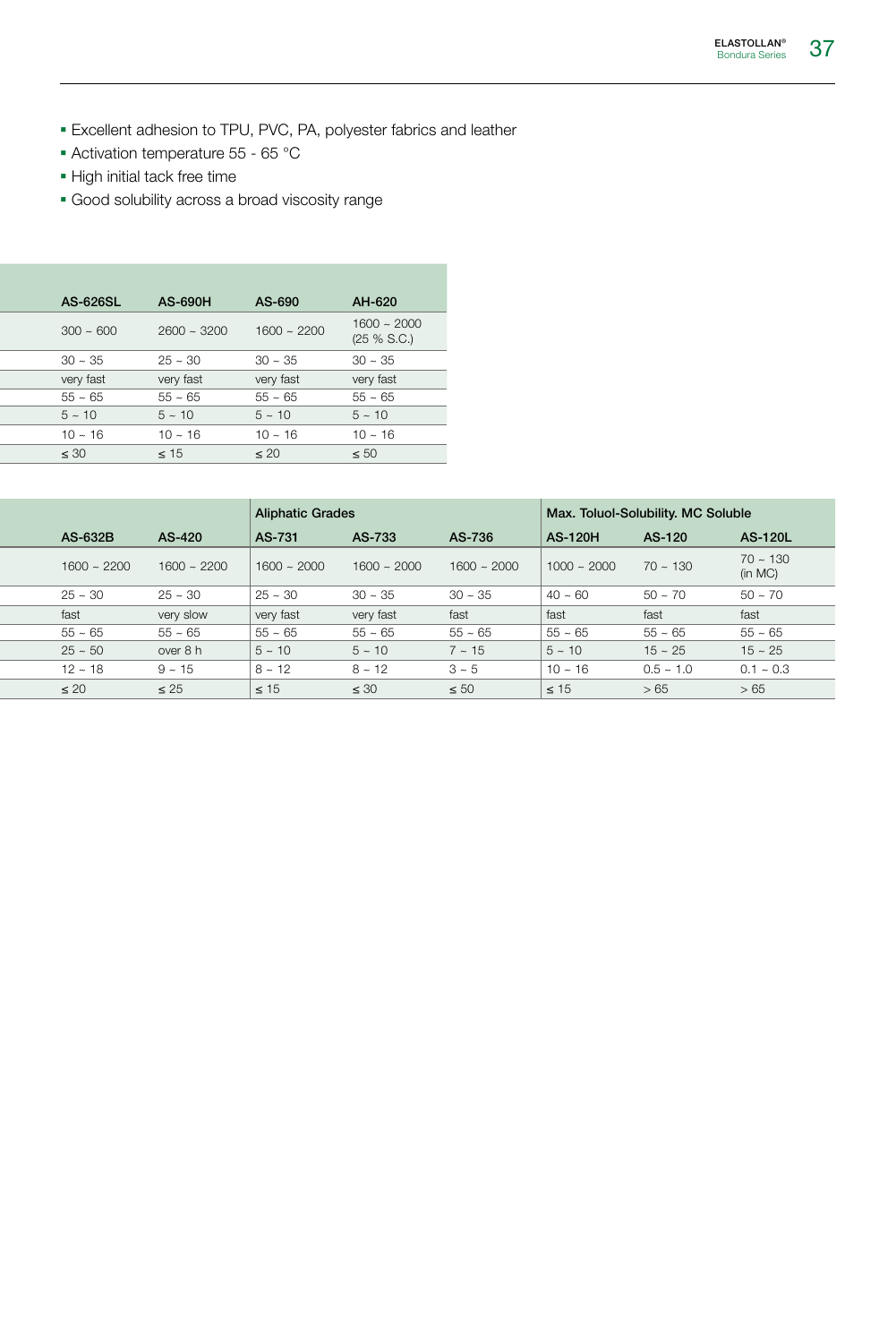

## Elastollan® Hotbond Series

Thermoplastic polyurethane elastomer for hotmelt adhesives

|                                 | Unit of                        |             | Soft TPU Melt Adhesive Grades |             |                |                   |              |  |
|---------------------------------|--------------------------------|-------------|-------------------------------|-------------|----------------|-------------------|--------------|--|
| <b>Physical Property</b>        | Measurement                    | AH-530      | AH-535                        | AH-560      | <b>AH-560T</b> | AH-567            | AH-571       |  |
| Hardness                        | Shore A                        | $72 \pm 2$  | $80 \pm 2$                    | $75 \pm 2$  | $75 \pm 2$     | $69 \pm 2$        | $80 \pm 2$   |  |
| Initial flowability temperature | $^{\circ}C$                    | $95 \pm 10$ | $85 \pm 10$                   | $95 \pm 10$ | $90 + 10$      | $110 \pm 10$      | $110 \pm 10$ |  |
| Melting index                   | 2.16 kg. 150 °C.<br>$q/10$ min | $10 \pm 5$  | $20 \pm 5$                    | $20 \pm 5$  | $20 \pm 5$     | 7 ± 2<br>(177 °C) | $4 \pm 2$    |  |
| Tack free time                  | min                            | 3 ± 1       | $3t + 1$                      | 15 ± 5      | $15 \pm 5$     | $12 \pm 3$        | $8 \pm 3$    |  |

|                                 | Unit of                        | <b>Hard TPU Melt Adhesive Grades</b> |             |             |             |             |  |
|---------------------------------|--------------------------------|--------------------------------------|-------------|-------------|-------------|-------------|--|
| <b>Physical Property</b>        | Measurement                    | AH-620                               | AH-650      | AH-652      | AH-660      | AH-670      |  |
| Hardness                        | Shore A                        | $95 \pm 2$                           | $97 \pm 2$  | $97 \pm 2$  | $97 \pm 2$  | $97 \pm 2$  |  |
| Initial flowability temperature | $^{\circ}$ C                   | $80 \pm 10$                          | $60 \pm 10$ | $60 \pm 10$ | $80 \pm 10$ | $85 \pm 10$ |  |
| Melting index                   | 2.16 kg. 150 °C.<br>$q/10$ min | $10 \pm 5$                           | $10 \pm 5$  | $10 \pm 3$  | $10 \pm 5$  | $10 \pm 5$  |  |
| Tack free time                  | min                            | $25 \pm 5$                           | $6 \pm 2$   | $4 \pm 2$   | $8 \pm 3$   | $8 \pm 3$   |  |
|                                 |                                |                                      |             |             |             |             |  |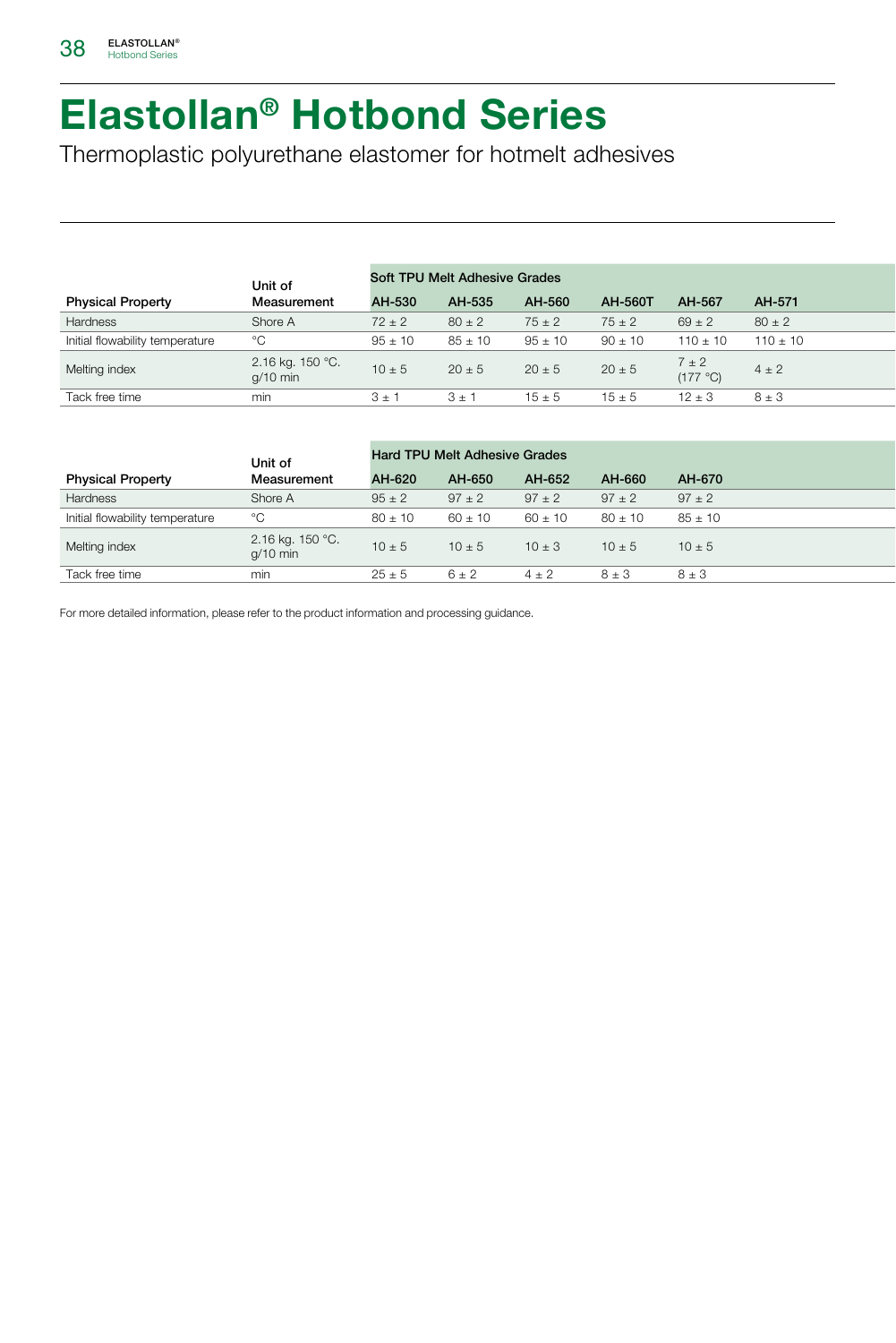- Excellent adhesion to TPU, PVC, PA, polyester fabrics and leather
- Shore hardness range 70 A to 98 A
- **Flow beginnning at temperatures of 60 140 °C**
- Tack free time of 2 25 min.
- Wide range of products
- Can be adapted quickly to suit the needs of customers

|           | AH-571E      | AH-576                | AH-579       | AH-580      | AH-555      | AH-588            | AH-599               |
|-----------|--------------|-----------------------|--------------|-------------|-------------|-------------------|----------------------|
|           | $80 \pm 2$   | $79 \pm 2$            | $80 \pm 2$   | $75 \pm 2$  | $60 \pm 2$  | $85 \pm 2$        | $93 \pm 2$           |
|           | $110 \pm 10$ | $119 \pm 10$          | $110 \pm 10$ | $90 \pm 10$ | $95 \pm 10$ | $115 \pm 10$      | $120 \pm 10$         |
|           | $4 \pm 2$    | $7 \pm 2$<br>(177 °C) | $5\pm2$      | $20 \pm 5$  | $5 - 10$    | 3 ± 1<br>(190 °C) | $6 - 15$<br>(190 °C) |
| $8 \pm 3$ |              | 8 ± 3                 | $3 + 7$      | 15 + 5      | $10 \pm 2$  | $2+$              | $+$                  |
|           |              |                       |              |             |             |                   |                      |

|               | Aliphatic TPU Melt Adhesive Grades |             |  |  |  |  |
|---------------|------------------------------------|-------------|--|--|--|--|
| <b>AH-780</b> | AH-781                             | AH-810      |  |  |  |  |
| $90 \pm 2$    | $85 \pm 2$                         | $98 \pm 2$  |  |  |  |  |
| $110 \pm 10$  | $110 \pm 10$                       | $60 \pm 10$ |  |  |  |  |
| $20 \pm 5$    | $20 \pm 5$                         | $10 \pm 5$  |  |  |  |  |
| $3 \pm 7$     | $3 +$                              | $4 \pm$     |  |  |  |  |